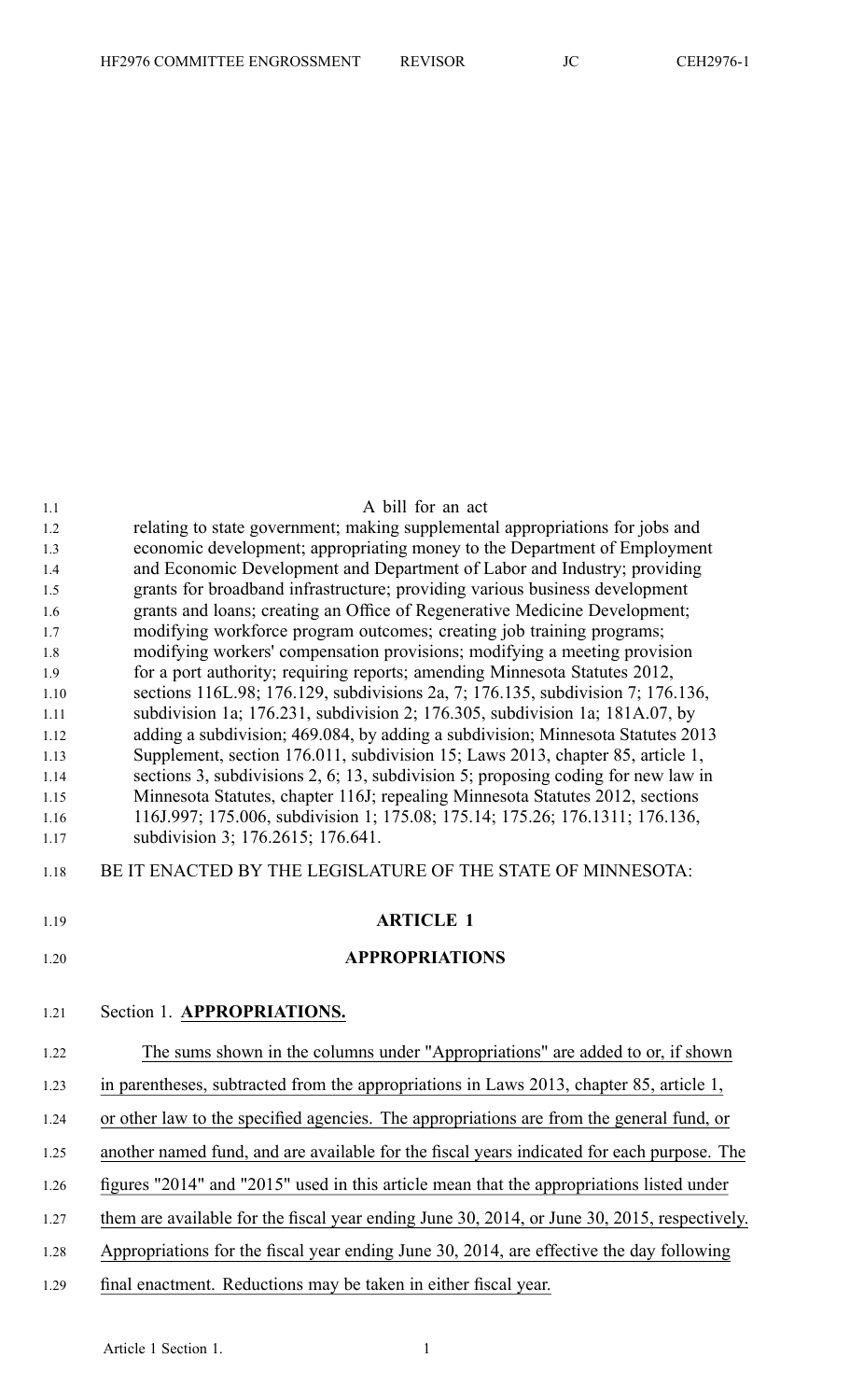| 2.1<br>2.2<br>2.3 |                                                              |                          | <b>APPROPRIATIONS</b><br><b>Available for the Year</b><br><b>Ending June 30</b> |                    |            |
|-------------------|--------------------------------------------------------------|--------------------------|---------------------------------------------------------------------------------|--------------------|------------|
| 2.4               |                                                              |                          | 2014                                                                            |                    | 2015       |
| 2.5<br>2.6        | Sec. 2. DEPARTMENT OF EMPLOYMENT<br>AND ECONOMIC DEVELOPMENT |                          |                                                                                 |                    |            |
| 2.7               | Subdivision 1. Total Appropriation                           | $\underline{\mathbb{S}}$ |                                                                                 | $\underline{0}$ \$ | 38,350,000 |
| 2.8               | The amounts that may be spent for each                       |                          |                                                                                 |                    |            |
| 2.9               | purpose are specified in the following                       |                          |                                                                                 |                    |            |
| 2.10              | subdivisions.                                                |                          |                                                                                 |                    |            |
| 2.11<br>2.12      | Subd. 2. Business and Community<br><b>Development</b>        |                          |                                                                                 | $\overline{0}$     | 36,250,000 |
| 2.13              | (a) $$25,000,000$ in fiscal year 2015 is for                 |                          |                                                                                 |                    |            |
| 2.14              | grants for the development of broadband                      |                          |                                                                                 |                    |            |
| 2.15              | infrastructure under Minnesota Statutes,                     |                          |                                                                                 |                    |            |
| 2.16              | section 116J.395, or to supplement revenues                  |                          |                                                                                 |                    |            |
| 2.17              | raised by bonds sold by local units of                       |                          |                                                                                 |                    |            |
| 2.18              | government for broadband infrastructure                      |                          |                                                                                 |                    |            |
| 2.19              | development. This is a onetime appropriation                 |                          |                                                                                 |                    |            |
| 2.20              | and is available until June 30, 2017.                        |                          |                                                                                 |                    |            |
| 2.21              | (b) $$450,000$ in fiscal year 2015 is from the               |                          |                                                                                 |                    |            |
| 2.22              | general fund for one or more contracts with                  |                          |                                                                                 |                    |            |
| 2.23              | an independent organization to continue to:                  |                          |                                                                                 |                    |            |
| 2.24              | (1) collect broadband deployment data from                   |                          |                                                                                 |                    |            |
| 2.25              | Minnesota providers, verify its accuracy                     |                          |                                                                                 |                    |            |
| 2.26              | through on-the-ground testing, and create                    |                          |                                                                                 |                    |            |
| 2.27              | state and county maps available to the public                |                          |                                                                                 |                    |            |
| 2.28              | showing the availability of broadband service                |                          |                                                                                 |                    |            |
| 2.29              | at various upload and download speeds                        |                          |                                                                                 |                    |            |
| 2.30              | throughout Minnesota, in order to measure                    |                          |                                                                                 |                    |            |
| 2.31              | progress in achieving the state's broadband                  |                          |                                                                                 |                    |            |
| 2.32              | goals established in Minnesota Statutes,                     |                          |                                                                                 |                    |            |
| 2.33              | section 237.012;                                             |                          |                                                                                 |                    |            |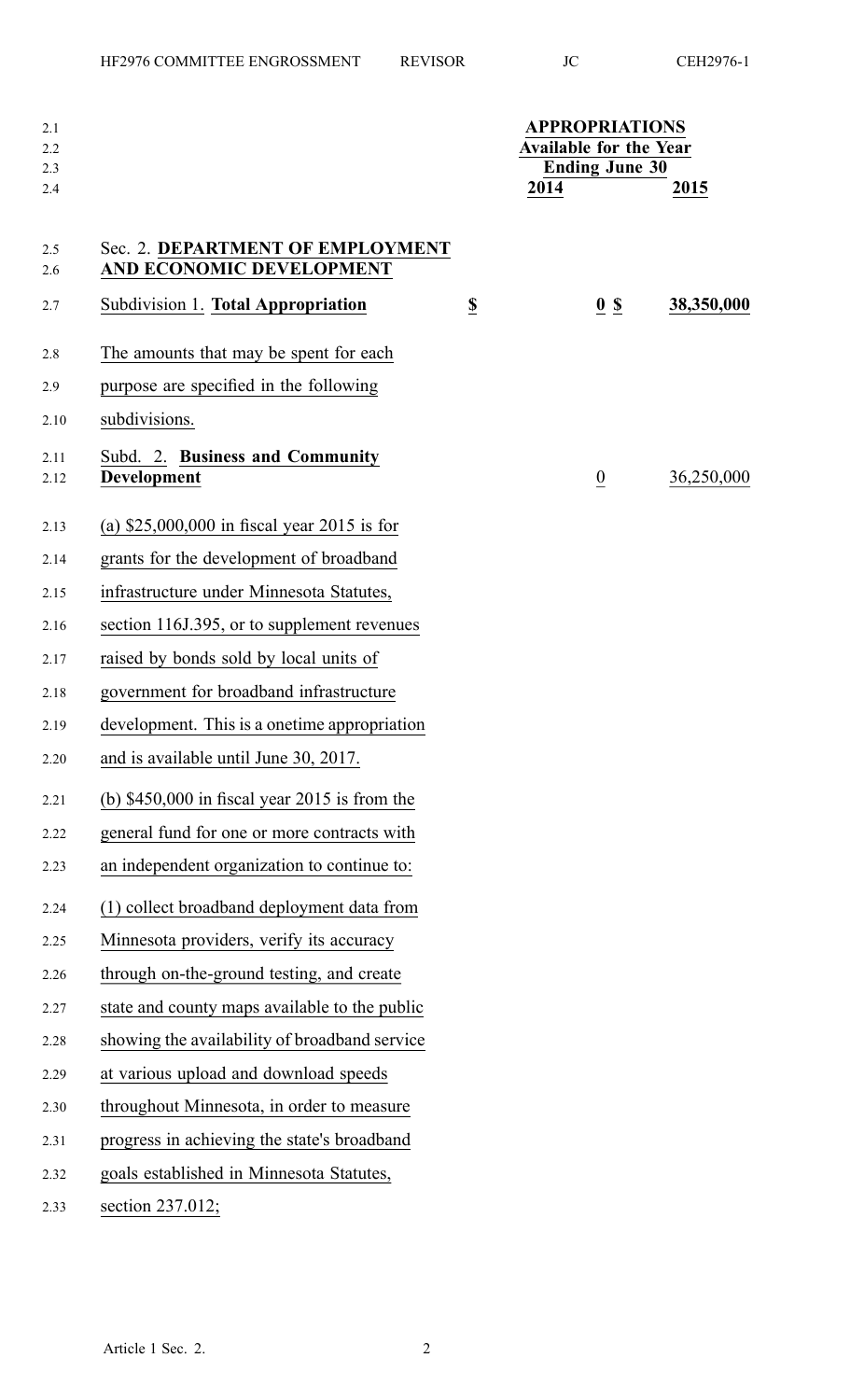| 3.1  | (2) analyze the deployment data collected to     |
|------|--------------------------------------------------|
| 3.2  | help inform future investments in broadband      |
| 3.3  | infrastructure; and                              |
| 3.4  | (3) conduct business and residential surveys     |
| 3.5  | that measure broadband adoption and use in       |
| 3.6  | the state.                                       |
| 3.7  | Data provided by a broadband provider to the     |
| 3.8  | contractor under this paragraph is nonpublic     |
| 3.9  | data under Minnesota Statutes, section 13.02,    |
| 3.10 | subdivision 9. Maps produced under this          |
| 3.11 | paragraph are public data under Minnesota        |
| 3.12 | Statutes, section 13.03.                         |
| 3.13 | (c) $$1,000,000$ in fiscal year 2015 is from     |
| 3.14 | the general fund for a grant to the Southwest    |
| 3.15 | Initiative Foundation for business revolving     |
| 3.16 | loans or other lending programs. This is a       |
| 3.17 | onetime appropriation and is available until     |
| 3.18 | expended.                                        |
| 3.19 | (d) $$1,000,000$ in fiscal year 2015 is from the |
| 3.20 | general fund for a grant to the West Central     |
| 3.21 | Initiative Foundation for business revolving     |
| 3.22 | loans or other lending programs. This is a       |
| 3.23 | onetime appropriation and is available until     |
| 3.24 | expended.                                        |
| 3.25 | (e) $$1,000,000$ in fiscal year 2015 is from     |
| 3.26 | the general fund for a grant to the Southern     |
|      |                                                  |
| 3.27 | Minnesota Initiative Foundation for business     |
| 3.28 | revolving loans or other lending programs.       |
| 3.29 | This is a onetime appropriation and is           |
| 3.30 | available until expended.                        |
| 3.31 | (f) $$1,000,000$ in fiscal year 2015 is from the |
| 3.32 | general fund for a grant to the Northwest        |
| 3.33 | Minnesota Foundation for business revolving      |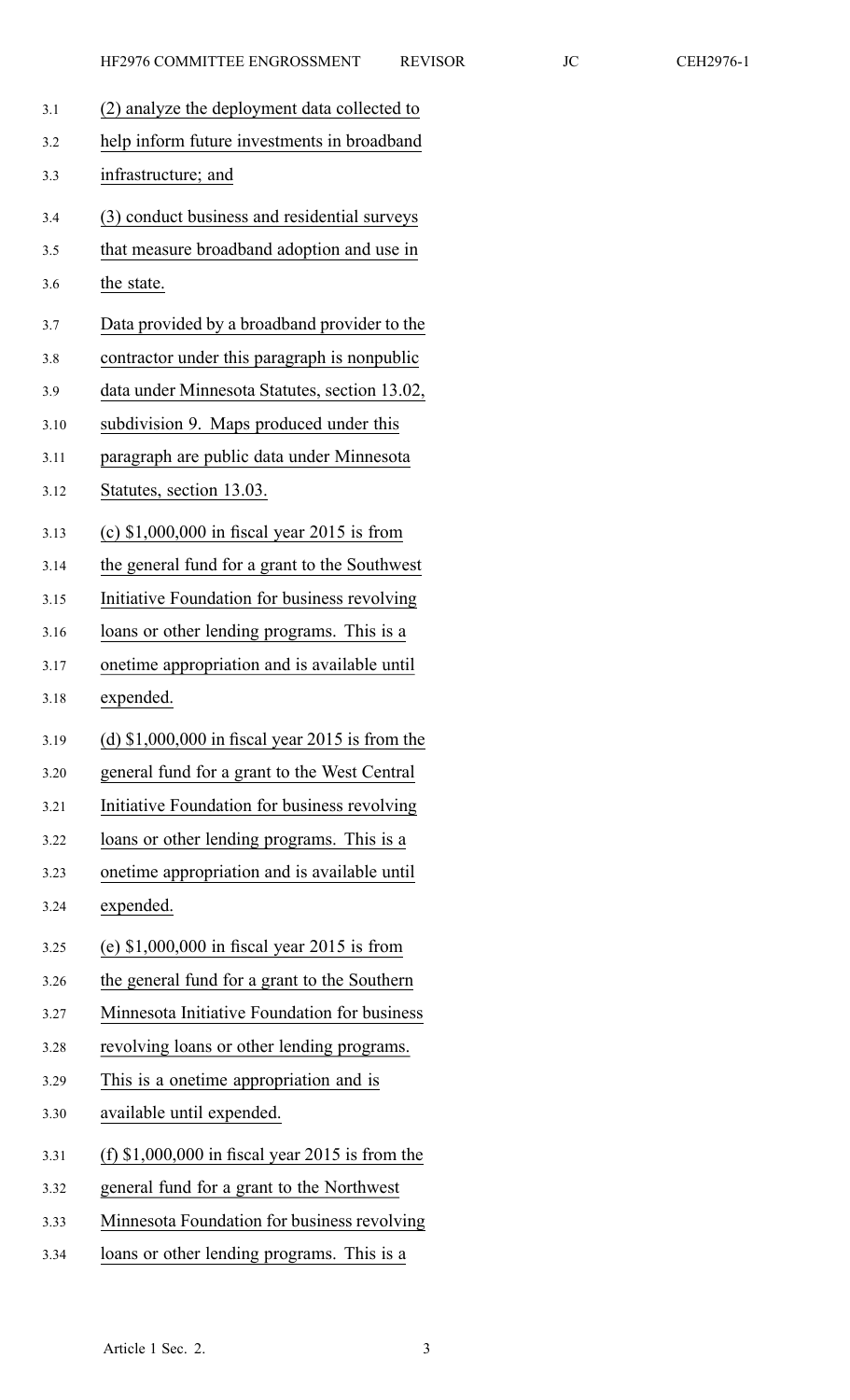| EVISOR |
|--------|
|        |

| 4.1  | onetime appropriation and is available until      |
|------|---------------------------------------------------|
| 4.2  | expended.                                         |
| 4.3  | $(g)$ \$1,000,000 in fiscal year 2015 is from     |
| 4.4  | the general fund for a grant to the Initiative    |
| 4.5  | Foundation for business revolving loans or        |
| 4.6  | other lending programs. This is a onetime         |
| 4.7  | appropriation and is available until expended.    |
| 4.8  | (h) $$1,000,000$ in fiscal year 2015 is from      |
| 4.9  | the general fund for a grant to the Northland     |
| 4.10 | Foundation for business revolving loans or        |
| 4.11 | other lending programs. This is a onetime         |
| 4.12 | appropriation and is available until expended.    |
| 4.13 | $(i)$ \$1,000,000 in fiscal year 2015 is from the |
| 4.14 | general fund for the urban challenge grants       |
| 4.15 | program under Minnesota Statutes, section         |
| 4.16 | 116M.18. Funds available under this section       |
| 4.17 | must be allocated as follows: (1) 50 percent      |
| 4.18 | of the funds must be allocated for projects       |
| 4.19 | in the counties of Dakota, Ramsey, and            |
| 4.20 | Washington; and (2) 50 percent of the funds       |
| 4.21 | must be allocated for projects in the counties    |
| 4.22 | of Anoka, Carver, Hennepin, and Scott.            |
| 4.23 | (j) $$500,000$ in fiscal year 2015 is from the    |
| 4.24 | general fund for grants to small business         |
| 4.25 | development centers under Minnesota               |
| 4.26 | Statutes, section 116J.68. Funds made             |
| 4.27 | available under this section may be used to       |
| 4.28 | match funds under the federal Small Business      |
| 4.29 | Development Center (SBDC) program under           |
| 4.30 | United States Code, title 15, section 648, to     |
| 4.31 | provide consulting and technical services, or     |
| 4.32 | to build additional SBDC network capacity         |
| 4.33 | to serve entrepreneurs and small businesses.      |
| 4.34 | The commissioner shall allocate funds             |
| 4.35 | equally among the nine regional centers and       |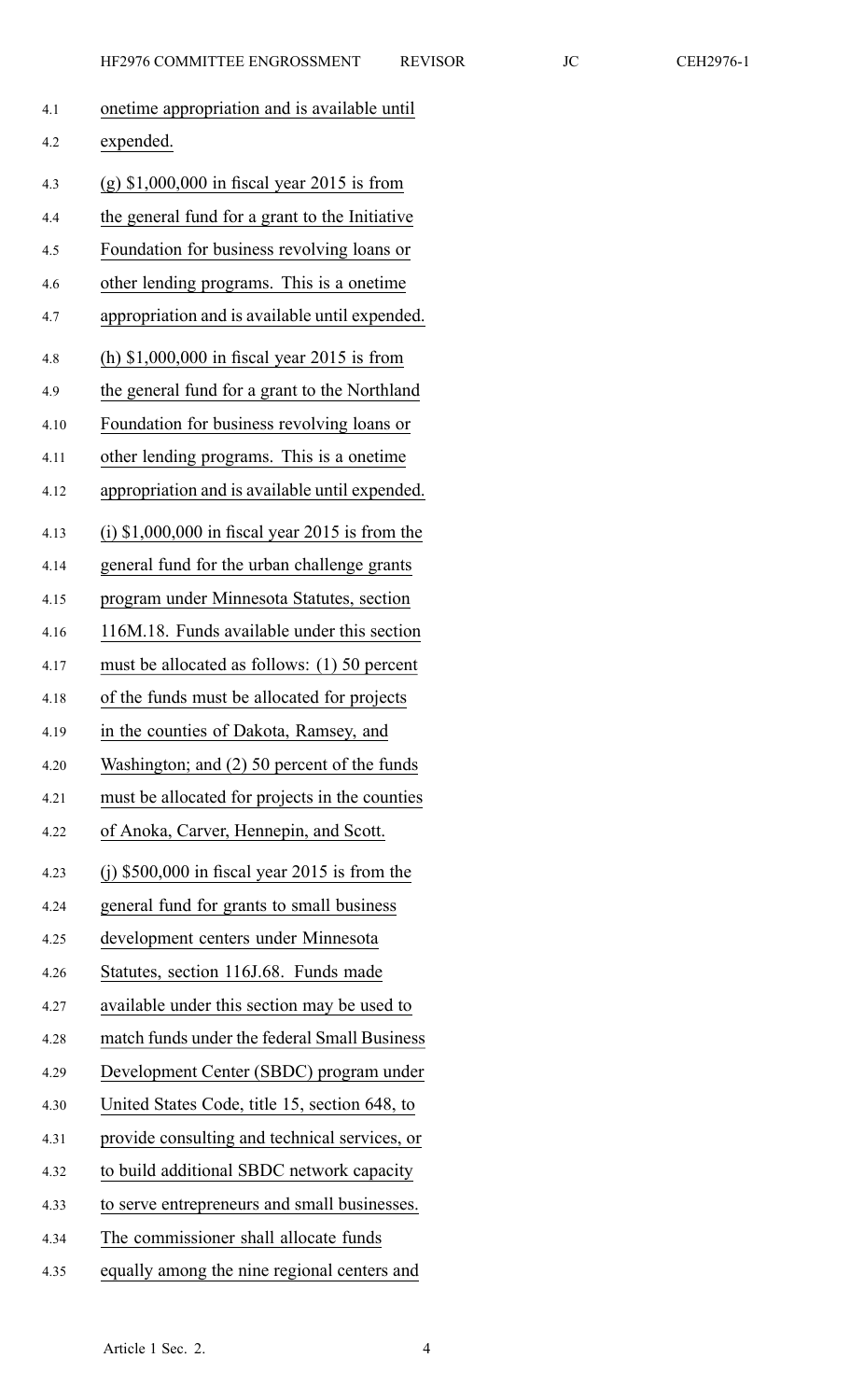| 5.1  | lead center. This is a onetime appropriation   |
|------|------------------------------------------------|
| 5.2  | and is available until expended.               |
| 5.3  | (k) $$750,000$ in fiscal year 2015 is from the |
| 5.4  | general fund for the innovation voucher pilot  |
| 5.5  | program in article 2, section 9. This is a     |
| 5.6  | onetime appropriation and is available until   |
| 5.7  | expended. Of this amount, up to five percent   |
| 5.8  | may be used for administration. Vouchers       |
| 5.9  | require a 50 percent match by recipients.      |
| 5.10 | (1) \$1,600,000 in fiscal year 2015 is         |
| 5.11 | from the general fund for the Minnesota        |
| 5.12 | Jobs Skills Partnership program under          |
| 5.13 | Minnesota Statutes, section 116L.02. Of this   |
| 5.14 | appropriation, \$600,000 is onetime and is     |
| 5.15 | available until expended and \$1,000,000 is    |
| 5.16 | added to the agency's base budget each year    |
| 5.17 | for fiscal years 2016 and 2017.                |
| 5.18 | $(m)(1)$ \$500,000 in fiscal year 2015 is      |
| 5.19 | from the general fund for grants to Women      |
| 5.20 | Venture and the Women's Business Center        |
| 5.21 | at Northeast Entrepreneur Fund to facilitate   |
| 5.22 | and promote the creation and expansion of      |
| 5.23 | women-owned businesses in Minnesota.           |
| 5.24 | Funds available under this paragraph must      |
| 5.25 | be allocated equally among grant recipients.   |
| 5.26 | This is a onetime appropriation. Grant funds   |
| 5.27 | may be used only for the purposes under        |
| 5.28 | clause (2) except that up to ten percent of    |
| 5.29 | each grant award may be used by grant          |
| 5.30 | recipients for administrative costs.           |
| 5.31 | (2) Grants awarded under this paragraph        |
| 5.32 | must be used for: entrepreneurial training,    |
| 5.33 | mentoring, and technical assistance            |
| 5.34 | for the startup or expansion of eligible       |
| 5.35 | women-owned businesses; development of         |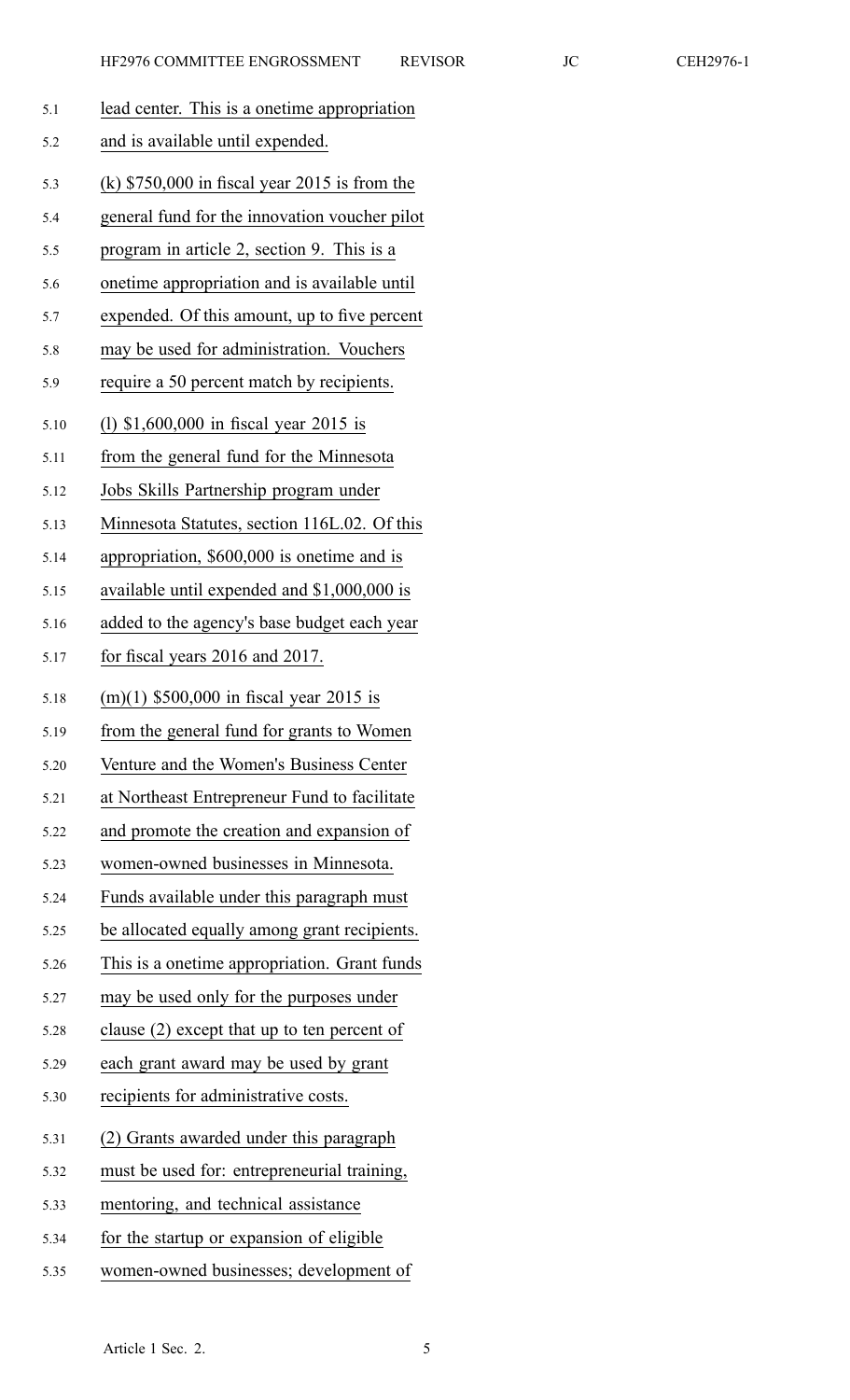| 6.1  | networks of potential investors for eligible   |
|------|------------------------------------------------|
| 6.2  | women-owned businesses; and development        |
| 6.3  | of recruitment programs for mid-career         |
| 6.4  | women with an interest in starting eligible    |
| 6.5  | women-owned businesses.                        |
| 6.6  | (3) For the purposes of this paragraph,        |
| 6.7  | "eligible women-owned business" means a        |
| 6.8  | business entity: that is at least 51 percent   |
| 6.9  | female-owned or, in the case of a publicly     |
| 6.10 | traded business, at least 51 percent of the    |
| 6.11 | stock is female-owned; whose management        |
| 6.12 | and daily operations are controlled by         |
| 6.13 | women; that is organized for profit; that is   |
| 6.14 | projected to generate at least \$500,000 in    |
| 6.15 | annual revenue and create at least ten jobs,   |
| 6.16 | each of which pays an annual income equal      |
| 6.17 | to at least 200 percent of the federal poverty |
| 6.18 | guideline adjusted for a family size of four;  |
| 6.19 | and that is in the field of construction;      |
| 6.20 | transportation; warehousing; agriculture;      |
| 6.21 | mining; finance; insurance; professional,      |
| 6.22 | technical, or scientific services; technology; |
| 6.23 | or other industries with businesses meeting    |
| 6.24 | the revenue and job creation requirements      |
| 6.25 | of this clause.                                |
| 6.26 | (4) If an appropriation for this purpose       |
| 6.27 | is enacted more than once in the 2014          |
| 6.28 | legislative session, the appropriation must be |
| 6.29 | given effect only once.                        |
| 6.30 | (n) $$450,000$ in fiscal year 2015 is from the |
| 6.31 | general fund for the Office of Regenerative    |
| 6.32 | Medicine under Minnesota Statutes, sections    |
| 6.33 | 116J.886 to 116J.8862.                         |
|      |                                                |

6.34 Subd. 3. **Workforce Development** 0 1,600,000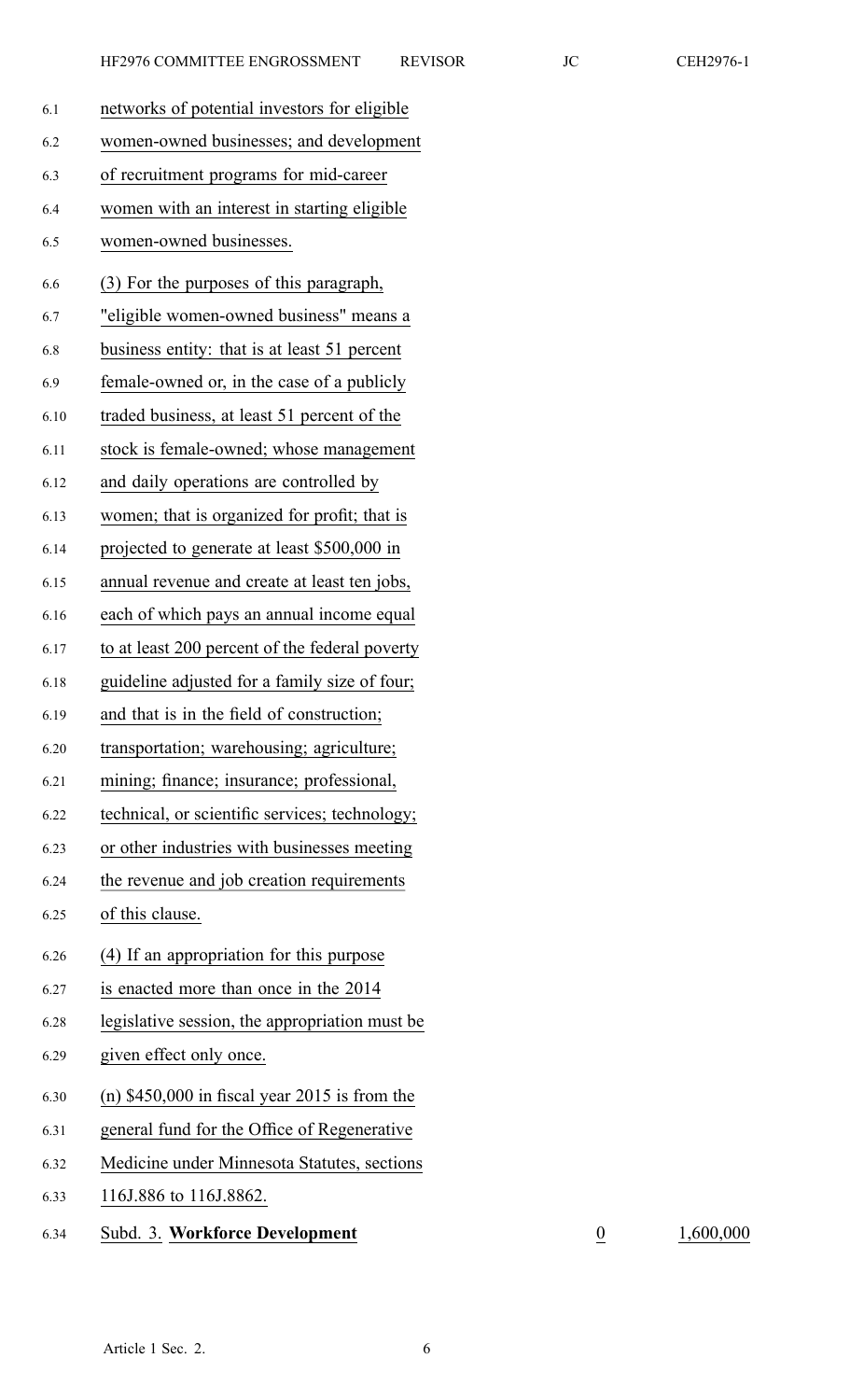| 7.1          | (a) $$75,000$ in fiscal year 2015 is from          |                         |                    |         |
|--------------|----------------------------------------------------|-------------------------|--------------------|---------|
| 7.2          | the general fund for workforce program             |                         |                    |         |
| 7.3          | outcome activities under Minnesota Statutes,       |                         |                    |         |
| 7.4          | section 116L.98. Up to five percent of             |                         |                    |         |
| 7.5          | this appropriation may be used by the              |                         |                    |         |
| 7.6          | commissioner for administration of the             |                         |                    |         |
| 7.7          | program.                                           |                         |                    |         |
| 7.8          | (b) $$500,000$ in fiscal year 2015 is from         |                         |                    |         |
| 7.9          | the general fund to develop and implement          |                         |                    |         |
| 7.10         | the women and nontraditional jobs grant            |                         |                    |         |
| 7.11         | program under Minnesota Statutes, section          |                         |                    |         |
| 7.12         | 116L.99. Funds available under this section        |                         |                    |         |
| 7.13         | must not supplant other funds available for        |                         |                    |         |
| 7.14         | the same purposes. If an appropriation for         |                         |                    |         |
| 7.15         | this purpose is enacted more than once in the      |                         |                    |         |
| 7.16         | 2014 legislative session, the appropriation        |                         |                    |         |
| 7.17         | must be given effect only once.                    |                         |                    |         |
| 7.18         | (c) $$1,000,000$ in fiscal year 2015 is from the   |                         |                    |         |
| 7.19         | general fund for training rebates under article    |                         |                    |         |
| 7.20         | 2, section 11. This is a onetime appropriation     |                         |                    |         |
| 7.21         | and is available until expended.                   |                         |                    |         |
| 7.22         | (d) $$25,000$ in fiscal year 2015 is from the      |                         |                    |         |
| 7.23         | general fund for the information technology        |                         |                    |         |
| 7.24         | apprenticeship pilot program under article         |                         |                    |         |
| 7.25         | $2$ , section 13.                                  |                         |                    |         |
| 7.26         | <b>Subd. 4. General Support Services</b>           |                         | $\overline{0}$     | 500,000 |
| 7.27         | $$500,000$ in fiscal year 2015 is for              |                         |                    |         |
| 7.28         | establishing and operating the interagency         |                         |                    |         |
| 7.29         | Olmstead Implementation Office. This is a          |                         |                    |         |
| 7.30         | onetime appropriation and is available until       |                         |                    |         |
| 7.31         | expended.                                          |                         |                    |         |
| 7.32<br>7.33 | Sec. 3. DEPARTMENT OF LABOR AND<br><b>INDUSTRY</b> |                         |                    |         |
| 7.34         | Subdivision 1. Total Appropriation                 | $\overline{\mathbf{S}}$ | $\underline{0}$ \$ | 275,000 |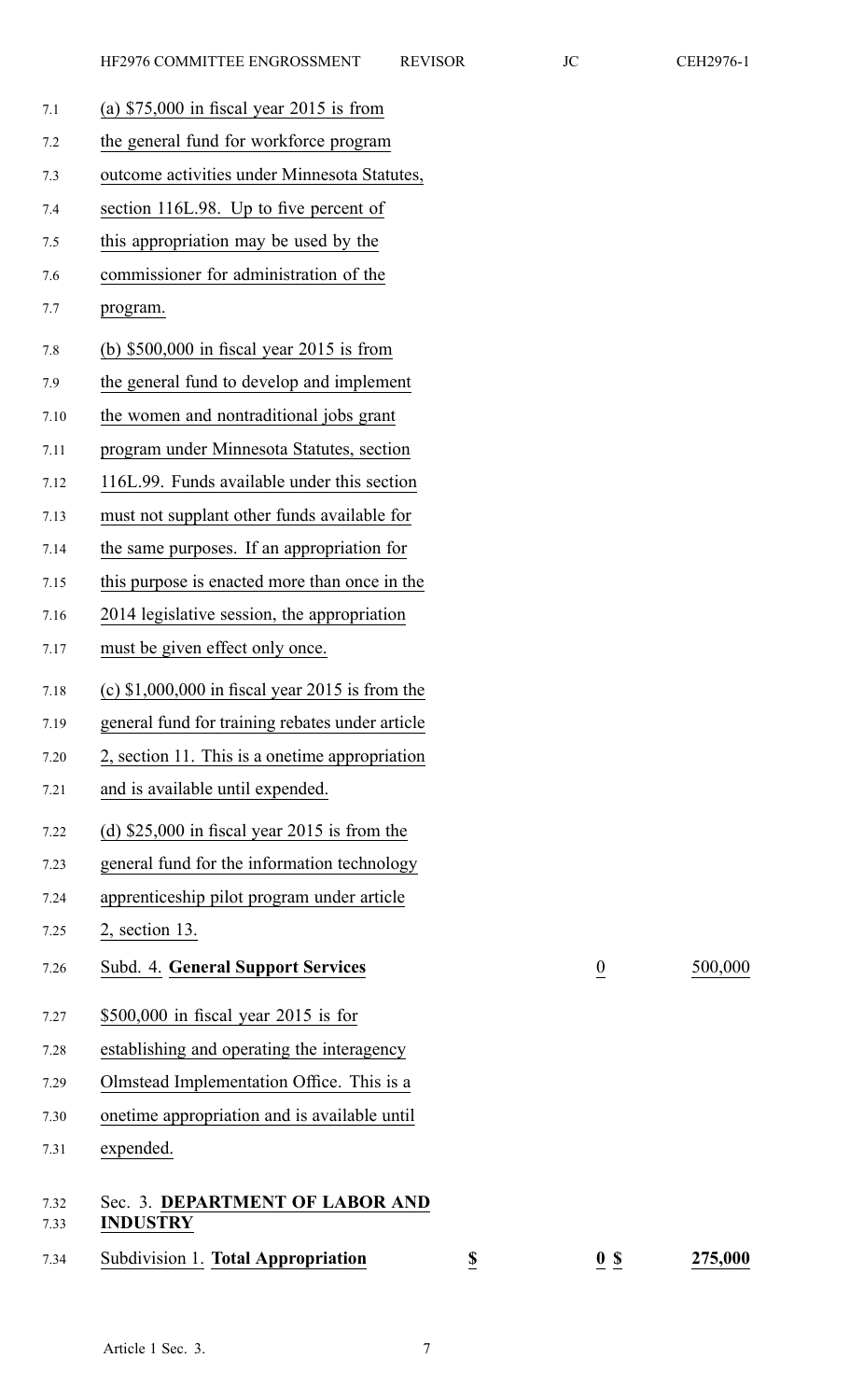|         | HF2976 COMMITTEE ENGROSSMENT                                                            | <b>REVISOR</b> | <b>JC</b>       | CEH2976-1 |
|---------|-----------------------------------------------------------------------------------------|----------------|-----------------|-----------|
| 8.1     | The amounts that may be spent for each                                                  |                |                 |           |
| 8.2     | purpose are specified in the following                                                  |                |                 |           |
| 8.3     | subdivisions.                                                                           |                |                 |           |
| 8.4     | Subd. 2. Labor Standards and Apprenticeship                                             |                | $\underline{0}$ | 250,000   |
| 8.5     | (a) $$250,000$ in fiscal year 2015 is from                                              |                |                 |           |
| 8.6     | the general fund for the labor education                                                |                |                 |           |
| 8.7     | advancement program under Minnesota                                                     |                |                 |           |
| $8.8\,$ | Statutes, section 178.11, to educate,                                                   |                |                 |           |
| 8.9     | promote, assist, and support women to                                                   |                |                 |           |
| 8.10    | enter apprenticeship programs in high-wage,                                             |                |                 |           |
| 8.11    | high-demand nontraditional occupations.                                                 |                |                 |           |
| 8.12    | Funds available under this paragraph must                                               |                |                 |           |
| 8.13    | not supplant other funds available for the                                              |                |                 |           |
| 8.14    | same purpose. If an appropriation for this                                              |                |                 |           |
| 8.15    | purpose is enacted more than once in the                                                |                |                 |           |
| 8.16    | 2014 legislative session, the appropriation                                             |                |                 |           |
| 8.17    | must be given effect only once.                                                         |                |                 |           |
| 8.18    | (b) The base for the department is increased                                            |                |                 |           |
| 8.19    | by \$70,000 each year for implementing and                                              |                |                 |           |
| 8.20    | administering a minimum wage inflation                                                  |                |                 |           |
| 8.21    | adjustment. This adjustment is available only                                           |                |                 |           |
| 8.22    | if a law is enacted in the 2014 legislative                                             |                |                 |           |
| 8.23    | session that includes an automatic inflation                                            |                |                 |           |
| 8.24    | adjustment to the state minimum wage. The                                               |                |                 |           |
| 8.25    | availability of this appropriation is effective                                         |                |                 |           |
| 8.26    | in the same fiscal year that the inflation                                              |                |                 |           |
| 8.27    | adjustment is first effective.                                                          |                |                 |           |
| 8.28    | (c) $$25,000$ in fiscal year 2015 is from the                                           |                |                 |           |
| 8.29    | general fund for the precision manufacturing                                            |                |                 |           |
| 8.30    | and health care services pilot program under                                            |                |                 |           |
| 8.31    | article 2, section 12.                                                                  |                |                 |           |
| 8.32    | Sec. 4. Laws 2013, chapter 85, article 1, section 3, subdivision 2, is amended to read: |                |                 |           |
|         |                                                                                         |                |                 |           |

8.33 Subd. 2. **Business and Community**

8.34 **Development** 53,642,000 45,407,000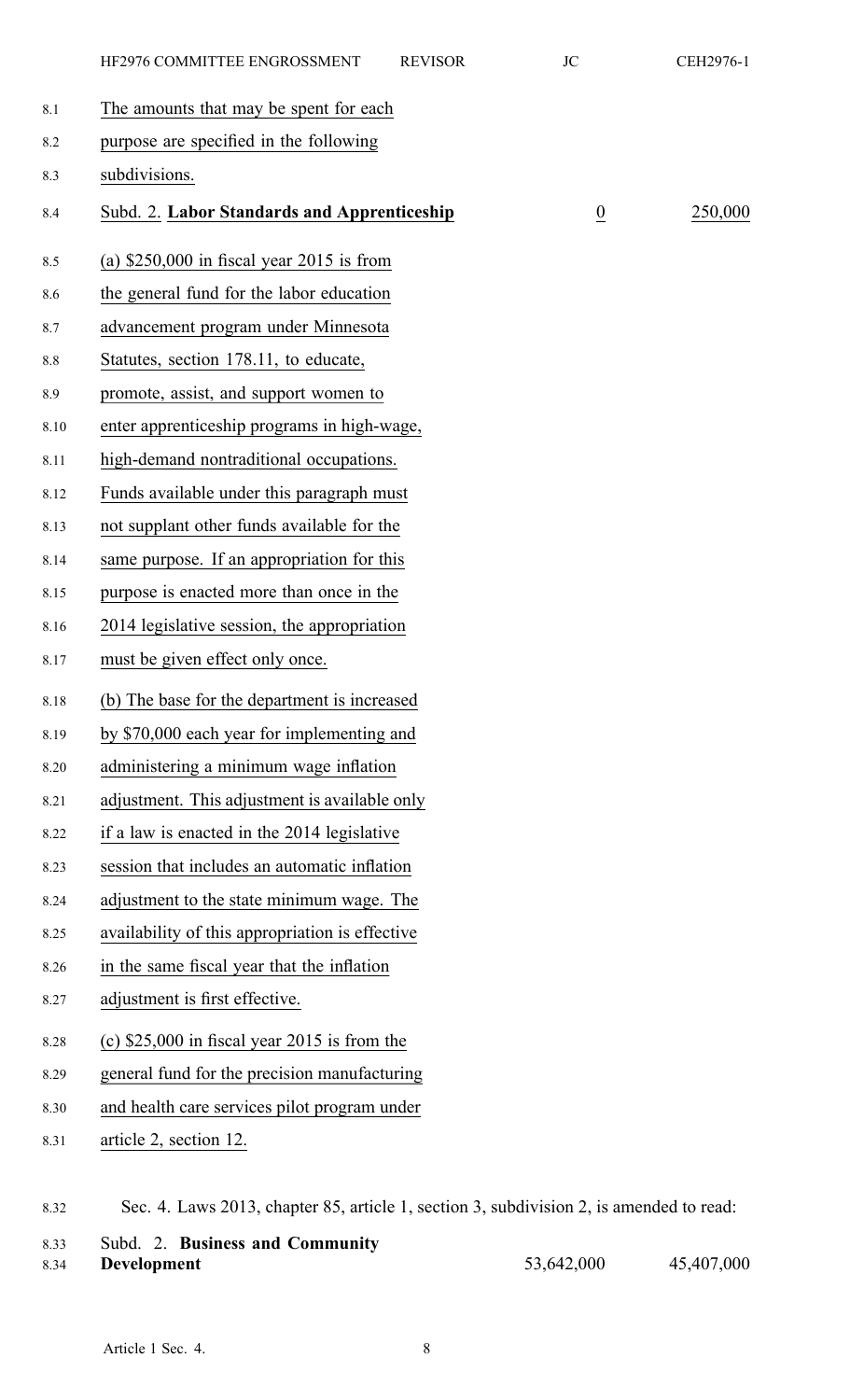| 9.1  | Appropriations by Fund                             |  |
|------|----------------------------------------------------|--|
| 9.2  | 44,707,000<br>General<br>52,942,000                |  |
| 9.3  | Remediation<br>700,000<br>700,000                  |  |
| 9.4  | $(a)(1)$ \$15,000,000 each year is for the         |  |
| 9.5  | Minnesota investment fund under Minnesota          |  |
| 9.6  | Statutes, section 116J.8731. Of this amount,       |  |
| 9.7  | the commissioner of employment and                 |  |
| 9.8  | economic development may use up to three           |  |
| 9.9  | percent for administrative expenses. This          |  |
| 9.10 | appropriation is available until spent.            |  |
| 9.11 | (2) Of the amount available under clause           |  |
| 9.12 | $(1)$ , up to \$3,000,000 in fiscal year 2014      |  |
| 9.13 | is for a loan to facilitate initial investment     |  |
| 9.14 | in the purchase and operation of a                 |  |
| 9.15 | biopharmaceutical manufacturing facility.          |  |
| 9.16 | This loan is not subject to the loan limitations   |  |
| 9.17 | under Minnesota Statutes, section 116J.8731,       |  |
| 9.18 | and shall be forgiven by the commissioner          |  |
| 9.19 | of employment and economic development             |  |
| 9.20 | upon verification of meeting performance           |  |
| 9.21 | goals. Purchases related to and for the            |  |
| 9.22 | purposes of this loan award must be made           |  |
| 9.23 | between January 1, 2013, and June 30, 2015.        |  |
| 9.24 | The amount under this clause is available          |  |
| 9.25 | until expended.                                    |  |
| 9.26 | $(3)$ Of the amount available under clause $(1)$ , |  |
| 9.27 | up to $$2,000,000$ is available for subsequent     |  |
| 9.28 | investment in the biopharmaceutical facility       |  |
| 9.29 | project in clause (2). The amount under this       |  |
| 9.30 | clause is available until expended. Loan           |  |
| 9.31 | thresholds under clause (2) must be achieved       |  |
| 9.32 | and maintained to receive funding. Loans           |  |
| 9.33 | are not subject to the loan limitations under      |  |
| 9.34 | Minnesota Statutes, section 116J.8731, and         |  |
| 9.35 | shall be forgiven by the commissioner of           |  |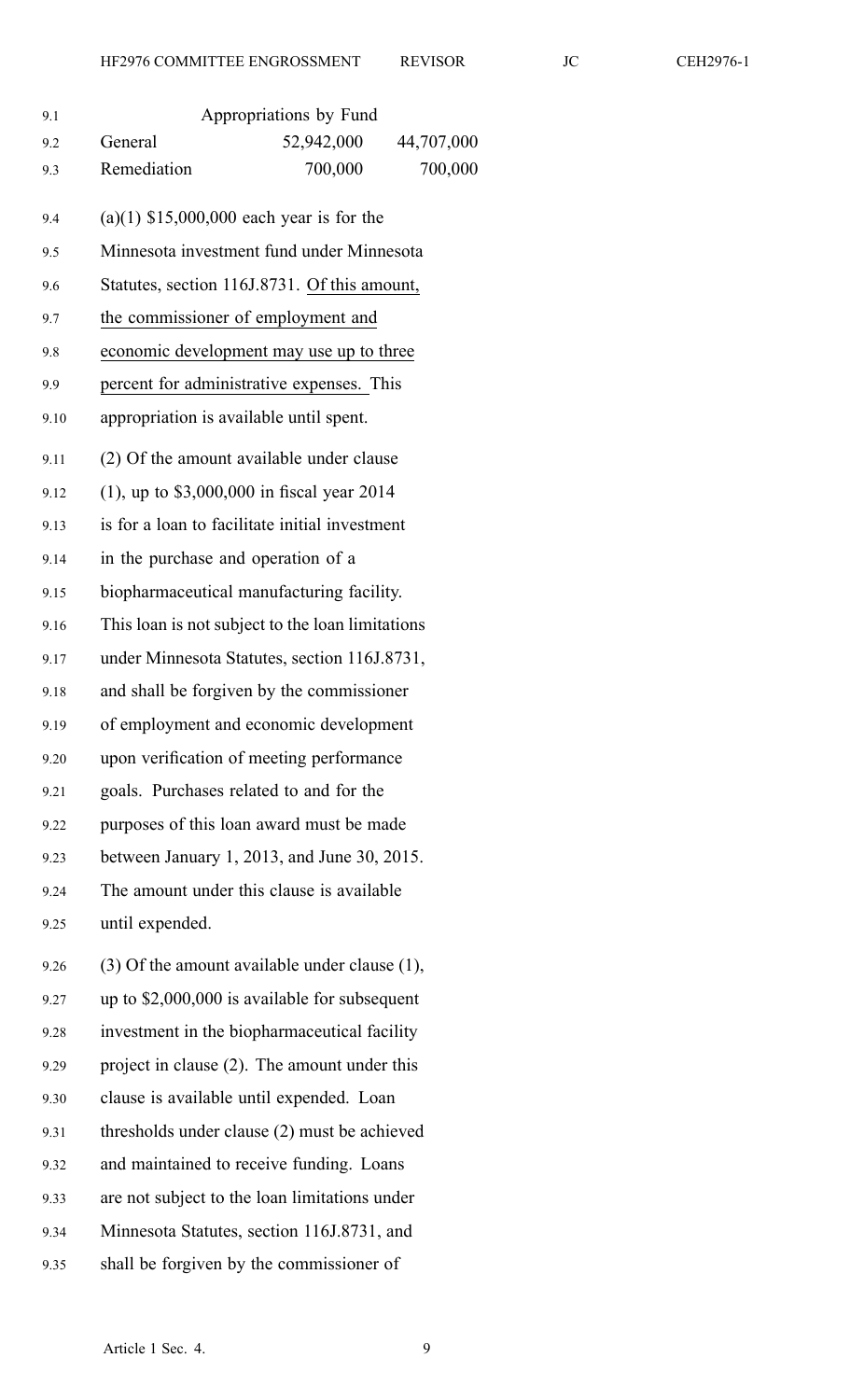| CEH2976-1 |  |
|-----------|--|
|-----------|--|

| 10.1  | employment and economic development             |
|-------|-------------------------------------------------|
| 10.2  | upon verification of meeting performance        |
| 10.3  | goals. Purchases related to and for the         |
| 10.4  | purposes of loan awards must be made during     |
| 10.5  | the biennium the loan was received.             |
| 10.6  | (4) Notwithstanding any law to the contrary,    |
| 10.7  | the biopharmaceutical manufacturing facility    |
| 10.8  | in this paragraph shall be deemed eligible      |
| 10.9  | for the Minnesota job creation fund under       |
| 10.10 | Minnesota Statutes, section 116J.8748,          |
| 10.11 | by having at least \$25,000,000 in capital      |
| 10.12 | investment and 190 retained employees.          |
| 10.13 | $(5)$ For purposes of clauses $(1)$ to $(4)$ ,  |
| 10.14 | "biopharmaceutical" and "biologics" are         |
| 10.15 | interchangeable and mean medical drugs          |
| 10.16 | or medicinal preparations produced using        |
| 10.17 | technology that uses biological systems,        |
| 10.18 | living organisms, or derivatives of living      |
| 10.19 | organisms, to make or modify products or        |
| 10.20 | processes for specific use. The medical drugs   |
| 10.21 | or medicinal preparations include but are not   |
| 10.22 | limited to proteins, antibodies, nucleic acids, |
| 10.23 | and vaccines.                                   |
| 10.24 | (b) $$12,000,000$ each year is for the          |
| 10.25 | Minnesota job creation fund under Minnesota     |
| 10.26 | Statutes, section 116J.8748. Of this amount,    |
| 10.27 | the commissioner of employment and              |
| 10.28 | economic development may use up to three        |
| 10.29 | percent for administrative expenses. This       |
| 10.30 | appropriation is available until spent. The     |
| 10.31 | base funding for this program shall be          |
| 10.32 | \$12,500,000 each year in the fiscal year       |
| 10.33 | 2016-2017 biennium.                             |
| 10.34 | (c) $$1,272,000$ each year is from the          |

10.35 general fund for contaminated site cleanup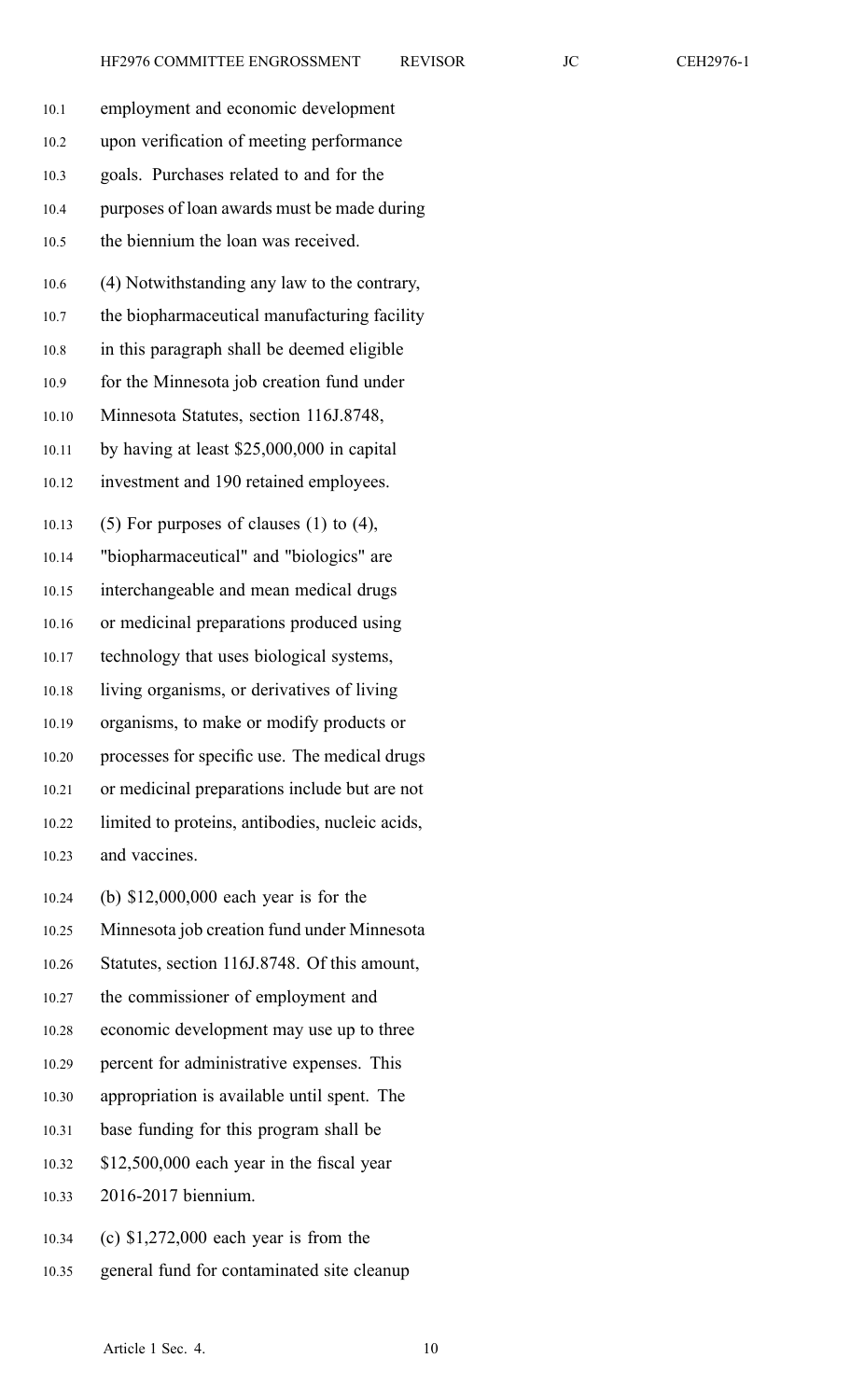- 11.1 and development grants under Minnesota 11.2 Statutes, sections 116J.551 to 116J.558. This 11.3 appropriation is available until expended. 11.4 (d) \$700,000 each year is from the 11.5 remediation fund for contaminated site 11.6 cleanup and development grants under 11.7 Minnesota Statutes, sections 116J.551 to 11.8 116J.558. This appropriation is available 11.9 until expended. 11.10 (e) \$1,425,000 the first year and \$1,425,000 11.11 the second year are from the general fund for 11.12 the business development competitive gran<sup>t</sup> 11.13 program. Of this amount, up to five percen<sup>t</sup> 11.14 is for administration and monitoring of the 11.15 business development competitive gran<sup>t</sup> 11.16 program. All gran<sup>t</sup> awards shall be for two 11.17 consecutive years. Grants shall be awarded 11.18 in the first year. 11.19 (f) \$4,195,000 each year is from the general 11.20 fund for the Minnesota job skills partnership 11.21 program under Minnesota Statutes, sections 11.22 116L.01 to 116L.17. If the appropriation for 11.23 either year is insufficient, the appropriation 11.24 for the other year is available. This 11.25 appropriation is available until spent. 11.26 (g) \$6,000,000 the first year is from the 11.27 general fund for the redevelopment program 11.28 under Minnesota Statutes, section 116J.571. 11.29 This is <sup>a</sup> onetime appropriation and is 11.30 available until spent. 11.31 (h) \$12,000 each year is from the general
- 11.32 fund for <sup>a</sup> gran<sup>t</sup> to the Upper Minnesota Film
- 11.33 Office.
- 11.34 (i) \$325,000 each year is from the general
- 11.35 fund for the Minnesota Film and TV Board.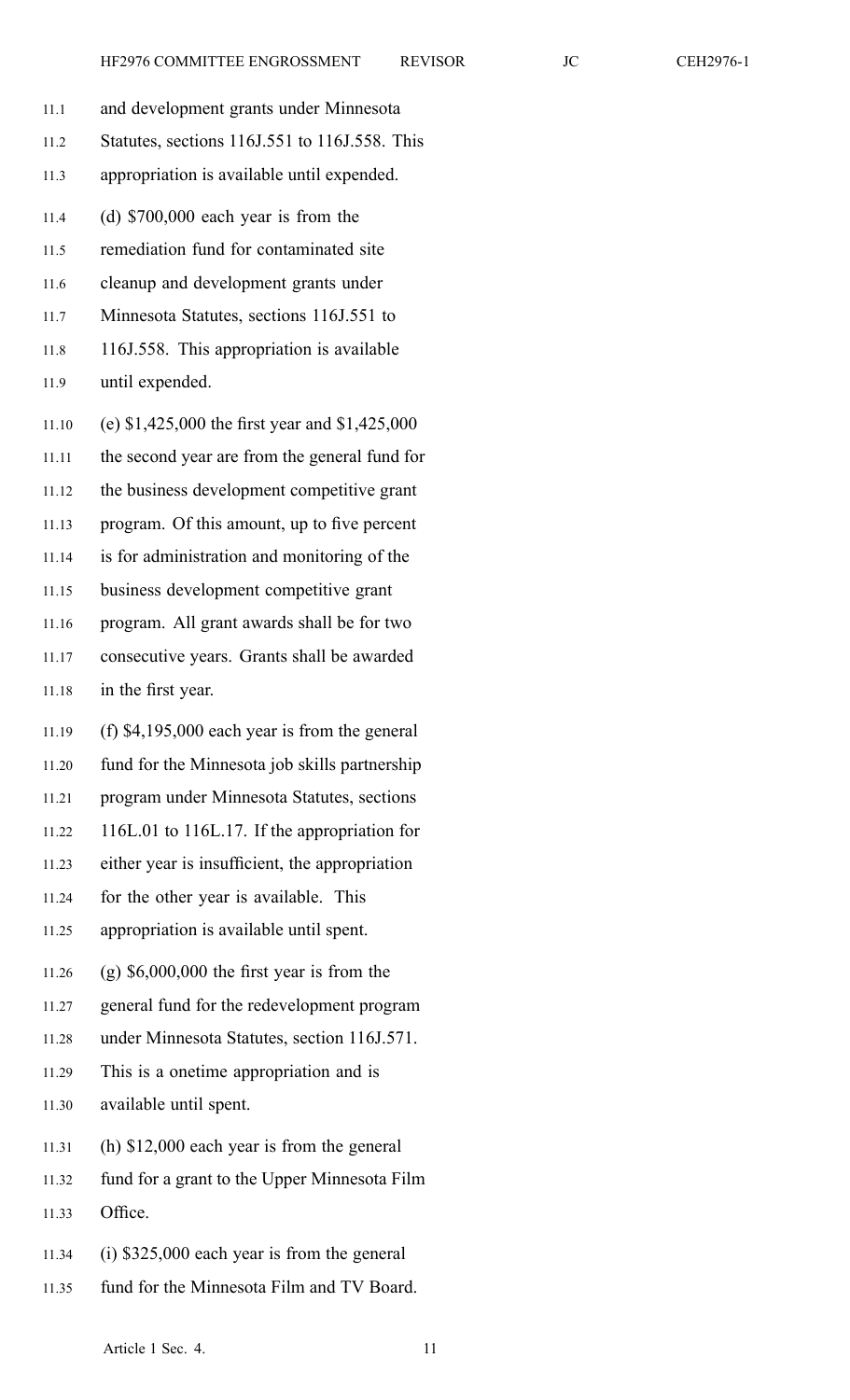| 12.1  | The appropriation in each year is available     |
|-------|-------------------------------------------------|
| 12.2  | only upon receipt by the board of \$1 in        |
| 12.3  | matching contributions of money or in-kind      |
| 12.4  | contributions from nonstate sources for every   |
| 12.5  | \$3 provided by this appropriation, except that |
| 12.6  | each year up to \$50,000 is available on July   |
| 12.7  | 1 even if the required matching contribution    |
| 12.8  | has not been received by that date.             |
|       |                                                 |
| 12.9  | $(i)$ \$100,000 each year is for a grant to the |
| 12.10 | Northern Lights International Music Festival.   |
| 12.11 | $(k)$ \$5,000,000 each year is from the general |
| 12.12 | fund for a grant to the Minnesota Film          |
| 12.13 | and TV Board for the film production jobs       |
| 12.14 | program under Minnesota Statutes, section       |
| 12.15 | 116U.26. This appropriation is available        |
| 12.16 | until expended. The base funding for this       |
| 12.17 | program shall be \$1,500,000 each year in the   |
| 12.18 | fiscal year 2016-2017 biennium.                 |
| 12.19 | $(1)$ \$375,000 each year is from the general   |
| 12.20 | fund for a grant to Enterprise Minnesota, Inc., |
| 12.21 | for the small business growth acceleration      |
| 12.22 |                                                 |
|       | program under Minnesota Statutes, section       |
| 12.23 | 1160.115. This is a onetime appropriation.      |
| 12.24 | (m) \$160,000 each year is from the general     |
| 12.25 | fund for a grant to develop and implement       |
| 12.26 | a southern and southwestern Minnesota           |
| 12.27 | initiative foundation collaborative pilot       |
| 12.28 | project. Funds available under this paragraph   |
| 12.29 | must be used to support and develop             |
| 12.30 | entrepreneurs in diverse populations in         |
| 12.31 | southern and southwestern Minnesota. This       |
| 12.32 | is a onetime appropriation and is available     |
| 12.33 | until expended.                                 |

12.35 fund for the Center for Rural Policy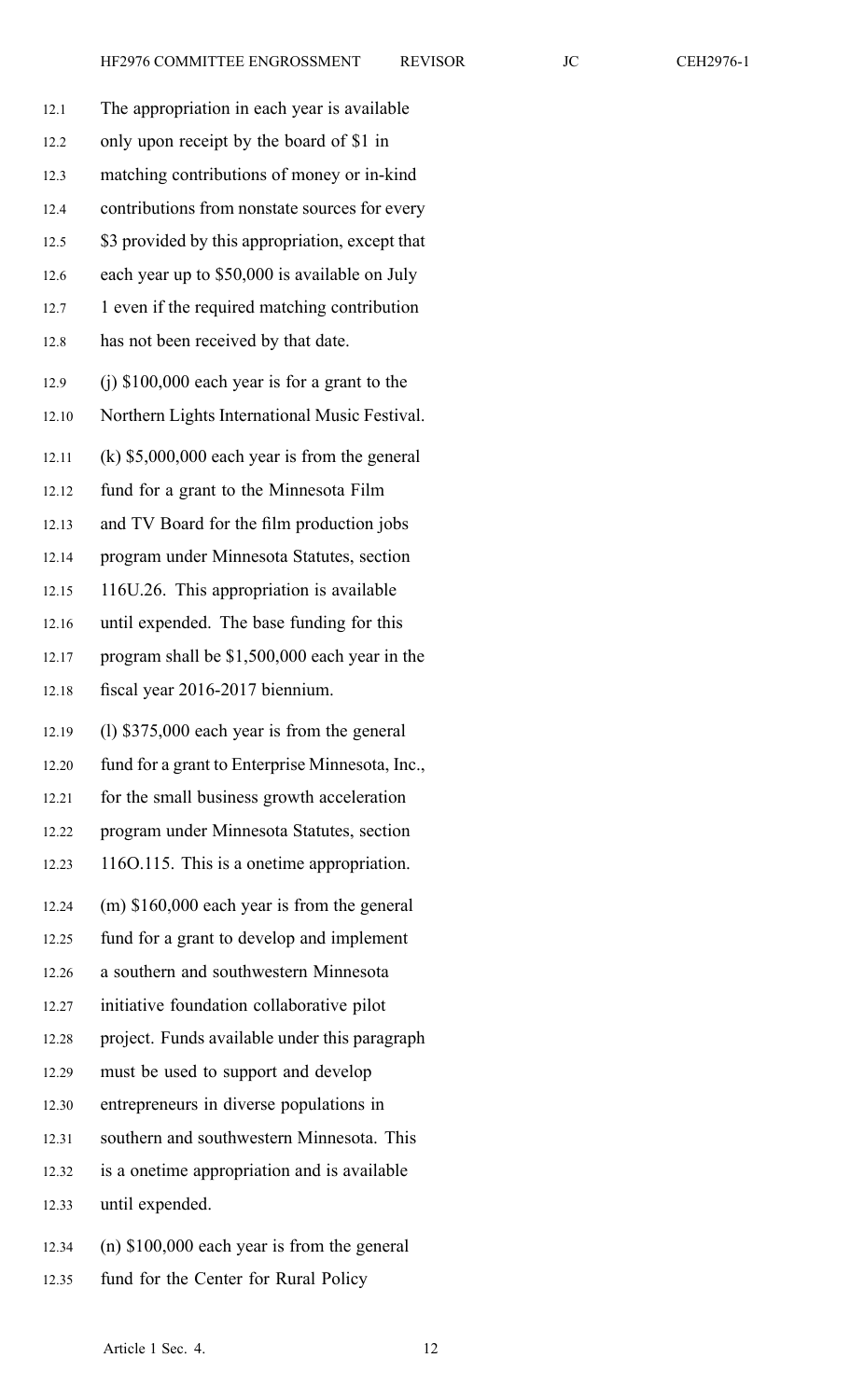- 13.1 and Development. This is <sup>a</sup> onetime 13.2 appropriation. 13.3 (o) \$250,000 each year is from the general 13.4 fund for the Broadband Development Office. 13.5 (p) \$250,000 the first year is from the 13.6 general fund for <sup>a</sup> onetime gran<sup>t</sup> to the St. 13.7 Paul Planning and Economic Development 13.8 Department for neighborhood stabilization 13.9 use in NSP3. 13.10 (q) \$1,235,000 the first year is from the 13.11 general fund for <sup>a</sup> onetime gran<sup>t</sup> to <sup>a</sup> city 13.12 of the second class that is designated as an 13.13 economically depressed area by the United 13.14 States Department of Commerce. The
	- 13.15 appropriation is for economic development,
	- 13.16 redevelopment, and job creation programs
	- 13.17 and projects. This appropriation is available
	- 13.18 until expended.
	- 13.19 (r) \$875,000 each year is from the general
	- 13.20 fund for the Host Community Economic
	- 13.21 Development Program established in
	- 13.22 Minnesota Statutes, section 116J.548.
	- 13.23 (s) \$750,000 the first year is from the general
	- 13.24 fund for <sup>a</sup> onetime gran<sup>t</sup> to the city of Morris
	- 13.25 for loans or grants to agricultural processing
	- 13.26 facilities for energy efficiency improvements.
	- 13.27 Funds available under this section shall be
	- 13.28 used to increase conservation and promote
	- 13.29 energy efficiency through retrofitting existing
	- 13.30 systems and installing new systems to
	- 13.31 recover waste heat from industrial processes
	- 13.32 and reuse energy. This appropriation is not
	- 13.33 available until the commissioner determines
	- 13.34 that at least \$1,250,000 a match of \$750,000
	- 13.35 is committed to the project from nonpublic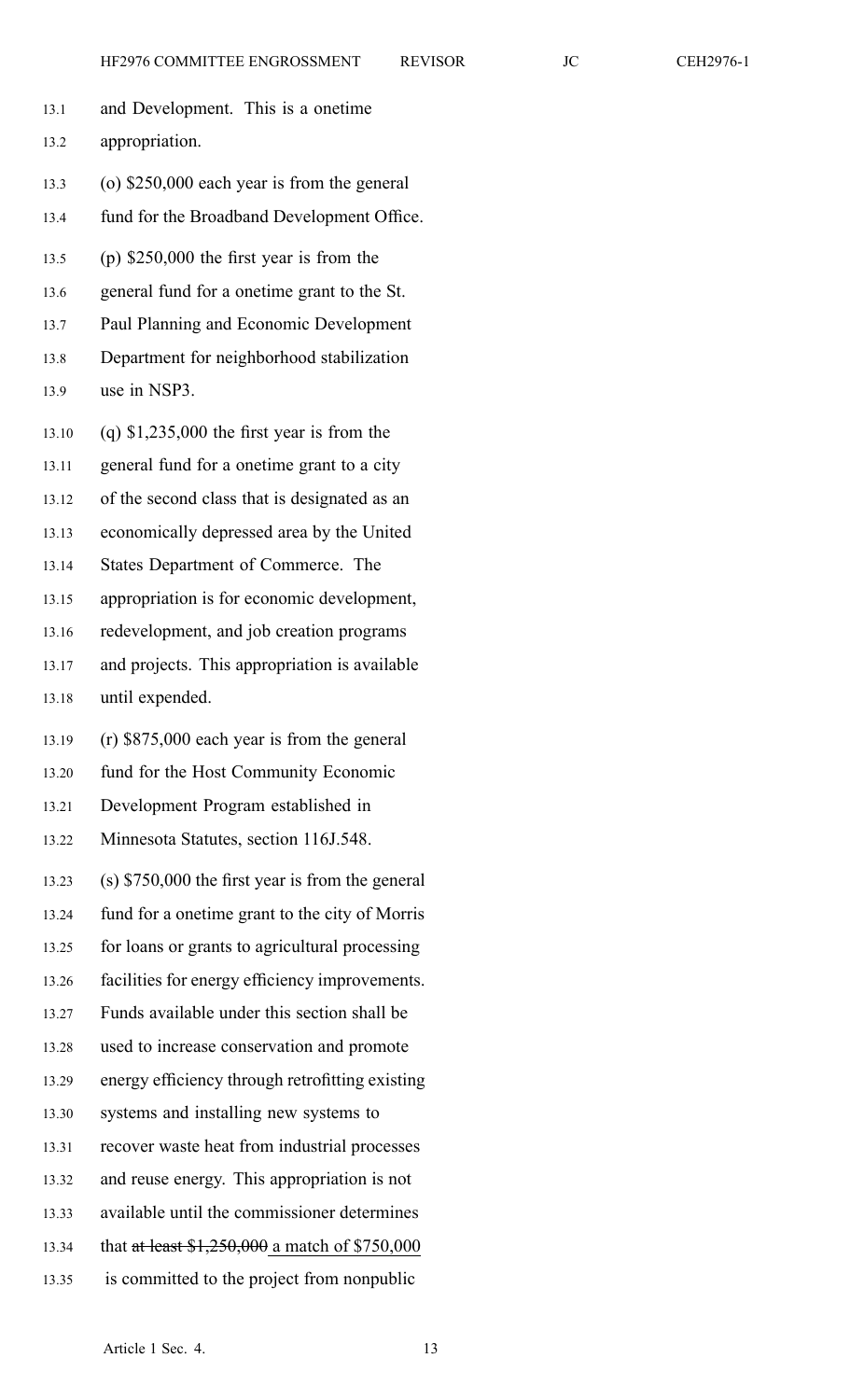| 14.1  | sources. This appropriation is available until                                          |            |            |            |
|-------|-----------------------------------------------------------------------------------------|------------|------------|------------|
| 14.2  | expended.                                                                               |            |            |            |
|       |                                                                                         |            |            |            |
| 14.3  | <b>EFFECTIVE DATE.</b> This section is effective retroactively from July 1, 2013.       |            |            |            |
| 14.4  | Sec. 5. Laws 2013, chapter 85, article 1, section 3, subdivision 6, is amended to read: |            |            |            |
| 14.5  | Subd. 6. Vocational Rehabilitation                                                      |            | 27,691,000 | 27,691,000 |
| 14.6  | Appropriations by Fund                                                                  |            |            |            |
| 14.7  | General<br>20,861,000                                                                   | 20,861,000 |            |            |
| 14.8  | Workforce                                                                               |            |            |            |
| 14.9  | 6,830,000<br>Development                                                                | 6,830,000  |            |            |
| 14.10 | (a) $$10,800,000$ each year is from the general                                         |            |            |            |
| 14.11 | fund for the state's vocational rehabilitation                                          |            |            |            |
| 14.12 | program under Minnesota Statutes, chapter                                               |            |            |            |
| 14.13 | 268A.                                                                                   |            |            |            |
| 14.14 | (b) $$2,261,000$ each year is from the general                                          |            |            |            |
| 14.15 | fund for grants to centers for independent                                              |            |            |            |
| 14.16 | living under Minnesota Statutes, section                                                |            |            |            |
| 14.17 | 268A.11.                                                                                |            |            |            |
| 14.18 | (c) $$5,745,000$ each year from the general                                             |            |            |            |
| 14.19 | fund and \$6,830,000 each year from the                                                 |            |            |            |
| 14.20 | workforce development fund is for extended                                              |            |            |            |
| 14.21 | employment services for persons with                                                    |            |            |            |
| 14.22 | severe disabilities under Minnesota Statutes,                                           |            |            |            |
| 14.23 | section 268A.15. The allocation of extended                                             |            |            |            |
| 14.24 | employment funds to Courage Center from                                                 |            |            |            |
| 14.25 | July 1, 2012 to June 30, 2013 must be                                                   |            |            |            |
| 14.26 | contracted to Allina Health systems from                                                |            |            |            |
| 14.27 | July 1, 2013 to June 30, 2014 2015 to provide                                           |            |            |            |
| 14.28 | extended employment services in accordance                                              |            |            |            |
| 14.29 | with Minnesota Rules, parts 3300.2005 to                                                |            |            |            |
| 14.30 | 3300.2055.                                                                              |            |            |            |
| 14.31 | (d) $$2,055,000$ each year is from the general                                          |            |            |            |
| 14.32 | fund for grants to programs that provide                                                |            |            |            |
| 14.33 | employment support services to persons with                                             |            |            |            |
| 14.34 | mental illness under Minnesota Statutes,                                                |            |            |            |

HF2976 COMMITTEE ENGROSSMENT REVISOR JC CEH2976-1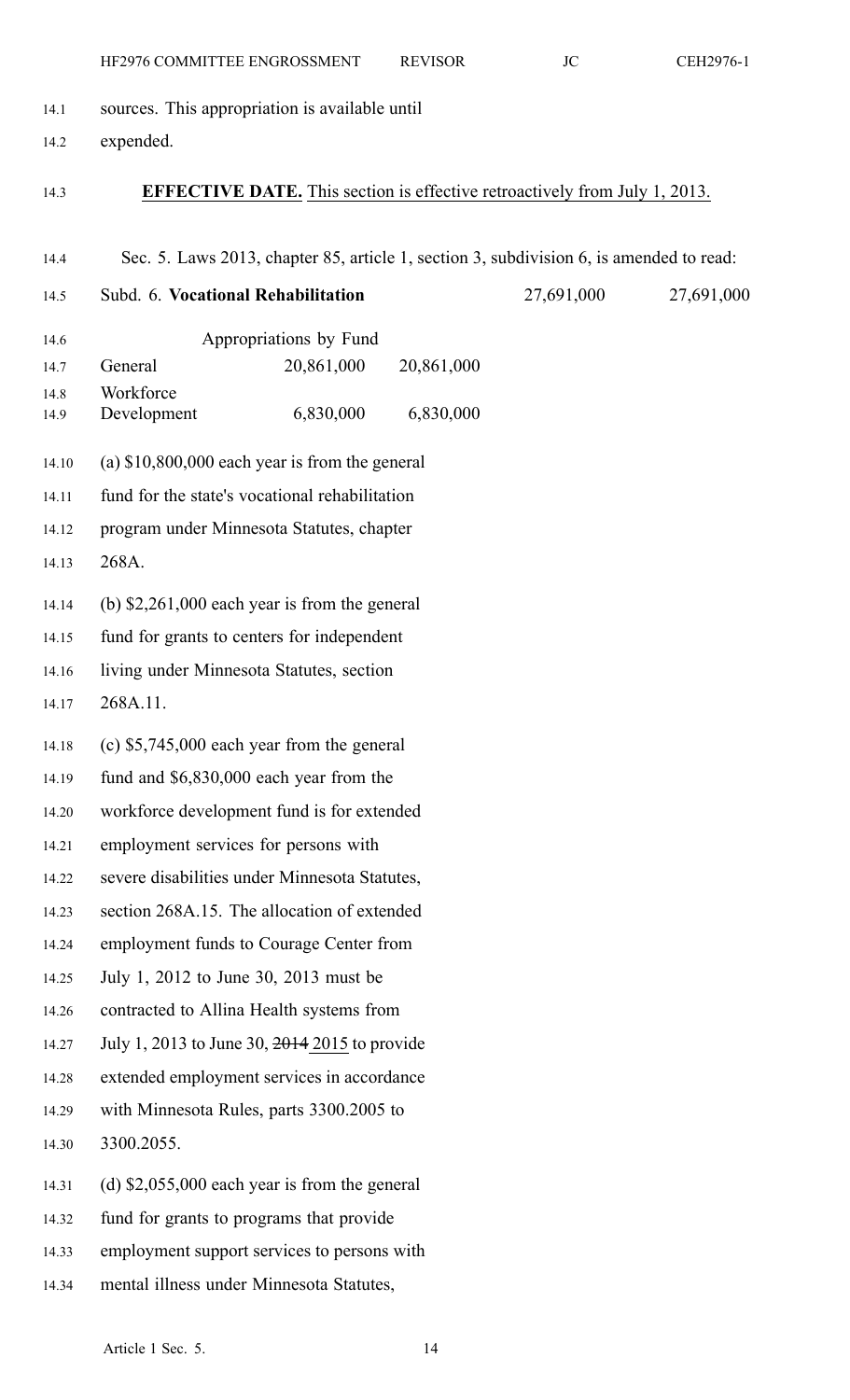- 15.1 sections 268A.13 and 268A.14. The base
- 15.2 appropriation for this program is \$1,555,000
- 15.3 each year in the fiscal year 2016-2017
- 15.4 biennium.
- 15.5 Sec. 6. Laws 2013, chapter 85, article 1, section 13, subdivision 5, is amended to read:
- 

15.6 Subd. 5. **Telecommunications** 1,949,000 2,249,000

- 15.7 Appropriations by Fund 15.8 General 1,009,000 1,009,000 15.9 Special Revenue 940,000 1,240,000
- 15.10 \$940,000 in fiscal year 2014 and \$1,240,000
- 15.11 in fiscal year 2015 are appropriated to the
- 15.12 commissioner from the telecommunication
- 15.13 access fund for the following transfers. This
- 15.14 appropriation is added to the department's
- 15.15 base.
- 15.16 (1) \$500,000 in fiscal year 2014 and \$800,000
- 15.17 in fiscal year 2015 to the commissioner of
- 15.18 human services to supplement the ongoing
- 15.19 operational expenses of the Commission
- 15.20 of Deaf, DeafBlind, and Hard-of-Hearing
- 15.21 Minnesotans;
- 15.22 (2) \$290,000 in fiscal year 2014 and \$290,000
- 15.23 in fiscal year 2015 to the chief information
- 15.24 officer for the purpose of coordinating
- 15.25 technology accessibility and usability; and
- 15.26 (3) \$150,000 in fiscal year 2014 and \$150,000
- 15.27 in fiscal year 2015 to the Legislative
- 15.28 Coordinating Commission for captioning of
- 15.29 legislative coverage and for <sup>a</sup> consolidated
- 15.30 access fund for other state agencies. These
- 15.31 transfers are subject to Minnesota Statutes,
- 15.32 section 16A.281.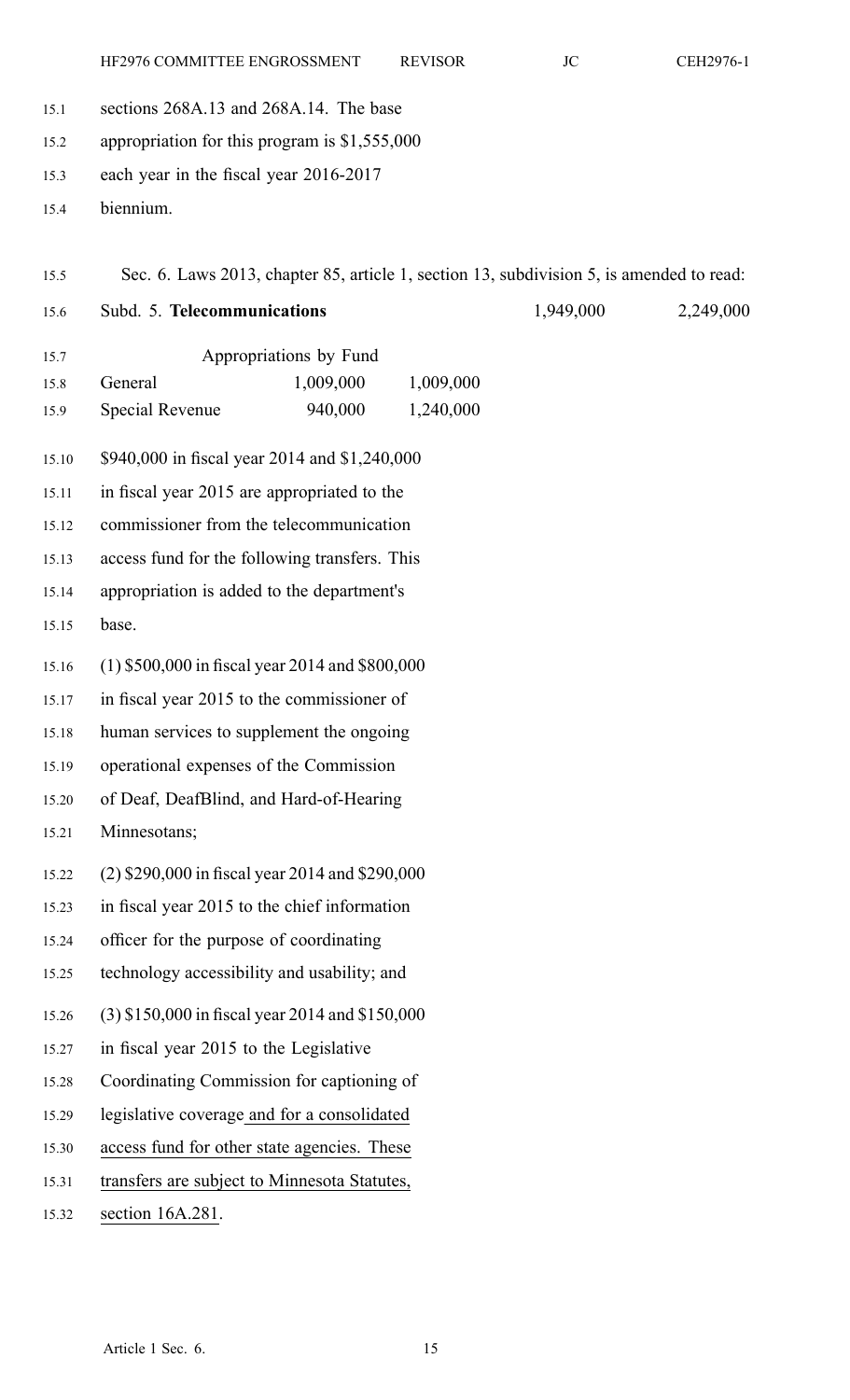| 16.1  | <b>ARTICLE 2</b>                                                                            |
|-------|---------------------------------------------------------------------------------------------|
| 16.2  | ECONOMIC DEVELOPMENT AND WORKFORCE DEVELOPMENT                                              |
| 16.3  | Section 1. [116J.394] DEFINITIONS.                                                          |
| 16.4  | (a) For the purposes of sections 116J.394 to 116J.396, the following terms have             |
| 16.5  | the meanings given them.                                                                    |
| 16.6  | (b) "Broadband" or "broadband service" has the meaning given in section 116J.39,            |
| 16.7  | subdivision 1, paragraph (b).                                                               |
| 16.8  | (c) "Broadband infrastructure" means networks of deployed telecommunications                |
| 16.9  | equipment and technologies necessary to provide high-speed Internet access and other        |
| 16.10 | advanced telecommunications services for end users.                                         |
| 16.11 | (d) "Commissioner" means the commissioner of employment and economic                        |
| 16.12 | development.                                                                                |
| 16.13 | (e) "Last-mile infrastructure" means broadband infrastructure that serves as the            |
| 16.14 | final leg connecting the broadband service provider's network to the end-use customer's     |
| 16.15 | on-premises telecommunications equipment.                                                   |
| 16.16 | (f) "Middle-mile infrastructure" means broadband infrastructure that links a                |
| 16.17 | broadband service provider's core network infrastructure to last-mile infrastructure.       |
| 16.18 | (g) "Political subdivision" means any county, city, town, school district, special          |
| 16.19 | district or other political subdivision, or public corporation.                             |
| 16.20 | (h) "Underserved areas" means areas of Minnesota in which households or businesses          |
| 16.21 | lack access to wire-line broadband service at speeds that meet the state broadband goals of |
| 16.22 | ten to 20 megabits per second download and five to ten megabits per second upload.          |
| 16.23 | (i) "Unserved areas" means areas of Minnesota in which households or businesses             |
| 16.24 | lack access to wire-line broadband service at speeds that meet a Federal Communications     |
| 16.25 | Commission threshold of four megabits per second download and one megabit per second        |
| 16.26 | upload.                                                                                     |
|       |                                                                                             |
| 16.27 | Sec. 2. [116J.395] BORDER-TO-BORDER BROADBAND DEVELOPMENT                                   |
| 16.28 | <b>GRANT PROGRAM.</b>                                                                       |
| 16.29 | Subdivision 1. Establishment. A grant program is established under the Department           |
| 16.30 | of Employment and Economic Development to award grants to eligible applicants in order      |
| 16.31 | to promote the expansion of access to broadband service in unserved or underserved          |
| 16.32 | areas of the state.                                                                         |
| 16.33 | Subd. 2. Eligible expenditures. Grants may be awarded under this section to fund            |
| 16.34 | the acquisition and installation of middle-mile and last-mile infrastructure that support   |
|       |                                                                                             |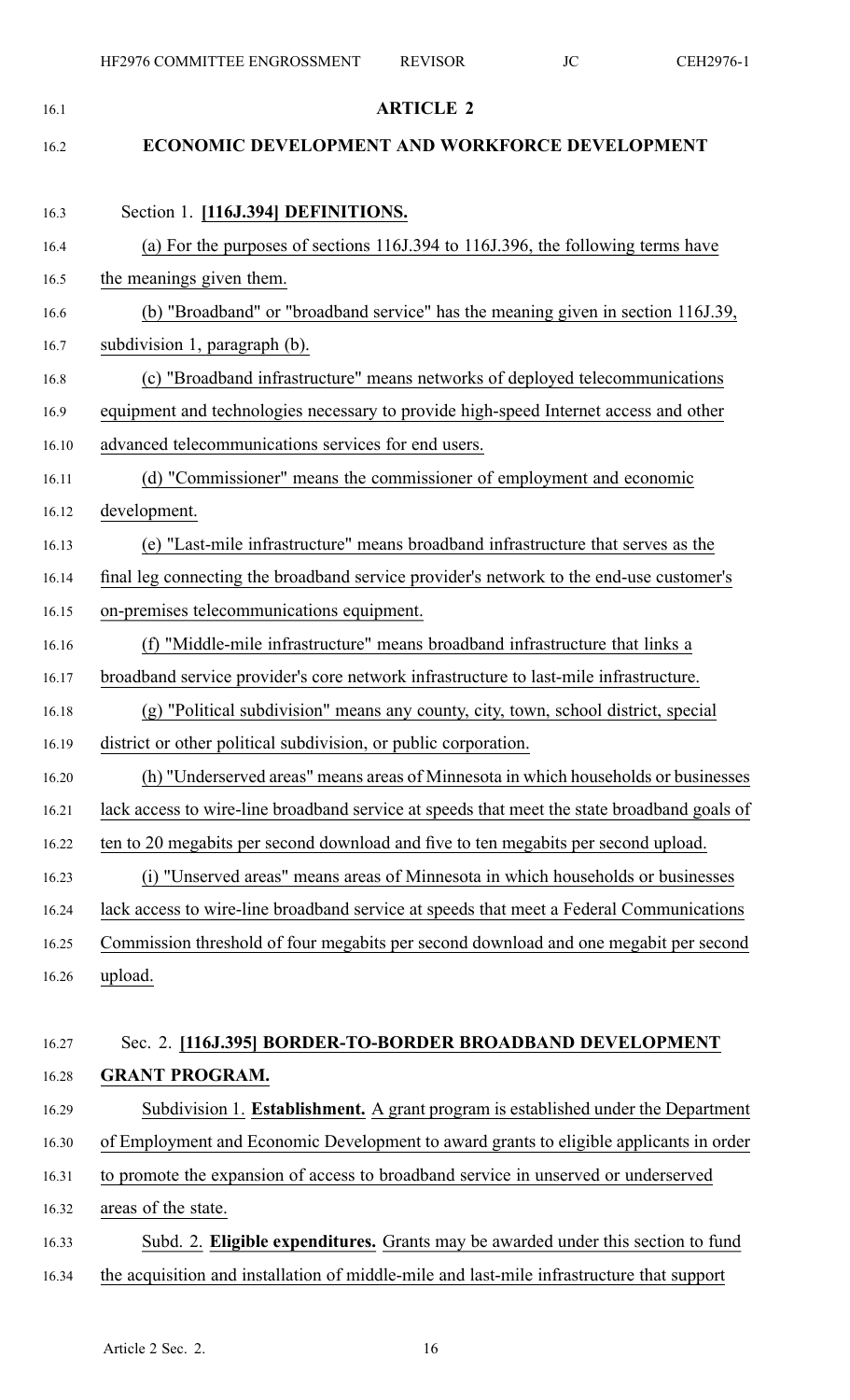17.1 broadband service scalable to speeds of at least 100 megabits per second download and 17.2 100 megabits per second upload. 17.3 Subd. 3. **Eligible applicants.** Eligible applicants for grants awarded under this 17.4 section include: 17.5 (1) an incorporated business or <sup>a</sup> partnership; 17.6 (2) <sup>a</sup> political subdivision; 17.7 (3) an Indian tribe; 17.8 (4) <sup>a</sup> Minnesota nonprofit organization organized under chapter 317A; 17.9 (5) <sup>a</sup> Minnesota cooperative association organized under chapter 308A or 308B; and 17.10 (6) <sup>a</sup> Minnesota limited liability corporation organized under chapter 322B for the 17.11 purpose of expanding broadband access. 17.12 Subd. 4. **Application process.** An eligible applicant must submit an application 17.13 to the commissioner on <sup>a</sup> form prescribed by the commissioner. The commissioner shall 17.14 develop administrative procedures governing the application and gran<sup>t</sup> award process. 17.15 The commissioner shall act as fiscal agen<sup>t</sup> for the gran<sup>t</sup> program and shall be responsible 17.16 for receiving and reviewing grant applications and awarding grants under this section. 17.17 Subd. 5. **Application contents.** An applicant for <sup>a</sup> gran<sup>t</sup> under this section shall 17.18 provide the following information on the application: 17.19 (1) the location of the project; 17.20 (2) the kind and amount of broadband infrastructure to be purchased for the project; 17.21 (3) evidence regarding the unserved or underserved nature of the community in 17.22 which the project is to be located; 17.23 (4) the number of households passed that will have access to broadband service as <sup>a</sup> 17.24 result of the project, or whose broadband service will be upgraded as <sup>a</sup> result of the project; 17.25 (5) significant community institutions that will benefit from the proposed project; 17.26 (6) evidence of community suppor<sup>t</sup> for the project; 17.27 (7) the total cost of the project; 17.28 (8) sources of funding or in-kind contributions for the project that will supplement 17.29 any gran<sup>t</sup> award; and 17.30 (9) any additional information requested by the commissioner. 17.31 Subd. 6. **Awarding grants.** (a) In evaluating applications and awarding grants, the 17.32 commissioner shall give priority to applications that are constructed in areas identified by 17.33 the director of the Office of Broadband Development as unserved. 17.34 (b) In evaluating applications and awarding grants, the commissioner may give 17.35 priority to applications that: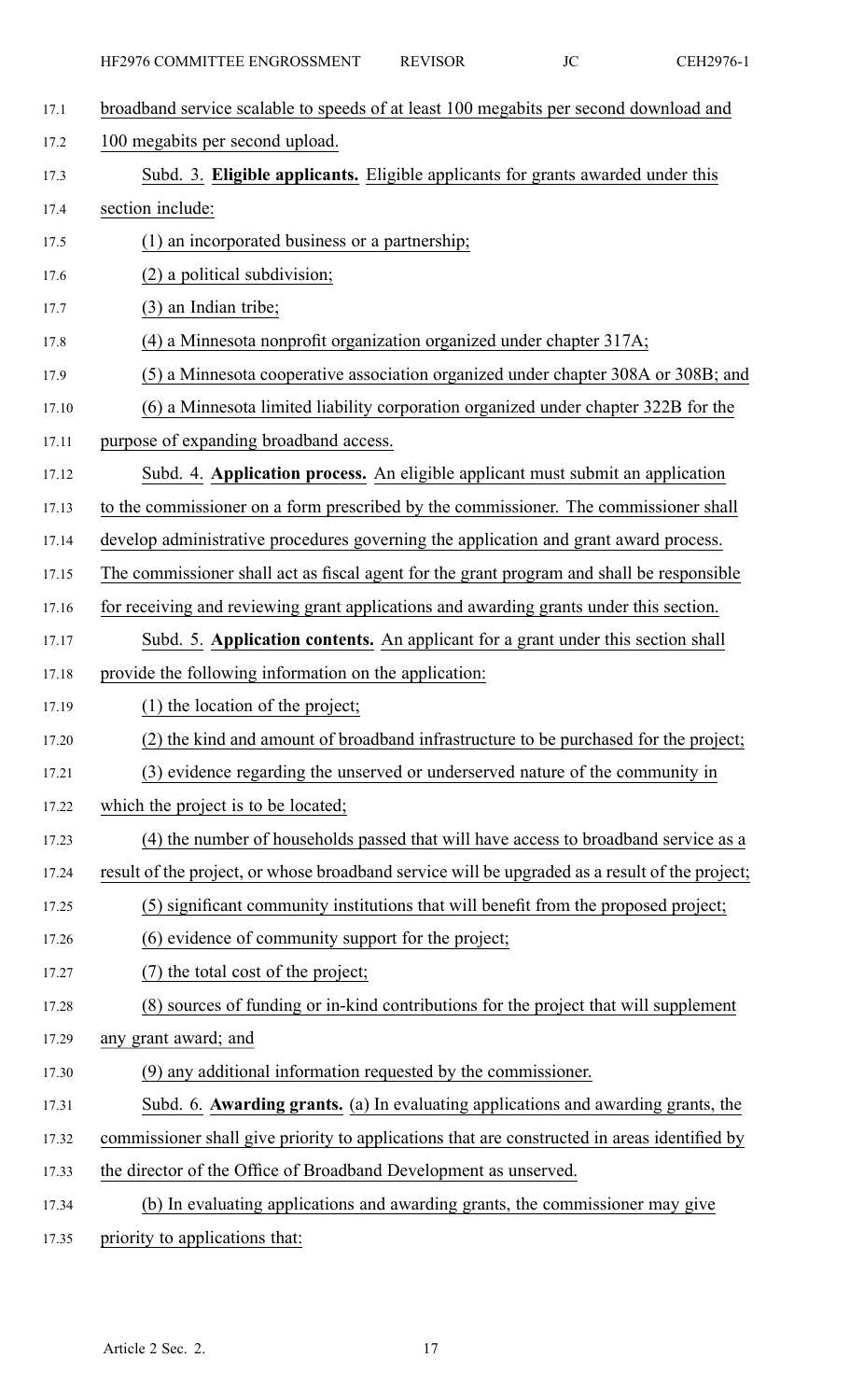| 18.1  | (1) are constructed in areas identified by the director of the Office of Broadband             |
|-------|------------------------------------------------------------------------------------------------|
| 18.2  | Development as underserved;                                                                    |
| 18.3  | (2) offer new or substantially upgraded broadband service to important community               |
| 18.4  | institutions including, but not limited to, libraries, educational institutions, public safety |
| 18.5  | facilities, and healthcare facilities;                                                         |
| 18.6  | (3) facilitate the use of telemedicine and electronic health records;                          |
| 18.7  | (4) serve economically distressed areas of the state, as measured by indices of                |
| 18.8  | unemployment, poverty, or population loss that are significantly greater than the statewide    |
| 18.9  | average;                                                                                       |
| 18.10 | (5) provide technical support and train residents, businesses, and institutions in the         |
| 18.11 | community served by the project to utilize broadband service;                                  |
| 18.12 | (6) include a component to actively promote the adoption of the newly available                |
| 18.13 | broadband services in the community;                                                           |
| 18.14 | (7) provide evidence of strong support for the project from citizens, government,              |
| 18.15 | businesses, and institutions in the community;                                                 |
| 18.16 | (8) provide access to broadband service to a greater number of unserved or                     |
| 18.17 | underserved households and businesses; or                                                      |
| 18.18 | (9) leverage greater amounts of funding for the project from other private and                 |
| 18.19 | public sources.                                                                                |
| 18.20 | (c) The commissioner shall endeavor to award grants under this section to qualified            |
| 18.21 | applicants in all regions of the state.                                                        |
| 18.22 | <b>EFFECTIVE DATE.</b> This section is effective the day following final enactment.            |
| 18.23 | Sec. 3. [116J.396] BORDER-TO-BORDER BROADBAND FUND.                                            |
| 18.24 | Subdivision 1. Account established. The border-to-border broadband fund account                |
| 18.25 | is established as a separate account in the special revenue fund in the state treasury. The    |
| 18.26 | commissioner shall credit to the account appropriations and transfers to the account.          |
| 18.27 | Earnings, such as interest, dividends, and any other earnings arising from assets of the       |
| 18.28 | account, must be credited to the account. Funds remaining in the account at the end of a       |
| 18.29 | fiscal year are not canceled to the general fund, but remain in the account until expended.    |
| 18.30 | The commissioner shall manage the account.                                                     |
| 18.31 | Subd. 2. Expenditures. Money in the account may be used only:                                  |
| 18.32 | (1) for grant awards made under section 116J.395, including up to three percent of             |
| 18.33 | the total amount appropriated for grants awarded under that section for costs incurred by      |

18.34 the Department of Employment and Economic Development to administer that section; or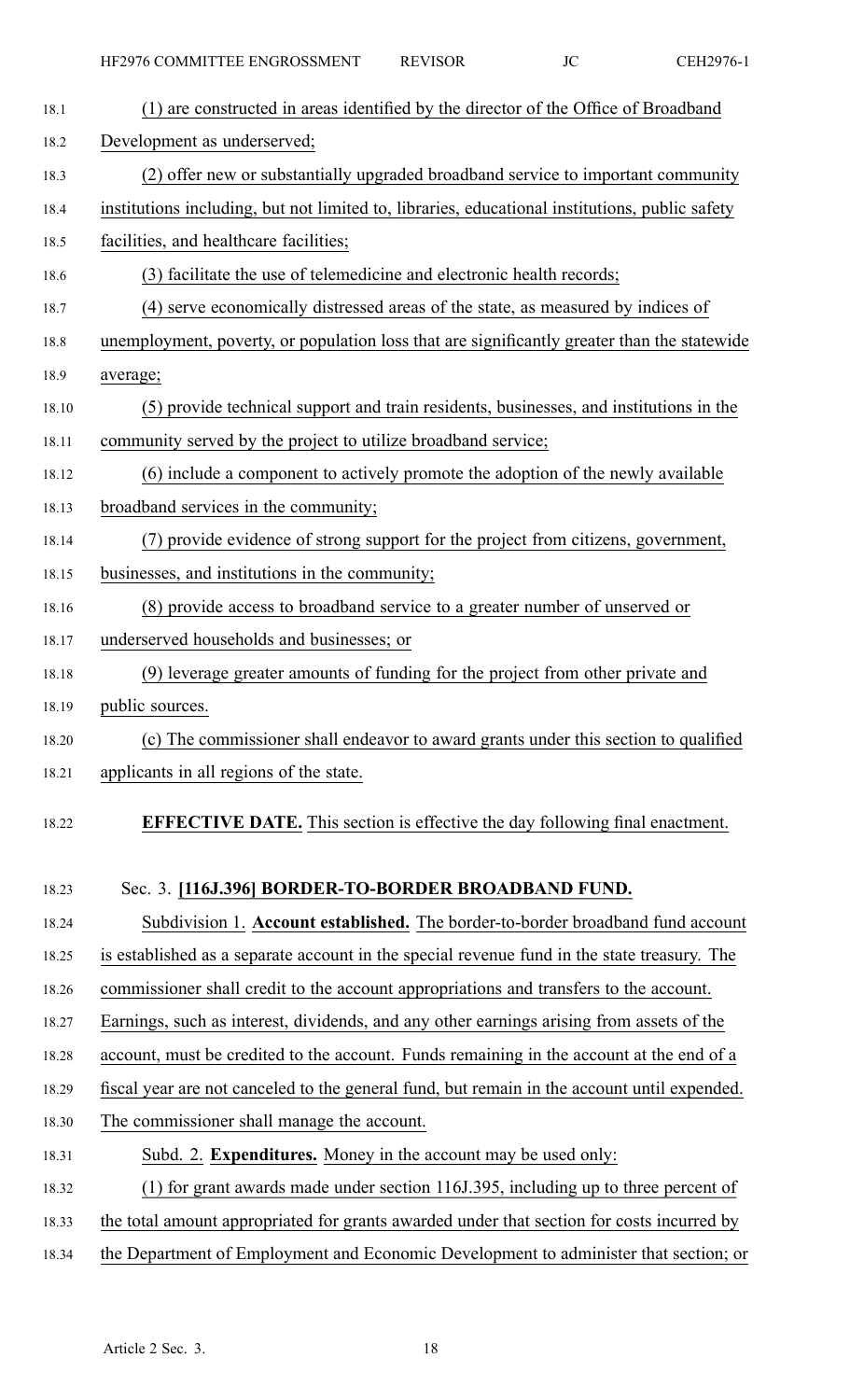| 19.1  | (2) to supplement revenues raised by bonds sold by local units of government for            |
|-------|---------------------------------------------------------------------------------------------|
| 19.2  | broadband infrastructure development.                                                       |
| 19.3  | Subd. 3. Restrictions. (a) Except as provided in paragraph (c), in any fiscal year, no      |
| 19.4  | more than one-third of the funds expended from the account established in this section      |
| 19.5  | shall be awarded to applicants located in areas whose household density exceeds 100         |
| 19.6  | households per square mile, as determined by the state demographer.                         |
| 19.7  | (b) Except as provided in paragraph (c), in any fiscal year, no more than two-thirds        |
| 19.8  | of the funds expended from the account established in this section shall be awarded to      |
| 19.9  | applicants located in areas whose household density is less than 100 households per square  |
| 19.10 | mile, as determined by the state demographer.                                               |
| 19.11 | (c) If applications are insufficient to exhaust all funds available in a given grant        |
| 19.12 | round under the restrictions imposed in paragraph (a) or (b), the unexpended funds may      |
| 19.13 | be awarded to eligible applicants, as determined by the commissioner, irrespective of the   |
| 19.14 | population density of the area in which the applicant is located.                           |
| 19.15 | Subd. 4. Appropriation. Money in the account is appropriated to the commissioner            |
| 19.16 | for the purposes of subdivision 2.                                                          |
| 19.17 | <b>EFFECTIVE DATE.</b> This section is effective the day following final enactment.         |
| 19.18 | Sec. 4. [116J.886] CITATION; REGENERATIVE MEDICINE DEVELOPMENT                              |
| 19.19 | ACT.                                                                                        |
| 19.20 | Sections 116J.886 to 116J.8862 shall be known as the Regenerative Medicine                  |
| 19.21 | Development Act to promote private sector investment in regenerative medicine to            |
| 19.22 | strengthen the state's economy, reduce the long-term costs related to treating debilitating |
| 19.23 | illnesses, advance the regenerative medicine industry, and facilitate and expand clinical   |
| 19.24 | research opportunities in the state.                                                        |
|       |                                                                                             |
| 19.25 | Sec. 5. [116J.8861] DEFINITIONS.                                                            |
| 19.26 | Subdivision 1. Definitions. For the purposes of sections 116J.886 to 116J.8862, the         |
| 19.27 | following terms have the meanings given them.                                               |
| 19.28 | Subd. 2. Business development services. "Business development services"                     |
| 19.29 | means business incubator services and services to facilitate access to existing publicly    |
| 19.30 | or privately financed grants, loans, or loan guarantees, and to support basic or applied    |
| 19.31 | research, development of therapies, and development of pharmacologies and treatments        |
| 19.32 | through preclinical or clinical trials.                                                     |
| 19.33 | Subd. 3. <b>Commissioner.</b> "Commissioner" means the commissioner of employment           |

19.34 and economic development.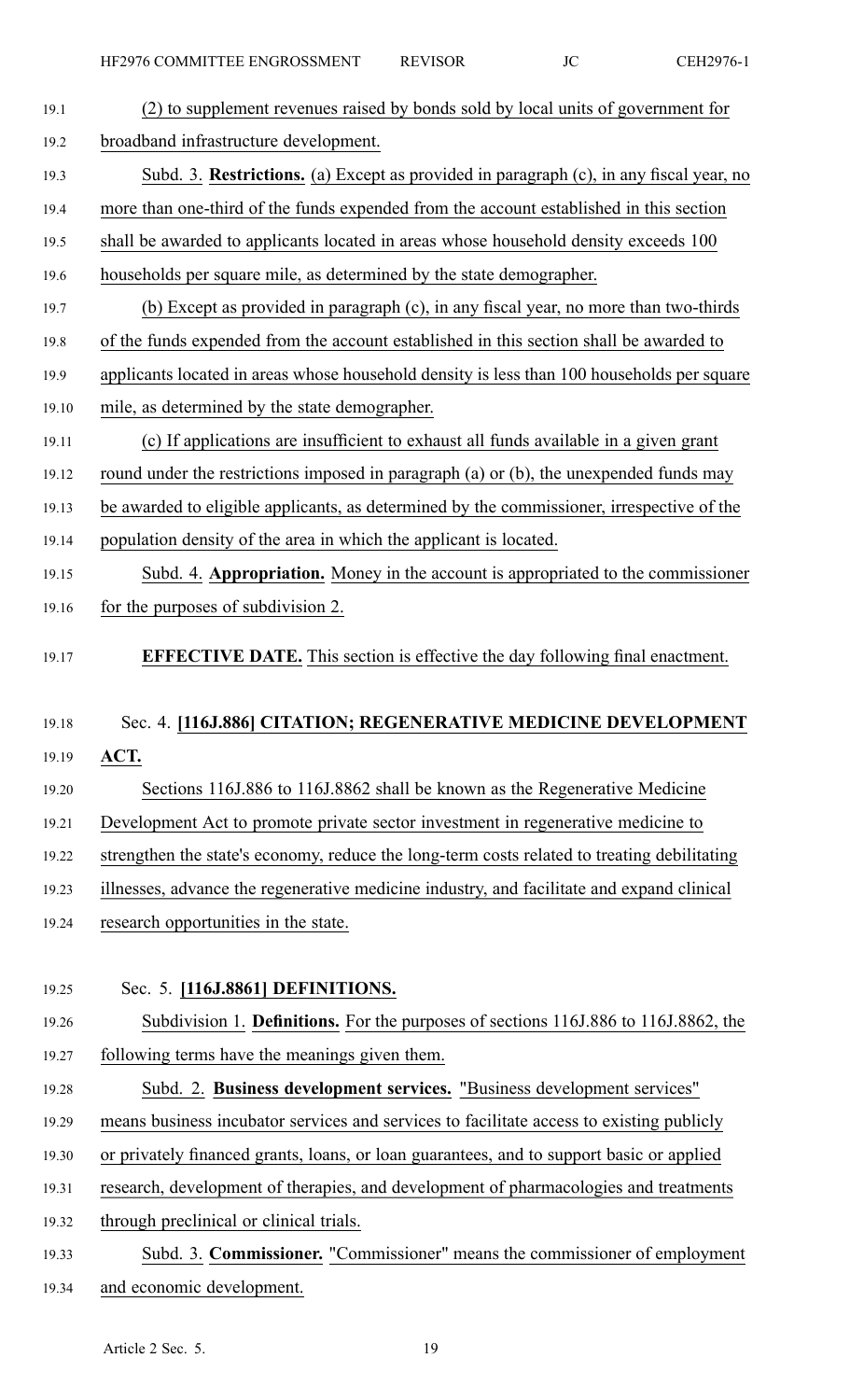| 20.1  | Subd. 4. Office. "Office" means the Office of Regenerative Medicine Development               |
|-------|-----------------------------------------------------------------------------------------------|
| 20.2  | established under section 116J.8862.                                                          |
| 20.3  | Subd. 5. Regenerative medicine. "Regenerative medicine" means the process of                  |
| 20.4  | creating or using living, functional tissue to augment, repair, replace, or regenerate organs |
| 20.5  | and tissue that have been damaged by disease, injury, aging, or other biological processes.   |
| 20.6  | Subd. 6. Regenerative medicine development project or project. "Regenerative                  |
| 20.7  | medicine development project" or "project" means any research, product development,           |
| 20.8  | or commercial venture relating to basic, preclinical, or clinical work to produce a drug,     |
| 20.9  | biological or chemical material, compound, or medical device designed to augment,             |
| 20.10 | repair, replace, or regenerate organs and tissue that have been damaged by disease, injury,   |
| 20.11 | aging, or other biological processes.                                                         |
|       |                                                                                               |
| 20.12 | Sec. 6. [116J.8862] OFFICE OF REGENERATIVE MEDICINE                                           |
| 20.13 | DEVELOPMENT.                                                                                  |
| 20.14 | Subdivision 1. Established. The commissioner shall establish an Office of                     |
| 20.15 | Regenerative Medicine Development to provide business development services and                |
| 20.16 | outreach to promote and expand the regenerative medicine industry in Minnesota.               |
| 20.17 | Subd. 2. Consultation. The office must regularly consult with external stakeholders,          |
| 20.18 | and must conduct public meetings to gather input. For the purposes of this section,           |
| 20.19 | external stakeholders must include:                                                           |
| 20.20 | (1) the director of the Minnesota Stem Cell Institute at the University of Minnesota;         |
| 20.21 | (2) a representative of a Minnesota-based trade association with the largest number           |
| 20.22 | of bioscience companies as its membership;                                                    |
| 20.23 | (3) a representative of a Minnesota-based trade association with the largest number           |
| 20.24 | of hospitals as its membership; and                                                           |
| 20.25 | (4) a representative of the largest private entity in Minnesota conducting research           |
| 20.26 | into the benefits and uses of regenerative medicine.                                          |
| 20.27 | Subd. 3. Outside funding. The commissioner, on behalf of the office, may accept               |
| 20.28 | appropriations, gifts, grants, and bequests.                                                  |
| 20.29 | Subd. 4. Public infrastructure grant program. The commissioner shall coordinate               |
| 20.30 | the services and activities of the office with the innovative business development public     |
| 20.31 | infrastructure program under section 116J.435.                                                |
| 20.32 | Subd. 5. Fiscal planning. By December 15, 2014, the commissioner shall develop a              |
| 20.33 | long-term budget proposal for the office for fiscal years 2016 to 2024 to provide business    |
| 20.34 | development services to regenerative medicine development projects.                           |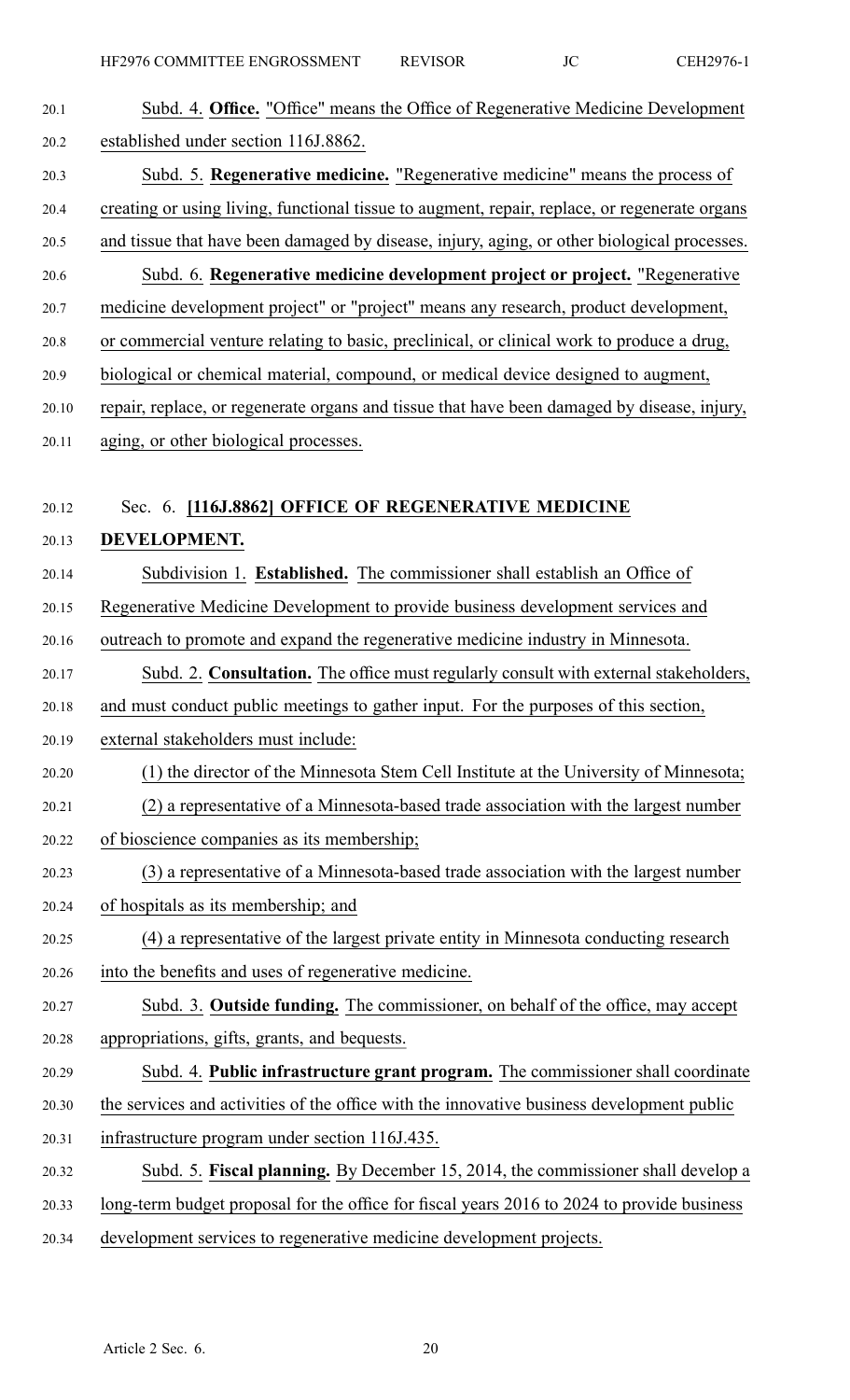| 21.1  | Subd. 6. Project applications; selection. (a) The office shall provide business            |
|-------|--------------------------------------------------------------------------------------------|
| 21.2  | development services to eligible regenerative medicine development projects approved by    |
| 21.3  | the commissioner. To be eligible for business development services under this section, a   |
| 21.4  | regenerative medicine development project must:                                            |
| 21.5  | (1) demonstrate that at least 70 percent of the project costs are paid from nonstate       |
| 21.6  | sources. The nonstate share may include federal funds and the prior purchase of scientific |
| 21.7  | equipment and materials incidental to the project, provided the purchase is completed not  |
| 21.8  | more than two years prior to the approval of funding by the commissioner;                  |
| 21.9  | (2) not duplicate or supplant any other research or other project already conducted        |
| 21.10 | by the federal government, or for which federal funding is available; and                  |
| 21.11 | (3) demonstrate that project activities are carried out directly by the grant recipient.   |
| 21.12 | (b) The commissioner shall establish an application and process for approving              |
| 21.13 | projects. Project applications must include the following information:                     |
| 21.14 | (1) evidence that the required match is available and committed;                           |
| 21.15 | (2) a detailed estimate, along with necessary supporting evidence, of the total cost       |
| 21.16 | of the project;                                                                            |
| 21.17 | (3) an assessment of the potential to attract new or continue existing public and          |
| 21.18 | private research grant awards resulting from the project;                                  |
| 21.19 | (4) a detailed risk analysis projecting the likelihood of clinical success resulting in    |
| 21.20 | revenues or royalty payments from the project;                                             |
| 21.21 | (5) an assessment of the likelihood for and potential cost savings for publicly            |
| 21.22 | funded health care and long-term care programs from the project as a result of reducing    |
| 21.23 | the incidence or lowering the treatment costs of debilitating illnesses and diseases over  |
| 21.24 | the next ten years;                                                                        |
| 21.25 | (6) a timeline indicating the major milestones of research projects and their              |
| 21.26 | anticipated completion dates, including any previously completed similar research; and     |
| 21.27 | (7) an estimate of any potential current and future employment opportunities               |
| 21.28 | within the state, stimulation of economic growth, and the possibility for advancing the    |
| 21.29 | development of commercially successful and affordable regenerative medicine products,      |
| 21.30 | processes, or services. The application requirements are not in priority order and the     |
| 21.31 | commissioner may weigh each item, depending upon the facts and circumstances, as           |
| 21.32 | the commissioner considers appropriate.                                                    |
| 21.33 | Subd. 7. <b>Report.</b> The commissioner, on behalf of the office, must report to the      |
| 21.34 | legislative chairs with jurisdiction over economic development by January 1 of each        |
| 21.35 | odd-numbered year on successful economic development projects implemented or               |
| 21.36 | initiated since their last report and on plans for the upcoming year.                      |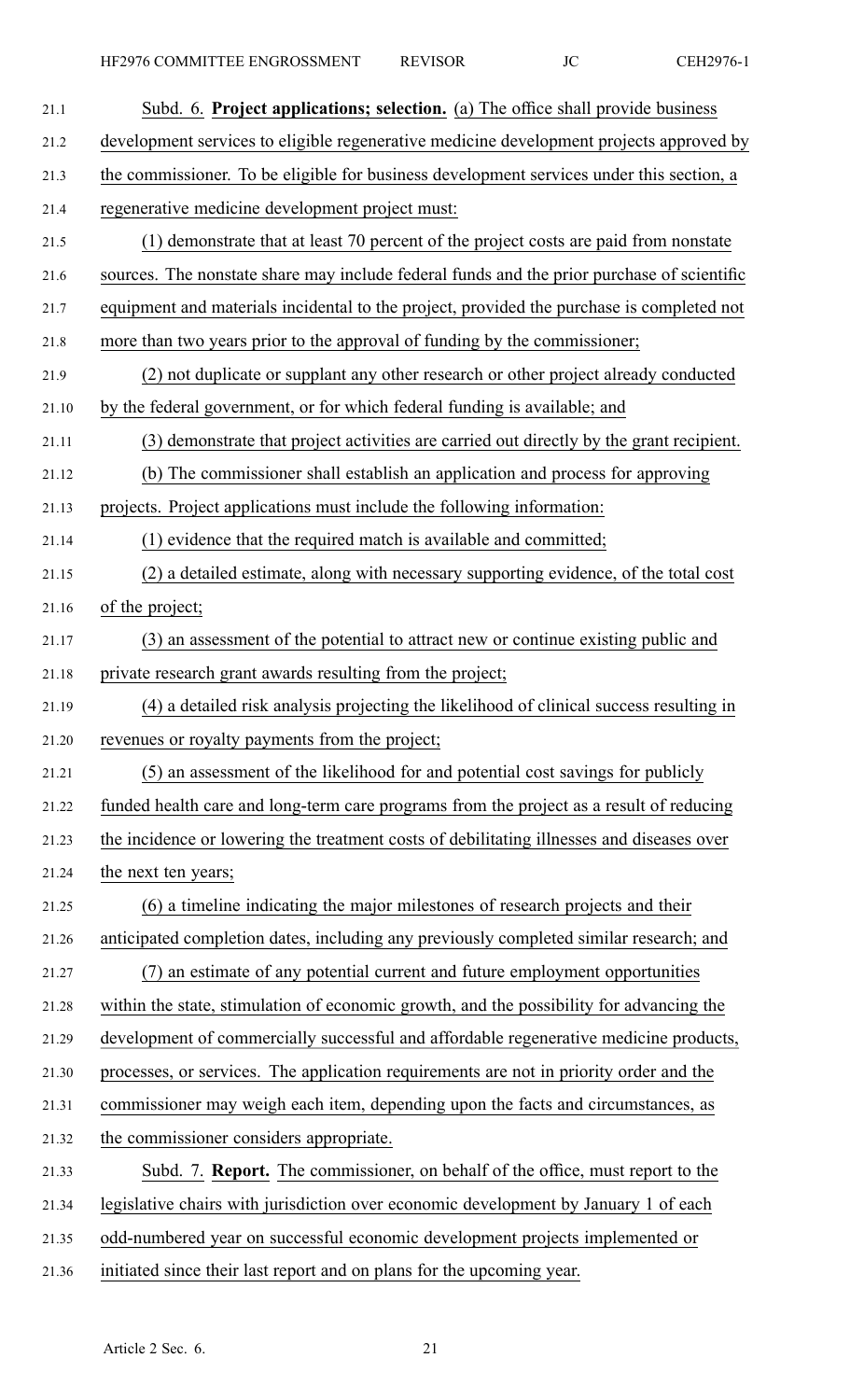| 22.1  | Subd. 8. Sunset. The office established under this section expires June 30, 2024.           |
|-------|---------------------------------------------------------------------------------------------|
|       |                                                                                             |
| 22.2  | Sec. 7. Minnesota Statutes 2012, section 116L.98, is amended to read:                       |
| 22.3  | <b>116L.98 WORKFORCE PROGRAM OUTCOMES.</b>                                                  |
| 22.4  | Subdivision 1. Requirements. The commissioner shall develop and implement a                 |
| 22.5  | set of standard approaches for assessing the outcomes of workforce programs under this      |
| 22.6  | chapter. The outcomes assessed must include, but are not limited to, periodic comparisons   |
| 22.7  | of workforce program participants and nonparticipants uniform outcome measurement           |
| 22.8  | and reporting system for adult workforce-related programs funded in whole or in part by     |
| 22.9  | the workforce development fund.                                                             |
| 22.10 | The commissioner shall also monitor the activities and outcomes of programs and             |
| 22.11 | services funded by legislative appropriations and administered by the department on a       |
| 22.12 | pass-through basis and develop a consistent and equitable method of assessing recipients    |
| 22.13 | for the costs of its monitoring activities.                                                 |
| 22.14 | Subd. 2. Definitions. (a) For the purposes of this section, the terms defined in            |
| 22.15 | this subdivision have the meanings given.                                                   |
| 22.16 | (b) "Credential" means postsecondary degrees, diplomas, licenses, and certificates          |
| 22.17 | awarded in recognition of an individual's attainment of measurable technical or             |
| 22.18 | occupational skills necessary to obtain employment or advance with an occupation.           |
| 22.19 | This definition does not include certificates awarded by workforce investment boards or     |
| 22.20 | work-readiness certificates.                                                                |
| 22.21 | (c) "Exit" means to have not received service under a workforce program for 90              |
| 22.22 | consecutive calendar days. The exit date is the last date of service.                       |
| 22.23 | (d) "Net impact" means the use of matched control groups and regression analysis to         |
| 22.24 | estimate the impacts attributable to program participation net of other factors, including  |
| 22.25 | observable personal characteristics and economic conditions.                                |
| 22.26 | (e) "Pre-enrollment" means the period of time before an individual was enrolled             |
| 22.27 | in a workforce program.                                                                     |
| 22.28 | Subd. 3. Uniform outcome report card; reporting by commissioner. (a) By                     |
| 22.29 | December 31 of each even-numbered year, the commissioner must report to the chairs          |
| 22.30 | and ranking minority members of the committees of the house of representatives and the      |
| 22.31 | senate having jurisdiction over economic development and workforce policy and finance       |
| 22.32 | the following information separately for each of the previous two fiscal or calendar years, |
| 22.33 | for each program subject to the requirements of subdivision 1:                              |
| 22.34 | (1) the total number of participants enrolled;                                              |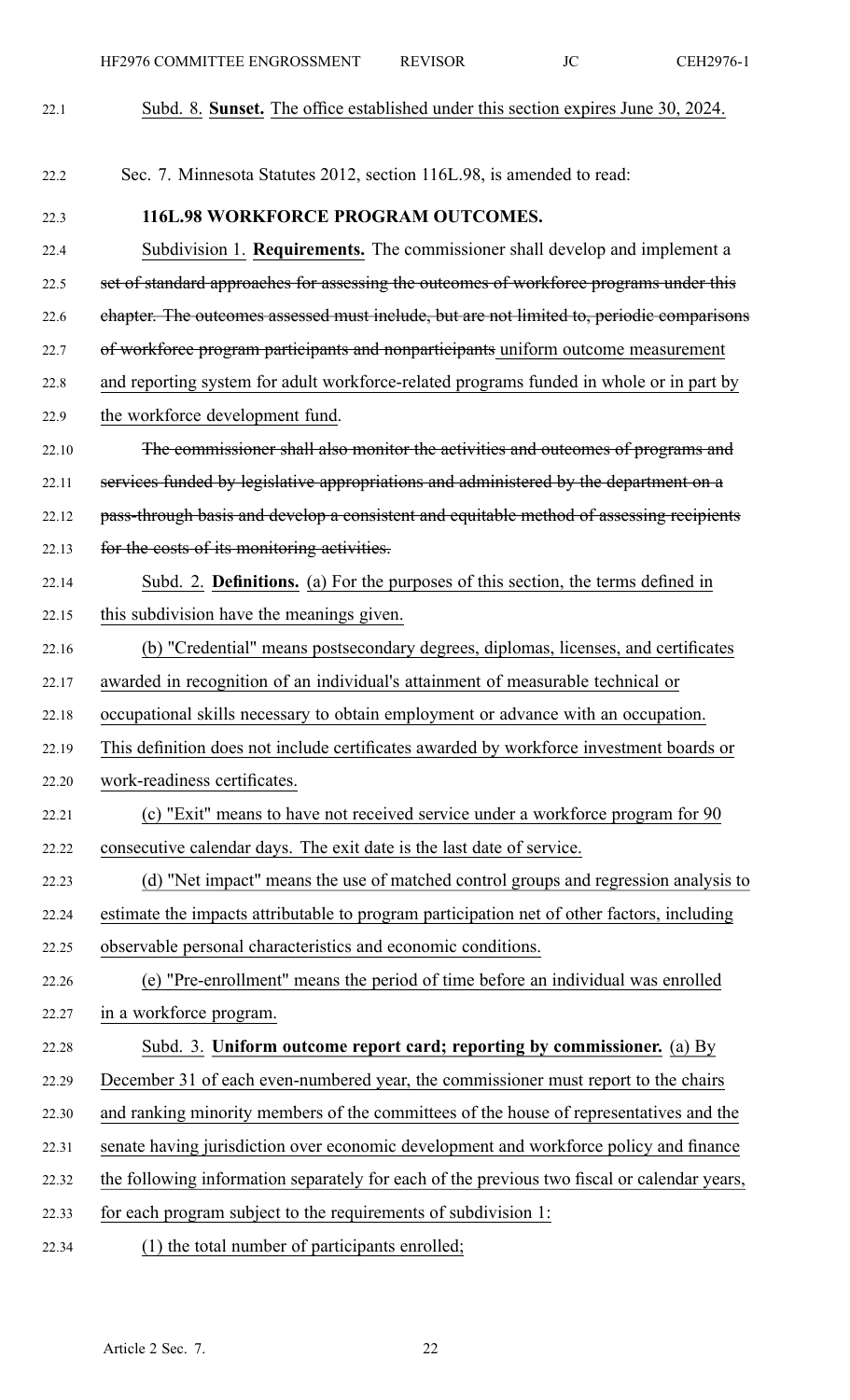| 23.1  | (2) the median pre-enrollment wages based on participant wages for the second              |
|-------|--------------------------------------------------------------------------------------------|
| 23.2  | through the fifth calendar quarters immediately preceding the quarter of enrollment        |
| 23.3  | excluding those with zero income;                                                          |
| 23.4  | (3) the total number of participants with zero income in the second through fifth          |
| 23.5  | calendar quarters immediately preceding the quarter of enrollment;                         |
| 23.6  | (4) the total number of participants enrolled in training;                                 |
| 23.7  | (5) the total number of participants enrolled in training by occupational group;           |
| 23.8  | (6) the total number of participants that exited the program and the average               |
| 23.9  | enrollment duration of participants that have exited the program during the year;          |
| 23.10 | (7) the total number of exited participants who completed training;                        |
| 23.11 | (8) the total number of exited participants who attained a credential;                     |
| 23.12 | (9) the total number of participants employed during three consecutive quarters            |
| 23.13 | immediately following the quarter of exit, by industry;                                    |
| 23.14 | (10) the median wages of participants employed during three consecutive quarters           |
| 23.15 | immediately following the quarter of exit;                                                 |
| 23.16 | (11) the total number of participants employed during eight consecutive quarters           |
| 23.17 | immediately following the quarter of exit, by industry; and                                |
| 23.18 | (12) the median wages of participants employed during eight consecutive quarters           |
| 23.19 | immediately following the quarter of exit.                                                 |
| 23.20 | (b) The report to the legislature must contain participant information by education        |
| 23.21 | level, race and ethnicity, gender, and geography, and a comparison of exited participants  |
| 23.22 | who completed training and those who did not.                                              |
| 23.23 | (c) The requirements of this section apply to programs administered directly by the        |
| 23.24 | commissioner or administered by other organizations under a grant made by the department.  |
| 23.25 | Subd. 4. Data to commissioner; uniform report card. (a) A recipient of a future            |
| 23.26 | or past grant or direct appropriation made by or through the department must report data   |
| 23.27 | to the commissioner by September 1 of each even-numbered year on each of the items in      |
| 23.28 | subdivision 3 for each program it administers except wages and number employed, which      |
| 23.29 | the department shall provide. The data must be in a format prescribed by the commissioner. |
| 23.30 | (b) Beginning July 1, 2014, the commissioner shall provide notice to grant applicants      |
| 23.31 | and recipients regarding the data collection and reporting requirements under this         |
| 23.32 | subdivision and must provide technical assistance to applicants and recipients to assist   |
| 23.33 | in complying with the requirements of this subdivision.                                    |
| 23.34 | Subd. 5. Information. The information collected and reported under subdivisions 3          |
| 23.35 | and 4 shall be made available on the department's Web site.                                |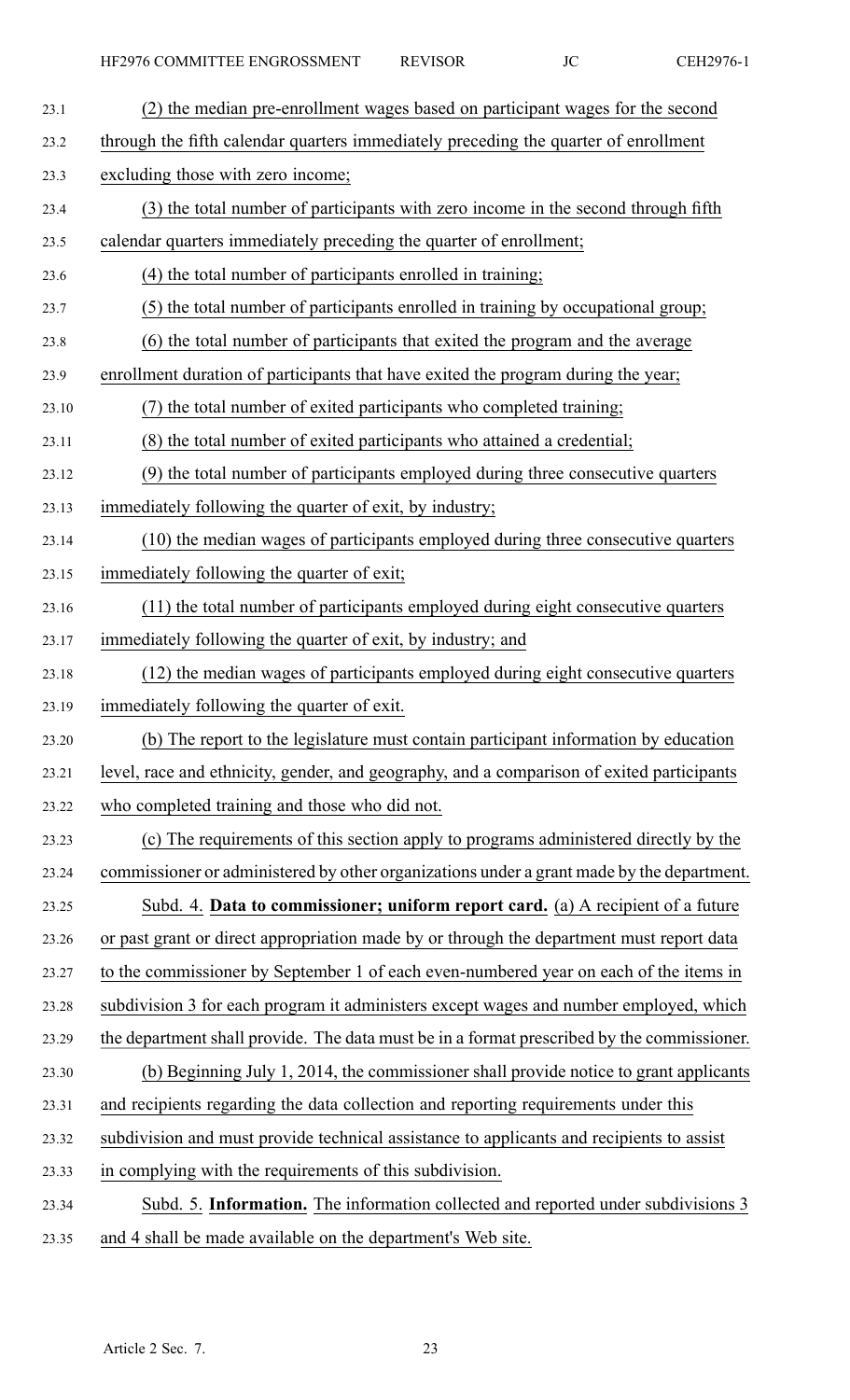| 24.1  | Subd. 6. Limitations on future appropriations. (a) A program that is a recipient           |
|-------|--------------------------------------------------------------------------------------------|
| 24.2  | of public funds and subject to the requirements of this section as of May 1, 2014, is not  |
| 24.3  | eligible for additional state appropriations for any fiscal year beginning after June 30,  |
| 24.4  | 2015, unless all of the reporting requirements under subdivision 4 have been satisfied.    |
| 24.5  | (b) A program with an initial request for funds on or after the effective date of this     |
| 24.6  | section may be considered for receipt of public funds for the first two fiscal years only  |
| 24.7  | if a plan that demonstrates how the data collection and reporting requirements under       |
| 24.8  | subdivision 4 will be met has been submitted and approved by the commissioner. Any         |
| 24.9  | subsequent request for funds after an initial request is subject to the requirements of    |
| 24.10 | paragraph (a).                                                                             |
| 24.11 | Subd. 7. Workforce program net impact analysis. (a) The commissioner                       |
| 24.12 | shall contract with an independent entity to conduct a net impact analysis for adult       |
| 24.13 | workforce-related programs funded in whole or in part by the workforce development         |
| 24.14 | fund. The requirements of this section apply to programs administered directly by the      |
| 24.15 | commissioner or administered by other employment organizations under a grant made by       |
| 24.16 | the department. The net impact methodology used by the independent entity should be        |
| 24.17 | based on the methodology and evaluation design used in paragraph (c) and must include:     |
| 24.18 | (1) standardized statistical methods for estimating the net impacts of workforce           |
| 24.19 | services on individual employment, earnings, incarceration avoidance where appropriate,    |
| 24.20 | and public benefits usage outcomes; and                                                    |
| 24.21 | (2) standardized cost-benefit analysis for understanding the monetary impacts of           |
| 24.22 | workforce services from the participant and taxpayer points of view.                       |
| 24.23 | (b) By January 15 of the odd year of every other biennium, the commissioner must           |
| 24.24 | report to the chairs and ranking minority members of the committees of the house of        |
| 24.25 | representatives and senate having jurisdiction over economic development and workforce     |
| 24.26 | policy and finance the following information for each program subject to this subdivision: |
| 24.27 | (1) the net impact of workforce services on individual employment, earnings, and           |
| 24.28 | public benefits usage outcomes; and                                                        |
| 24.29 | (2) cost-benefit analyses for understanding the monetary impacts of workforce              |
| 24.30 | services from the participant and taxpayer points of view. The report must be made         |
| 24.31 | available to the public in an electronic format on the Department of Employment and        |
| 24.32 | Economic Development's Web site.                                                           |
| 24.33 | The department is authorized to create and maintain data-sharing agreements with           |
| 24.34 | other departments, including corrections, human services, and any other department that    |
| 24.35 | are necessary to complete the analysis. The department shall supply the information        |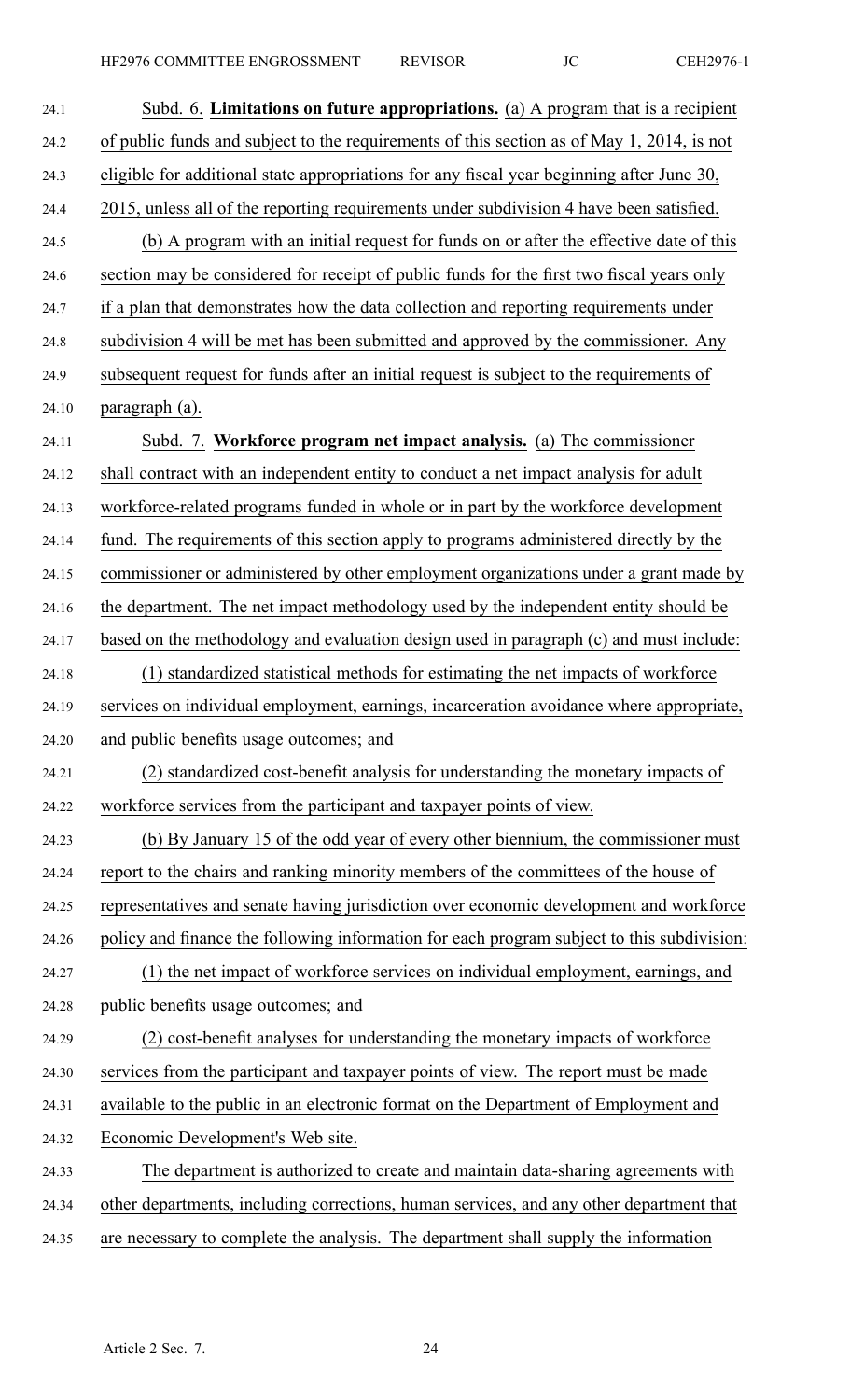- 25.1 collected for use by the independent entity conducting net impact analysis pursuan<sup>t</sup> to the 25.2 data practices requirements under chapters 13, 13A, 13B, and 13C.
- 25.3 (c) By January 15, 2015, the commissioner, in partnership with the Governor's
- 25.4 Workforce Development Council, must repor<sup>t</sup> to the chairs and ranking minority members
- 25.5 of the committees of the house of representatives and senate having jurisdiction over
- 25.6 economic development and workforce policy and finance the results of the net impact
- 25.7 pilot project already underway.
- 25.8 Sec. 8. Minnesota Statutes 2012, section 181A.07, is amended by adding <sup>a</sup> subdivision 25.9 to read:
- 25.10 Subd. 7. **Approved training programs.** The commissioner may gran<sup>t</sup> exemptions
- 25.11 from any provisions of sections 181A.01 to 181A.12 for minors participating in training
- 25.12 programs approved by the commissioner; or students in <sup>a</sup> valid apprenticeship program
- 25.13 taught by or required by <sup>a</sup> trade union, the commissioner of education, the commissioner
- 25.14 of employment and economic development, the Board of Trustees of the Minnesota State
- 25.15 Colleges and Universities, or the Board of Regents of the University of Minnesota.

## 25.16 Sec. 9. **INNOVATION VOUCHER PILOT PROGRAM.**

- 25.17 (a) The commissioner of employment and economic development shall develop and 25.18 implement an innovation voucher pilot program to provide financing to small businesses 25.19 to purchase technical assistance and services from public higher education institutions 25.20 and nonprofit entities to assist in the development or commercialization of innovative 25.21 new products or services. 25.22 (b) Funds available under this section may be used by <sup>a</sup> small business to access 25.23 technical assistance and other services including, but not limited to: research, technical 25.24 development, product development, commercialization, technology exploration, and 25.25 improved business practices. 25.26 (c) To be eligible for <sup>a</sup> voucher under this section, <sup>a</sup> business must enter into an 25.27 agreemen<sup>t</sup> with the commissioner that includes:
- 25.28 (1) <sup>a</sup> list of the technical assistance and services the business proposes to purchase
- 25.29 and from whom the services will be purchased; and
- 25.30 (2) deliverable outcomes in one of the following areas:
- 25.31 (i) research and development;
- 25.32 (ii) business model development;
- 25.33 (iii) market feasibility;
- 25.34 (iv) operations; or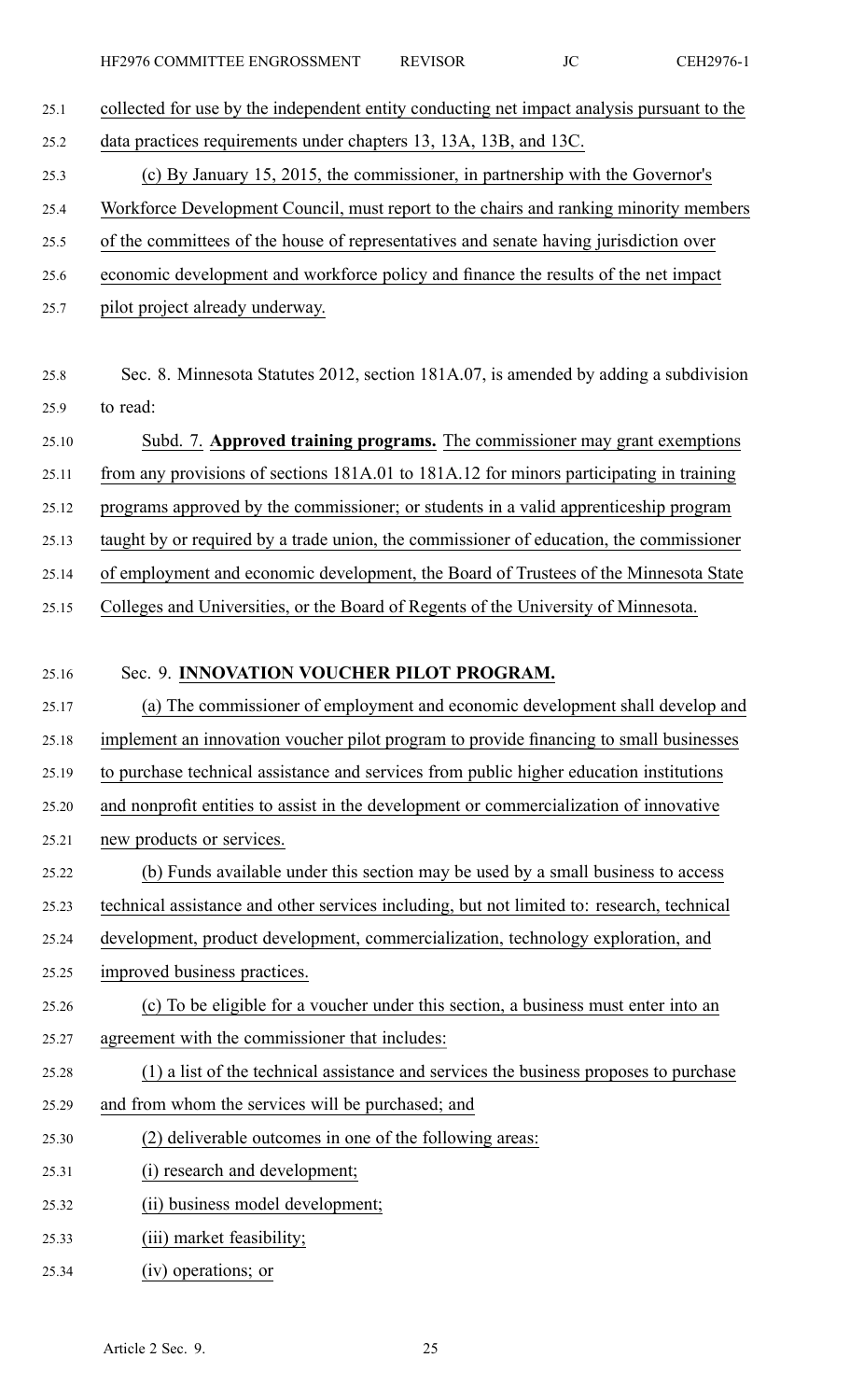| 26.1  | (v) other outcomes determined by the commissioner.                                            |
|-------|-----------------------------------------------------------------------------------------------|
| 26.2  | As part of the agreement, the commissioner must approve the technical assistance and          |
| 26.3  | services to be purchased, and the entities from which the services or technical assistance    |
| 26.4  | will be purchased.                                                                            |
| 26.5  | (d) For the purposes of this section, a small business means a business with fewer            |
| 26.6  | than 25 employees.                                                                            |
| 26.7  | (e) A voucher award must not exceed \$25,000 per business.                                    |
| 26.8  | (f) The commissioner must report to the chairs of the committees of the house of              |
| 26.9  | representatives and senate having jurisdiction over economic development and workforce        |
| 26.10 | policy and finance issues by December 1, 2014, on the vouchers awarded to date.               |
| 26.11 | Sec. 10. COMMISSIONER'S ACCOUNTABILITY PLAN.                                                  |
| 26.12 | By December 1, 2014, the commissioner shall report to the committees of the                   |
| 26.13 | house of representatives and senate having jurisdiction over workforce development            |
| 26.14 | and economic development policy and finance issues, on the department's plan, and any         |
| 26.15 | request for funding, to design and implement a performance accountability outcome             |
| 26.16 | measurement system for programs under Minnesota Statutes, chapters 116J and 116L.             |
| 26.17 | Sec. 11. NEW EMPLOYEE TRAINING PARTNERSHIP.                                                   |
| 26.18 | Subdivision 1. Training partnership initiative. (a) The commissioner of                       |
| 26.19 | employment and economic development shall develop and implement a new employee                |
| 26.20 | training partnership to provide rebates to employers that hire and train new employees. To    |
| 26.21 | be eligible for a rebate under this section, an employer must enter into an agreement with    |
| 26.22 | the commissioner under subdivision 3. The commissioner shall give priority to employers       |
| 26.23 | in counties in which the county unemployment rate over the preceding 12 months exceeded       |
| 26.24 | the state average unemployment rate by 1.5 percentage points over the same period.            |
| 26.25 | (b) Before entering into an agreement with an employer, the commissioner must                 |
| 26.26 | investigate the applicability of other training programs and determine whether the job skills |
| 26.27 | partnership grant program is a more suitable source of funding for the training and whether   |
| 26.28 | the training can be completed in a timely manner that meets the needs of the employer.        |
| 26.29 | The investigation must be completed within 15 days or as soon as reasonably possible          |
| 26.30 | after the employer has provided the commissioner with all the requested information.          |
| 26.31 | (c) The commissioner shall prescribe the form of all applications for rebates, the            |
| 26.32 | timing for submission of applications, the execution of agreements with the commissioner,     |
| 26.33 | and the payment of rebates.                                                                   |
|       |                                                                                               |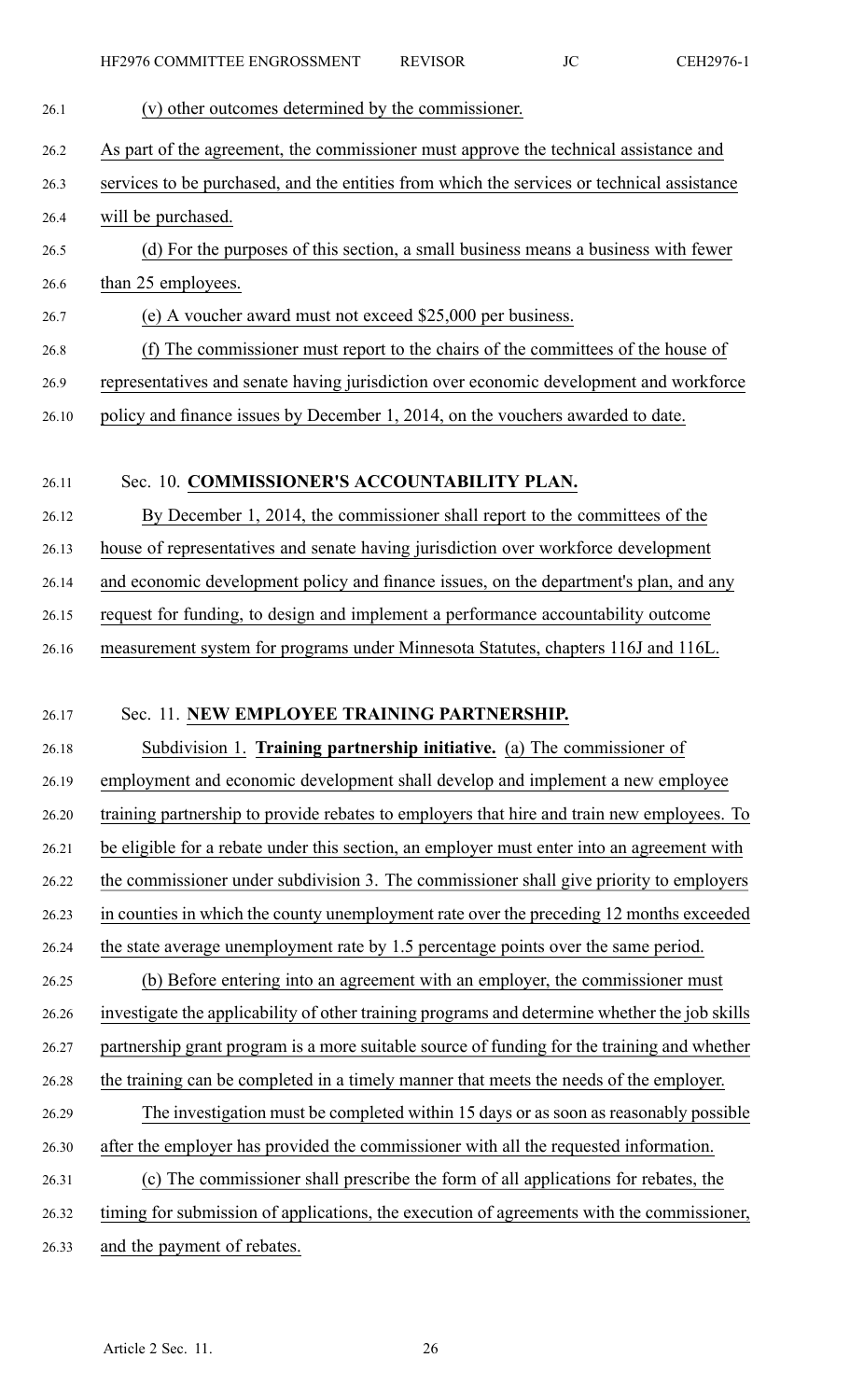| 27.1  | Subd. 2. <b>Definitions.</b> (a) For the purposes of this section, the terms in this            |
|-------|-------------------------------------------------------------------------------------------------|
| 27.2  | subdivision have the meanings given.                                                            |
| 27.3  | (b) "Agreement" means the agreement between an employer and the commissioner                    |
| 27.4  | for a training partnership.                                                                     |
| 27.5  | (c) "Commissioner" means the commissioner of employment and economic                            |
| 27.6  | development.                                                                                    |
| 27.7  | (d) "Cost of training" means all necessary and incidental costs of providing training           |
| 27.8  | services. The term does not include the cost of purchasing equipment to be owned or used        |
| 27.9  | by the training or educational institution or service.                                          |
| 27.10 | (e) "Disability" has the meaning given under United States Code, title 42, chapter 126.         |
| 27.11 | (f) "Employee" means an individual employed in a new job.                                       |
| 27.12 | (g) "Employer" means an individual, corporation, partnership, limited liability                 |
| 27.13 | company, or association providing new jobs and entering into an agreement.                      |
| 27.14 | (h) "Long-term unemployed" has the meaning given by the United States Department                |
| 27.15 | of Labor, Bureau of Labor Standards.                                                            |
| 27.16 | (i) "New job" means a job:                                                                      |
| 27.17 | (1) that is provided by a new or expanding business at a location outside of the                |
| 27.18 | metropolitan area, as defined in Minnesota Statutes, section 473.121, subdivision 2;            |
| 27.19 | (2) that provides 32 hours of work per week for a minimum of nine months of the                 |
| 27.20 | year and is permanent with no planned termination date; and                                     |
| 27.21 | (3) for which the employee hired was not (i) formerly employed by the employer                  |
| 27.22 | in the state or (ii) a replacement worker, including a worker newly hired as a result of a      |
| 27.23 | labor dispute.                                                                                  |
| 27.24 | (j) "Rebate" means a payment by the commissioner to an employer for the cost                    |
| 27.25 | of training an employee. Rebates are limited to a maximum of \$3,000 per employee,              |
| 27.26 | except that the maximum rebate for the training costs of an employee with a disability, an      |
| 27.27 | employee who was considered long-term unemployed, or an employee who is a veteran,              |
| 27.28 | is \$4,000 per employee.                                                                        |
| 27.29 | (k) "Training partnership" means a training services and rebate arrangement that is             |
| 27.30 | the subject of an agreement entered into between the commissioner and an employer.              |
| 27.31 | (1) "Training services" means training and education specifically directed to new               |
| 27.32 | jobs, determined to be appropriate by the commissioner, including in-house training;            |
| 27.33 | services provided by institutions of higher education, or federal, state, or local agencies; or |
| 27.34 | private training or educational services. Administrative services, assessment, and testing      |
| 27.35 | costs may be considered as training services.                                                   |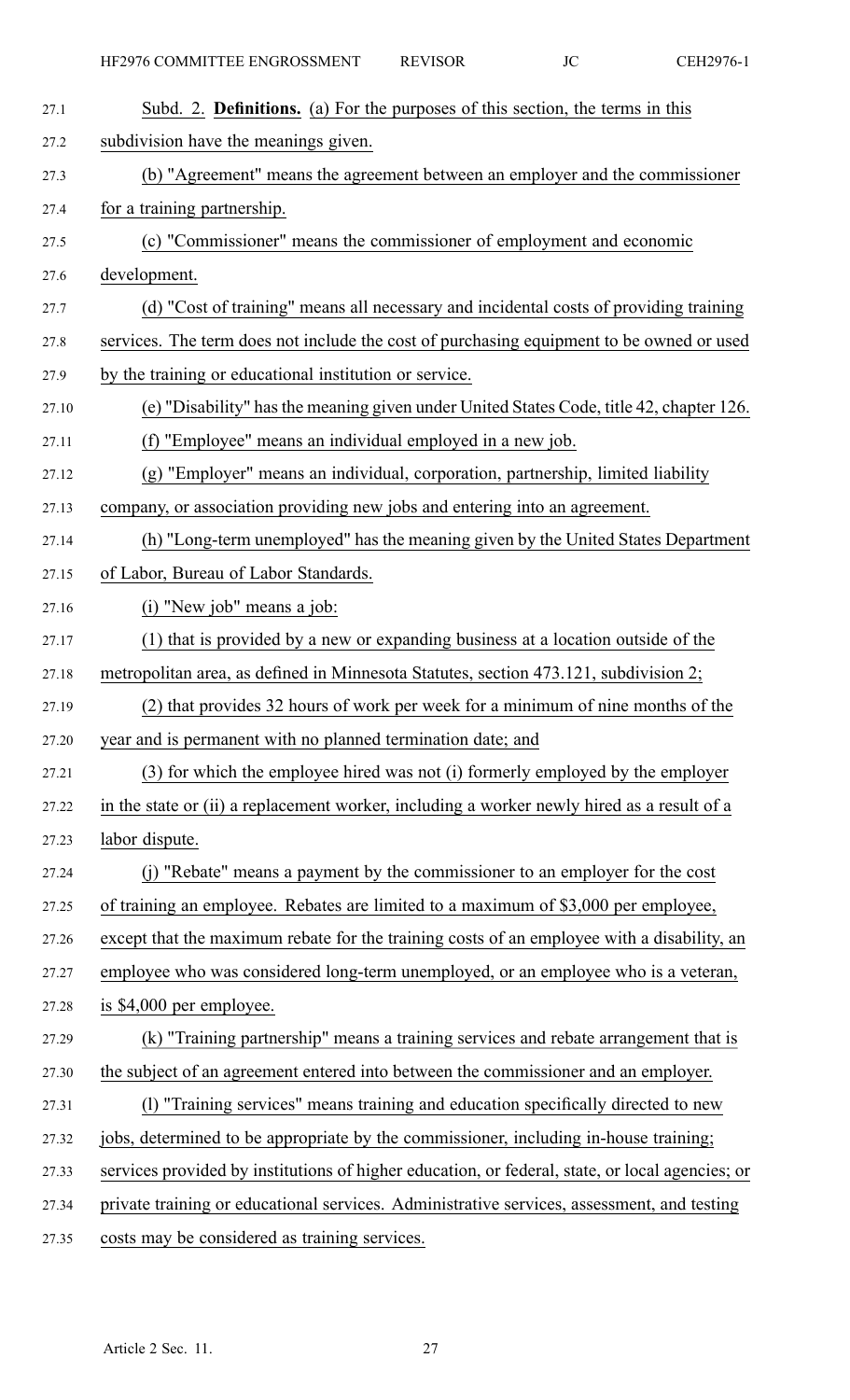| 28.1  | Subd. 3. Agreements; required terms. To be eligible for a rebate under this                 |
|-------|---------------------------------------------------------------------------------------------|
| 28.2  | section, an employer must enter into an agreement with the commissioner that:               |
| 28.3  | (1) identifies the training costs to be incurred by the employer, who will provide the      |
| 28.4  | training services, and the amount of the rebate to be provided by the commissioner;         |
| 28.5  | (2) provides for a guarantee by the employer of payment for all training costs; and         |
| 28.6  | (3) provides that each employee must be paid wages of at least \$13 per hour, plus          |
| 28.7  | benefits, except that during a period not to exceed three weeks, during which an employee   |
| 28.8  | is receiving training services, the employee may be paid wages of at least \$11 per hour,   |
| 28.9  | plus benefits.                                                                              |
| 28.10 | Subd. 4. Verification prior to payment of rebate. The commissioner shall not                |
| 28.11 | pay any rebate until all training costs and payment of the training costs by the employer   |
| 28.12 | have been verified.                                                                         |
| 28.13 | Subd. 5. Allocation. (a) The commissioner shall allocate payment for rebates                |
| 28.14 | to employers only after receipt of a complete application for the rebate, including the     |
| 28.15 | provision of all of the required information and the execution of an agreement and          |
| 28.16 | approval by the commissioner. In approving applications, the commissioner must give         |
| 28.17 | priority to employers in counties with high seasonally adjusted unemployment rates.         |
| 28.18 | (b) The commissioner may utilize existing on-the-job training rebate or payment             |
| 28.19 | processes or procedures                                                                     |
| 28.20 | Subd. 6. Report. By February 1, 2015, the commissioner shall report to the                  |
| 28.21 | committees of the house of representatives and the senate having jurisdiction over economic |
| 28.22 | development policy and finance. The report must include the following information:          |
| 28.23 | (1) the total amount of rebates issued;                                                     |
| 28.24 | (2) the number of individuals receiving training, including disaggregate data               |
| 28.25 | for employees who are individuals with disabilities, veterans, or who were long-term        |
| 28.26 | unemployed;                                                                                 |
| 28.27 | (3) an analysis of the effectiveness of the rebate in encouraging employment; and           |
| 28.28 | (4) any other information the commissioner determines appropriate.                          |
|       |                                                                                             |
| 28.29 | Sec. 12. PILOT PROGRAMS; PRECISION MANUFACTURING AND HEALTH                                 |
| 28.30 | <b>CARE SERVICES.</b>                                                                       |
| 28.31 | The commissioner of labor and industry shall establish pilot programs to develop            |
| 28.32 | competency standards for apprenticeship programs in precision manufacturing and health      |
| 28.33 | care services. The pilot programs shall be administered by the registered apprenticeship    |
| 28.34 | program within the Department of Labor and Industry. In establishing the pilot programs,    |
| 28.35 | the commissioner may convene recognized industry experts and representative employers       |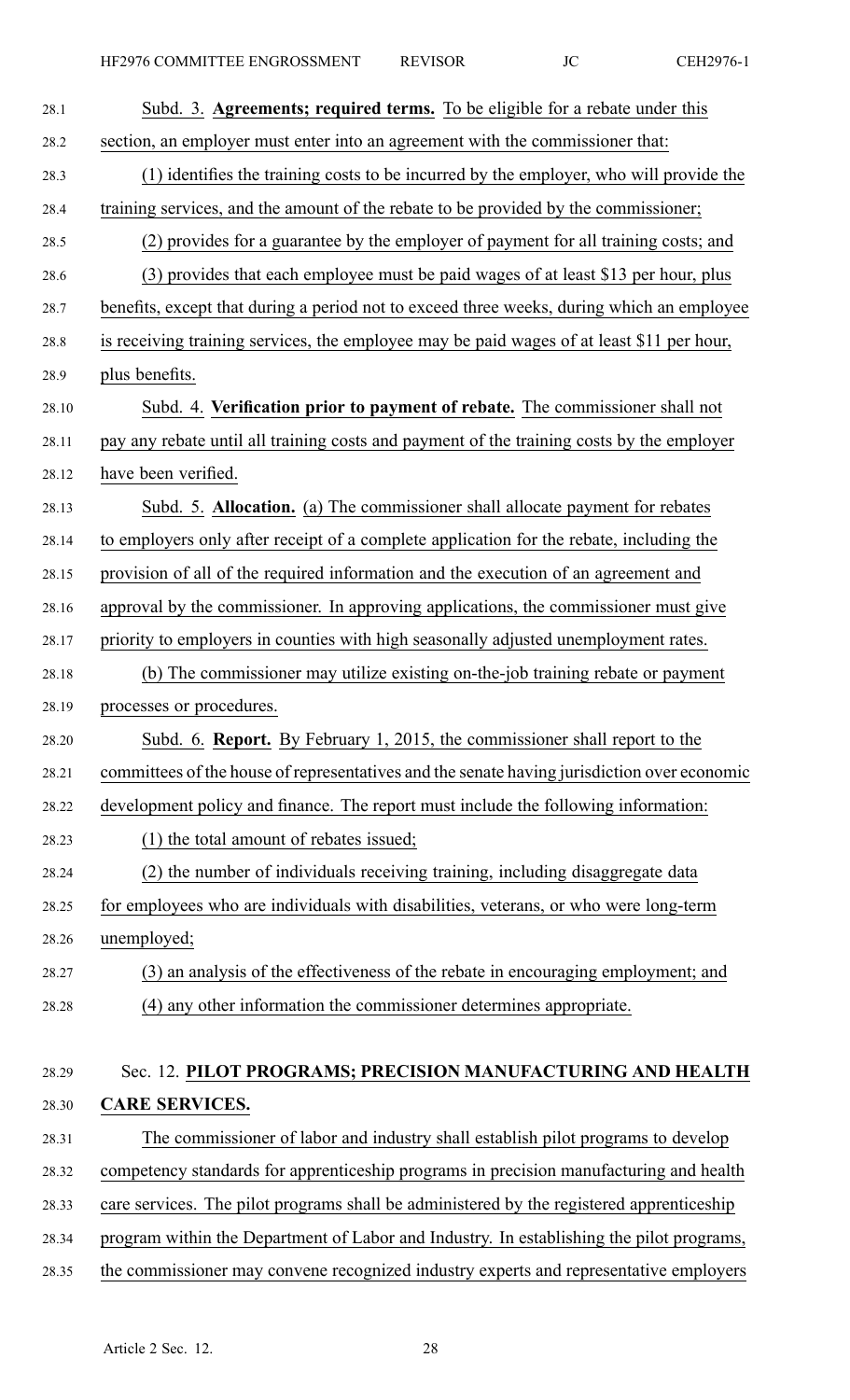| HF2976 COMMITTEE ENGROSSMENT | <b>REVISOR</b> |  | CEH2976-1 |
|------------------------------|----------------|--|-----------|
|------------------------------|----------------|--|-----------|

- 29.1 to assist in defining credible competency standards acceptable to the information
- 29.2 technology and health care services industries.

| 29.3  | Sec. 13. PILOT PROGRAM; INFORMATION TECHNOLOGY.                                        |
|-------|----------------------------------------------------------------------------------------|
| 29.4  | The commissioner of employment and economic development shall establish a pilot        |
| 29.5  | program to develop competency standards for an information technology apprenticeship   |
| 29.6  | program. In establishing the pilot program, the commissioner may convene recognized    |
| 29.7  | industry experts and representative employers to define credible competency standards  |
| 29.8  | acceptable to the information technology industry.                                     |
|       |                                                                                        |
| 29.9  | Sec. 14. OUTCOMES.                                                                     |
| 29.10 | The outcomes expected from each of the pilot programs listed in sections 12 and        |
| 29.11 | 13 include:                                                                            |
| 29.12 | (1) establishment of competency standards for entry level and at least two additional  |
| 29.13 | higher skill levels for apprenticeship training in each industry;                      |
| 29.14 | (2) verification of competency standards and skill levels and their transferability by |
| 29.15 | representatives of each respective industry;                                           |
| 29.16 | (3) clarification of ways for Minnesota educational institutions to engage in          |
| 29.17 | providing training to meet the competency standards established; and                   |
| 29.18 | (4) participation from the identified industry sectors.                                |
|       |                                                                                        |
| 29.19 | Sec. 15. REPEALER                                                                      |
| 29.20 | Minnesota Statutes 2012, section 116J.997, is repealed.                                |
| 29.21 | <b>ARTICLE 3</b>                                                                       |
|       | <b>WORKERS' COMPENSATION</b>                                                           |
| 29.22 |                                                                                        |
| 29.23 | Section 1. Minnesota Statutes 2013 Supplement, section 176.011, subdivision 15,        |
| 29.24 | is amended to read:                                                                    |
|       |                                                                                        |

29.25 Subd. 15. **Occupational disease.** (a) "Occupational disease" means <sup>a</sup> mental 29.26 impairment as defined in paragraph (d) or physical disease arising out of and in the 29.27 course of employment peculiar to the occupation in which the employee is engaged 29.28 and due to causes in excess of the hazards ordinary of employment and shall include 29.29 undulant fever. Physical stimulus resulting in mental injury and mental stimulus resulting 29.30 in physical injury shall remain compensable. Mental impairment is not considered <sup>a</sup> 29.31 disease if it results from <sup>a</sup> disciplinary action, work evaluation, job transfer, layoff, 29.32 demotion, promotion, termination, retirement, or similar action taken in good faith by the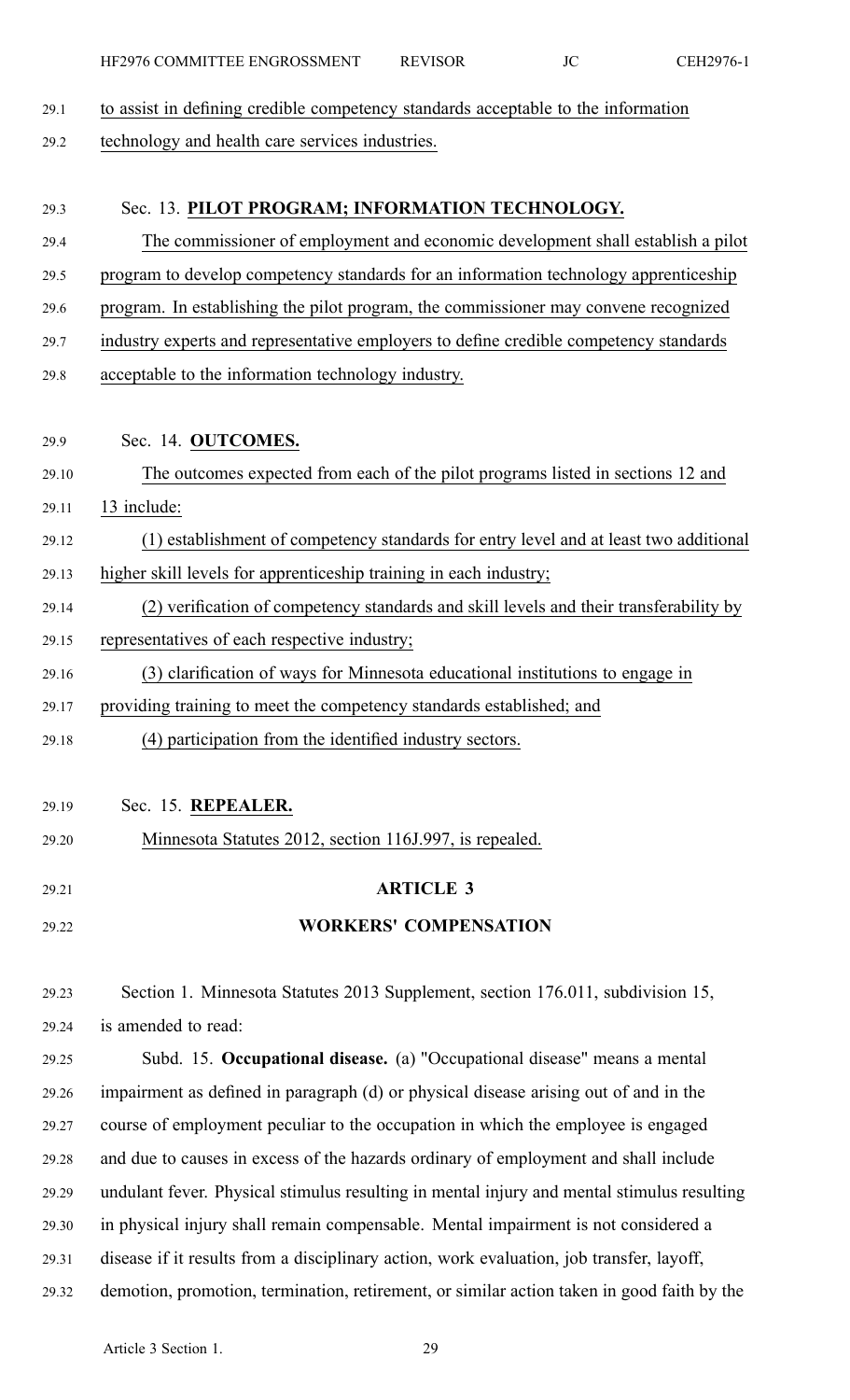30.1 employer. Ordinary diseases of life to which the general public is equally exposed outside 30.2 of employment are not compensable, excep<sup>t</sup> where the diseases follow as an incident of an 30.3 occupational disease, or where the exposure peculiar to the occupation makes the disease 30.4 an occupational disease hazard. A disease arises out of the employment only if there be <sup>a</sup> 30.5 direct causal connection between the conditions under which the work is performed and 30.6 if the occupational disease follows as <sup>a</sup> natural incident of the work as <sup>a</sup> result of the 30.7 exposure occasioned by the nature of the employment. An employer is not liable for 30.8 compensation for any occupational disease which cannot be traced to the employment as <sup>a</sup> 30.9 direct and proximate cause and is not recognized as <sup>a</sup> hazard characteristic of and peculiar 30.10 to the trade, occupation, process, or employment or which results from <sup>a</sup> hazard to which 30.11 the worker would have been equally exposed outside of the employment.

30.12 (b) If immediately preceding the date of disablement or death, an employee was 30.13 employed on active duty with an organized fire or police department of any municipality, 30.14 as <sup>a</sup> member of the Minnesota State Patrol, conservation officer service, state crime bureau, 30.15 as <sup>a</sup> forest officer by the Department of Natural Resources, state correctional officer, or 30.16 sheriff or full-time deputy sheriff of any county, and the disease is that of myocarditis, 30.17 coronary sclerosis, pneumonia or its sequel, and at the time of employment such employee 30.18 was given <sup>a</sup> thorough physical examination by <sup>a</sup> licensed doctor of medicine, and <sup>a</sup> written 30.19 repor<sup>t</sup> thereof has been made and filed with such organized fire or police department, with 30.20 the Minnesota State Patrol, conservation officer service, state crime bureau, Department 30.21 of Natural Resources, Department of Corrections, or sheriff's department of any county, 30.22 which examination and repor<sup>t</sup> negatived any evidence of myocarditis, coronary sclerosis, 30.23 pneumonia or its sequel, the disease is presumptively an occupational disease and shall 30.24 be presumed to have been due to the nature of employment. If immediately preceding 30.25 the date of disablement or death, any individual who by nature of their position provides 30.26 emergency medical care, or an employee who was employed as <sup>a</sup> licensed police officer 30.27 under section 626.84, subdivision 1; firefighter; paramedic; state correctional officer; 30.28 emergency medical technician; or licensed nurse providing emergency medical care; and 30.29 who contracts an infectious or communicable disease to which the employee was exposed 30.30 in the course of employment outside of <sup>a</sup> hospital, then the disease is presumptively an 30.31 occupational disease and shall be presumed to have been due to the nature of employment 30.32 and the presumption may be rebutted by substantial factors brought by the employer 30.33 or insurer. Any substantial factors which shall be used to rebut this presumption and 30.34 which are known to the employer or insurer at the time of the denial of liability shall be 30.35 communicated to the employee on the denial of liability.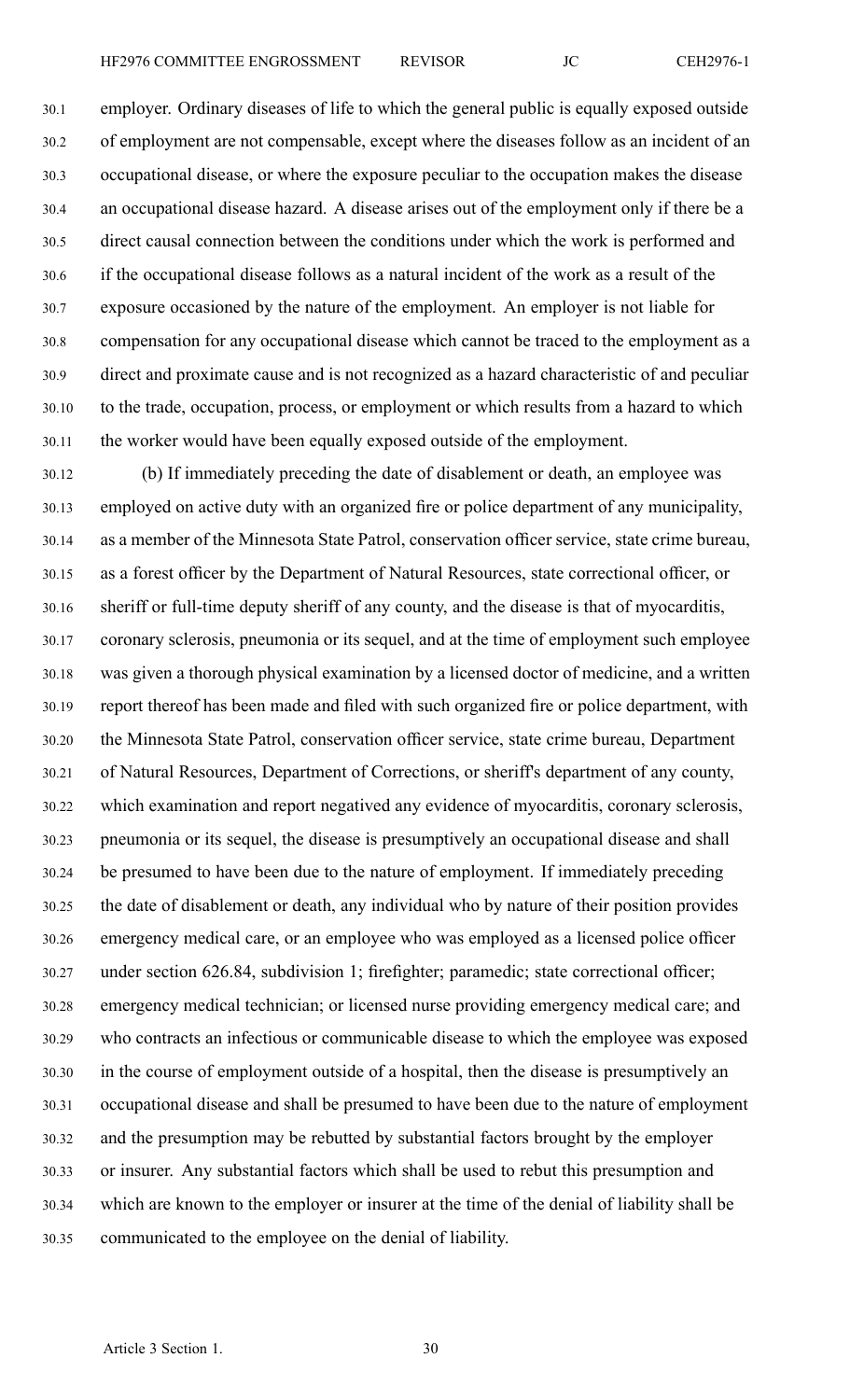31.1 (c) A firefighter on active duty with an organized fire department who is unable 31.2 to perform duties in the department by reason of <sup>a</sup> disabling cancer of <sup>a</sup> type caused 31.3 by exposure to heat, radiation, or <sup>a</sup> known or suspected carcinogen, as defined by the 31.4 International Agency for Research on Cancer, and the carcinogen is reasonably linked to 31.5 the disabling cancer, is presumed to have an occupational disease under paragraph (a). If <sup>a</sup> 31.6 firefighter who enters the service after August 1, 1988, is examined by <sup>a</sup> physician prior to 31.7 being hired and the examination discloses the existence of <sup>a</sup> cancer of <sup>a</sup> type described 31.8 in this paragraph, the firefighter is not entitled to the presumption unless <sup>a</sup> subsequent 31.9 medical determination is made that the firefighter no longer has the cancer.

31.10 (d) For the purposes of this chapter, "mental impairment" means <sup>a</sup> diagnosis of 31.11 post-traumatic stress disorder by <sup>a</sup> licensed psychiatrist or psychologist. For the purposes 31.12 of this chapter, "post-traumatic stress disorder" means the condition as described in 31.13 the most recently published edition of the Diagnostic and Statistical Manual of Mental 31.14 Disorders by the American Psychiatric Association. For purposes of section 79.34, 31.15 subdivision 2, one or more compensable mental impairment claims arising out of <sup>a</sup> single 31.16 event or occurrence shall constitute <sup>a</sup> single loss occurrence.

## 31.17 **EFFECTIVE DATE.** This section is effective for employees with dates of injury on 31.18 or after October 1, 2013.

31.19 Sec. 2. Minnesota Statutes 2012, section 176.129, subdivision 2a, is amended to read: 31.20 Subd. 2a. **Payments to fund.** (a) On or before April 1 of each year, all self-insured 31.21 employers shall repor<sup>t</sup> paid indemnity losses and insurers shall repor<sup>t</sup> paid indemnity 31.22 losses and standard workers' compensation premium in the form and manner prescribed 31.23 by the commissioner. On June 1 of each year, the commissioner shall determine the 31.24 total amount needed to pay all estimated liabilities, including administrative expenses, 31.25 of the special compensation fund for the following fiscal year. The commissioner shall 31.26 assess this amount against self-insured employers and insurers. The total amount of the 31.27 assessment must be allocated between self-insured employers and insured employers 31.28 based on paid indemnity losses for the preceding calendar year, as provided by paragraph 31.29 (b). The method of assessing self-insured employers must be based on paid indemnity 31.30 losses, as provided by paragraph (c). The method of assessing insured employers is based 31.31 on standard workers' compensation premium, as provided by paragraph (c). Each insurer 31.32 shall collect the assessment through <sup>a</sup> policyholder surcharge as provided by paragraph 31.33 (d). On or before June 30 of each year, the commissioner shall provide notification to each 31.34 self-insured employer and insurer of amounts due. Each self-insured employer and each 31.35 insurer shall pay at least one-half of the amount due to the commissioner for deposit into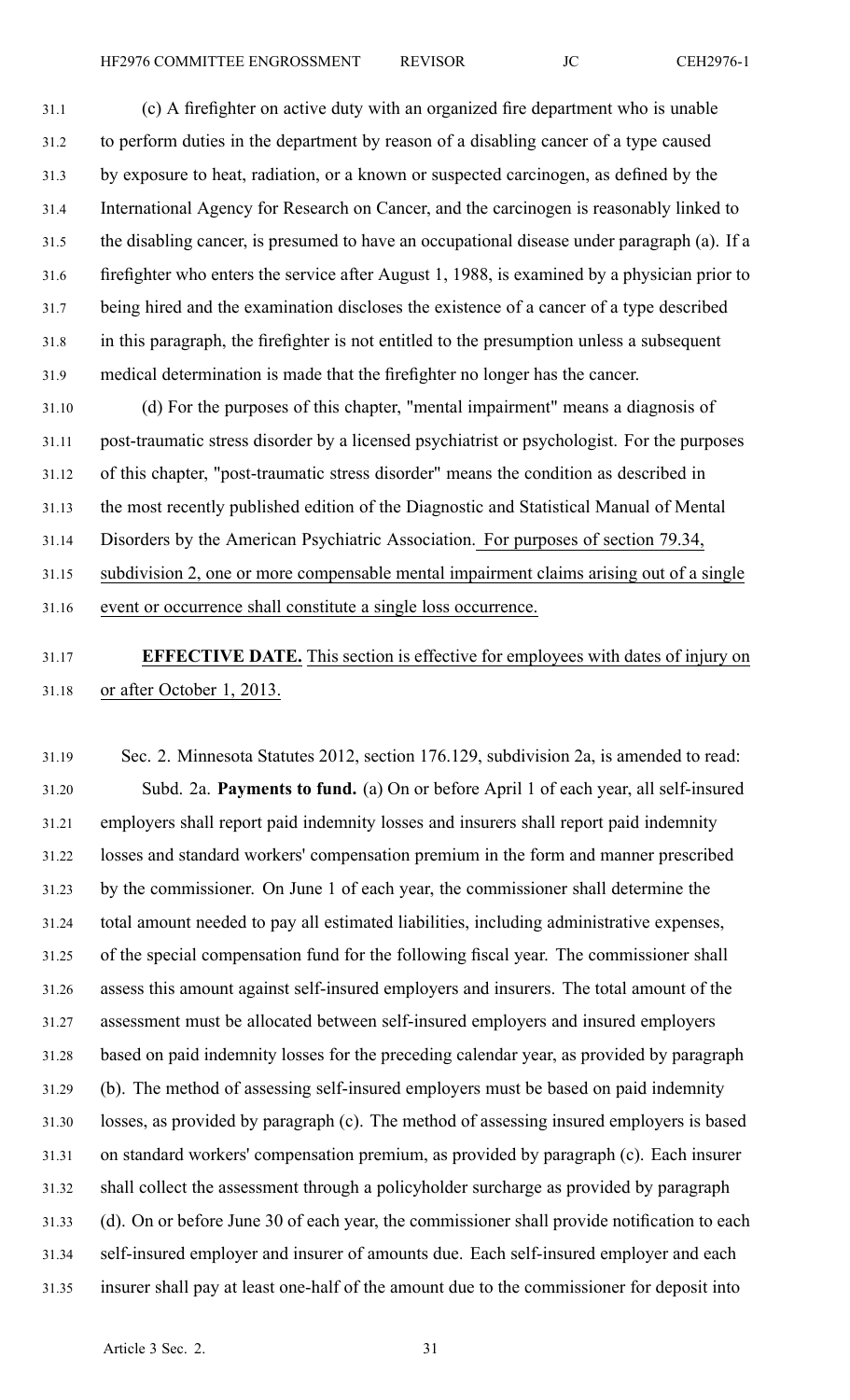32.1 the special compensation fund on or before August 1 of the same calendar year. The 32.2 remaining balance is due on February 1 of the following calendar year. Each insurer must 32.3 pay the full amount due as stated in the commissioner's notification, regardless of the 32.4 amount the insurer actually collects from the premium policyholder surcharge.

32.5 (b) The portion of the total assessment that is allocated to self-insured employers 32.6 is the proportion that paid indemnity losses made by all self-insured employers bore to 32.7 the total paid indemnity losses made by all self-insured employers and insured employers 32.8 during the preceding calendar year. The portion of the total assessment that is allocated 32.9 to insured employers is the proportion that paid indemnity losses made on behalf of 32.10 all insured employers bore to the total paid indemnity losses made by all self-insured 32.11 employers and insured employers during the preceding calendar year.

32.12 (c) The portion of the total assessment allocated to self-insured employers that 32.13 shall be paid by each self-insured employer must be based upon paid indemnity losses 32.14 made by that self-insured employer during the preceding calendar year. The portion of 32.15 the total assessment allocated to insured employers that is paid by each insurer must be 32.16 based on standard workers' compensation premium earned in the state by that insurer 32.17 during the preceding current calendar year. If the current calendar year earned standard 32.18 workers' compensation premium is not available, the commissioner shall estimate the 32.19 portion of the total assessment allocated to insured employers that is paid by each insurer 32.20 using the earned standard workers' compensation premium from the preceding calendar 32.21 year. The commissioner shall then perform <sup>a</sup> reconciliation and final determination of 32.22 the portion of the total assessment to be paid by each insurer when the earned standard 32.23 workers' compensation premium for the current calendar year is calculable, but the final 32.24 determination must not be made after December 1 of the following calendar year. An 32.25 employer who has ceased to be self-insured shall continue to be liable for assessments 32.26 based on paid indemnity losses arising out of injuries occurring during periods when the 32.27 employer was self-insured, unless the self-insured employer has purchased <sup>a</sup> replacement 32.28 policy covering those losses. An insurer who assumes <sup>a</sup> self-insured employer's obligation 32.29 under <sup>a</sup> replacement policy shall separately repor<sup>t</sup> and pay assessments based on indemnity 32.30 losses paid by the insurer under the replacement policy. The replacement policy may 32.31 provide for reimbursement of the assessment to the insurer by the self-insured employer.

32.32 (d) Insurers shall collect the assessments from their insured employers through 32.33 <sup>a</sup> surcharge based on standard workers' compensation premium for each employer. 32.34 Assessments when collected do not constitute an element of loss for the purpose of 32.35 establishing rates for workers' compensation insurance but for the purpose of collection 32.36 are treated as separate costs imposed on insured employers. The premium policyholder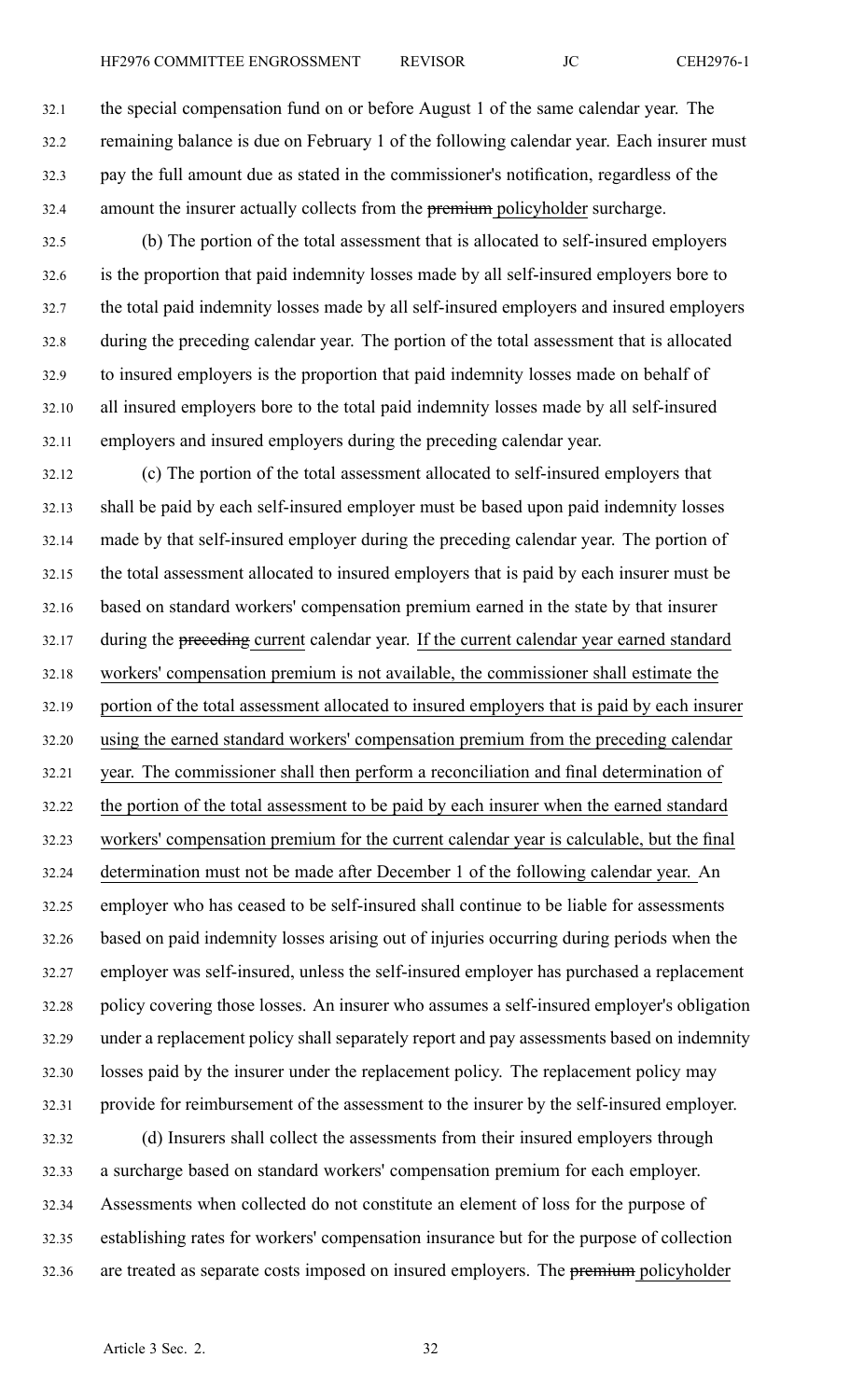33.1 surcharge is included in the definition of gross premium as defined in section 297I.01 only 33.2 for premium tax purposes. An insurer may cancel a policy for nonpayment of the premium 33.3 policyholder surcharge. The premium policyholder surcharge is excluded from the 33.4 definition of premium for all other purposes, excep<sup>t</sup> as otherwise provided in this paragraph. 33.5 (e) For purposes of this section, the workers' compensation assigned risk plan 33.6 established under section 79.252, shall repor<sup>t</sup> and pay assessments on standard workers' 33.7 compensation premium in the same manner as an insurer.

33.8 **EFFECTIVE DATE.** This section is effective for assessments due under Minnesota 33.9 Statutes, section 176.129, subdivision 2a, paragraph (a), on August 1, 2013, and February 33.10 1, 2014, and for the first reconciliation and final determination under Minnesota Statutes, 33.11 section 176.129, subdivision 2a, paragraph (c), due on or before December 1, 2014.

33.12 Sec. 3. Minnesota Statutes 2012, section 176.129, subdivision 7, is amended to read: 33.13 Subd. 7. **Refunds.** In case deposit is or has been made pursuan<sup>t</sup> to subdivision 33.14 2a by mistake or inadvertence, or under circumstances that justice requires <sup>a</sup> refund, 33.15 the commissioner of managemen<sup>t</sup> and budget is authorized to refund the deposit under 33.16 order of the commissioner, <sup>a</sup> compensation judge, the Workers' Compensation Court of 33.17 Appeals, or <sup>a</sup> district court. Claims for refunds must be submitted to the commissioner 33.18 within three years of the assessment due date of reconciliation and final determination 33.19 under subdivision 2a. There is appropriated to the commissioner from the fund an amount 33.20 sufficient to make the refund and payment.

# 33.21 **EFFECTIVE DATE.** This section is effective for assessments due under Minnesota 33.22 Statutes, section 176.129, subdivision 2a, paragraph (a), on August 1, 2013, and February 33.23 1, 2014, and for the first reconciliation and final determination under Minnesota Statutes, 33.24 section 176.129, subdivision 2a, paragraph (c), due on or before December 1, 2014.

33.25 Sec. 4. Minnesota Statutes 2012, section 176.135, subdivision 7, is amended to read: 33.26 Subd. 7. **Medical bills and records.** (a) Health care providers shall submit to the 33.27 insurer an itemized statement of charges in the standard electronic transaction format when 33.28 required by section 62J.536 or, if there is no prescribed standard electronic transaction 33.29 format, on <sup>a</sup> billing form prescribed by the commissioner. Health care providers shall also 33.30 submit copies of medical records or reports that substantiate the nature of the charge and its 33.31 relationship to the work injury. Health care providers may charge for copies of any records 33.32 or reports that are in existence and directly relate to the items for which paymen<sup>t</sup> is sought 33.33 under this chapter. The commissioner shall adopt <sup>a</sup> schedule of reasonable charges by rule.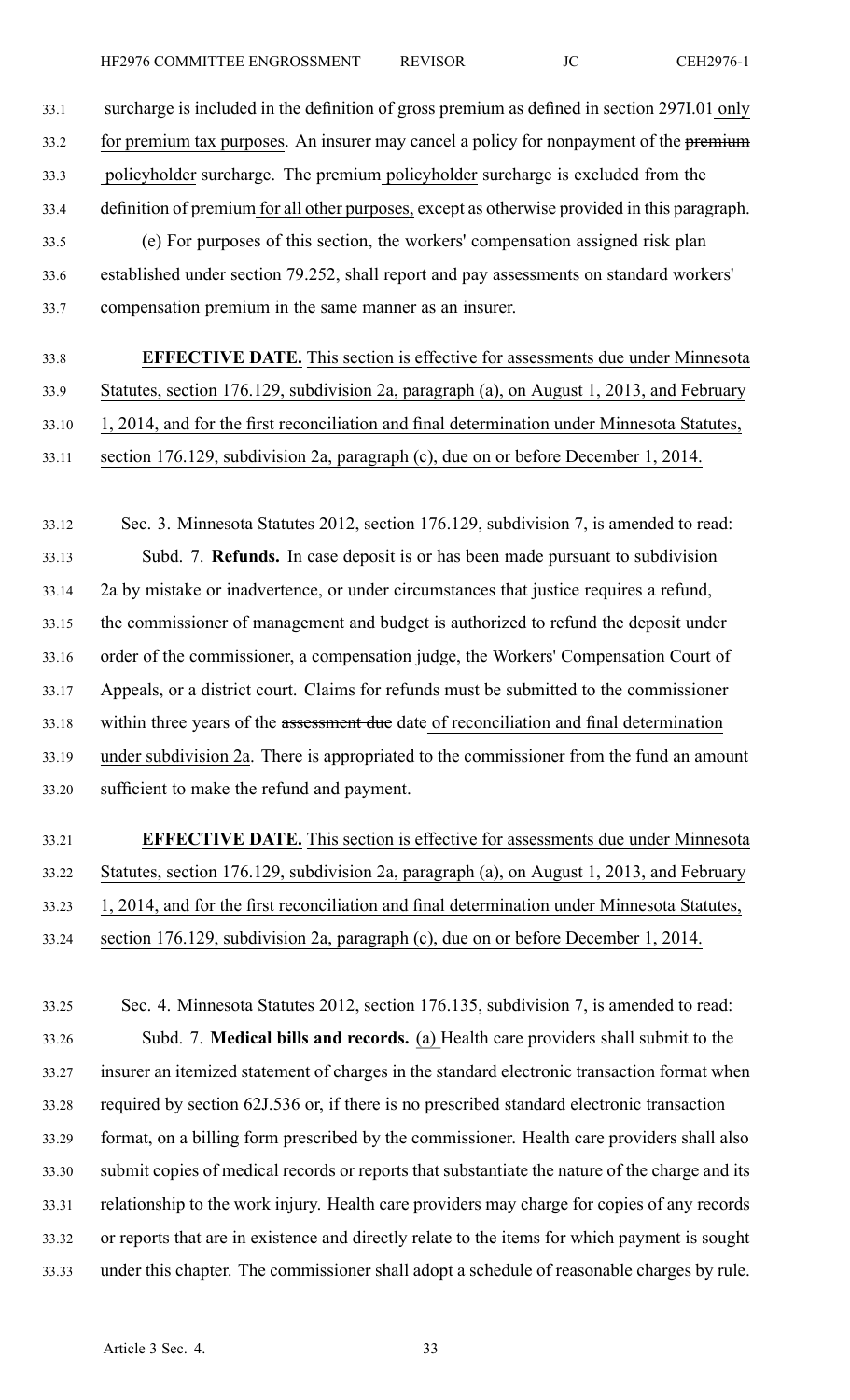| 34.2  | or commence an action for collection against the employee, employer, or any other party<br>until the information required by this section has been furnished.<br>A United States government facility rendering health care services to veterans is not |
|-------|--------------------------------------------------------------------------------------------------------------------------------------------------------------------------------------------------------------------------------------------------------|
|       |                                                                                                                                                                                                                                                        |
| 34.3  |                                                                                                                                                                                                                                                        |
| 34.4  |                                                                                                                                                                                                                                                        |
| 34.5  | subject to the uniform billing form requirements of this subdivision.                                                                                                                                                                                  |
| 34.6  | (b) For medical services provided under this section on or after October 1,                                                                                                                                                                            |
| 34.7  | 2014, the codes from the International Classification of Diseases, Tenth Edition,                                                                                                                                                                      |
| 34.8  | Clinical Modification/Procedure Coding System (ICD-10), must be used to report                                                                                                                                                                         |
| 34.9  | medical diagnoses and hospital inpatient procedures. The commissioner must replace                                                                                                                                                                     |
| 34.10 | the codes from the International Classification of Diseases, Ninth Edition, Clinical                                                                                                                                                                   |
| 34.11 | Modification/Procedure Coding System (ICD-9), with equivalent ICD-10 codes wherever                                                                                                                                                                    |
| 34.12 | the ICD-9 codes appear in rules adopted under this chapter. The commissioner must use                                                                                                                                                                  |
| 34.13 | the General Equivalence Mappings established by the Centers for Medicare and Medicaid                                                                                                                                                                  |
| 34.14 | Services to replace the ICD-9 diagnostic codes with ICD-10 codes in the rules.                                                                                                                                                                         |
| 34.15 | (c) The commissioner shall amend rules adopted under this chapter as necessary                                                                                                                                                                         |
| 34.16 | to implement the ICD-10 coding system in paragraph (b). The amendments shall be                                                                                                                                                                        |
| 34.17 | adopted by giving notice in the State Register according to the procedures in section                                                                                                                                                                  |
| 34.18 | 14.386, paragraph (a). The amended rules are not subject to expiration under section                                                                                                                                                                   |

34.19 14.386, paragraph (b).

34.20 Sec. 5. Minnesota Statutes 2012, section 176.136, subdivision 1a, is amended to read: 34.21 Subd. 1a. **Relative value fee schedule.** (a) The liability of an employer for services 34.22 included in the medical fee schedule is limited to the maximum fee allowed by the 34.23 schedule in effect on the date of the medical service, or the provider's actual fee, whichever 34.24 is lower. The commissioner shall adopt permanen<sup>t</sup> rules regulating fees allowable for 34.25 medical, chiropractic, podiatric, surgical, and other health care provider treatment or 34.26 service, including those provided to hospital outpatients, by implementing <sup>a</sup> relative value 34.27 fee schedule. The commissioner may adopt by reference, according to the procedures in 34.28 paragraph (h), clause (2), the relative value fee schedule tables adopted for the federal 34.29 Medicare program. The relative value fee schedule must contain reasonable classifications 34.30 including, but not limited to, classifications that differentiate among health care provider 34.31 disciplines. The conversion factors for the original relative value fee schedule must 34.32 reasonably reflect <sup>a</sup> 15 percen<sup>t</sup> overall reduction from the medical fee schedule most 34.33 recently in effect. The reduction need not be applied equally to all treatment or services, 34.34 but must represen<sup>t</sup> <sup>a</sup> gross 15 percen<sup>t</sup> reduction.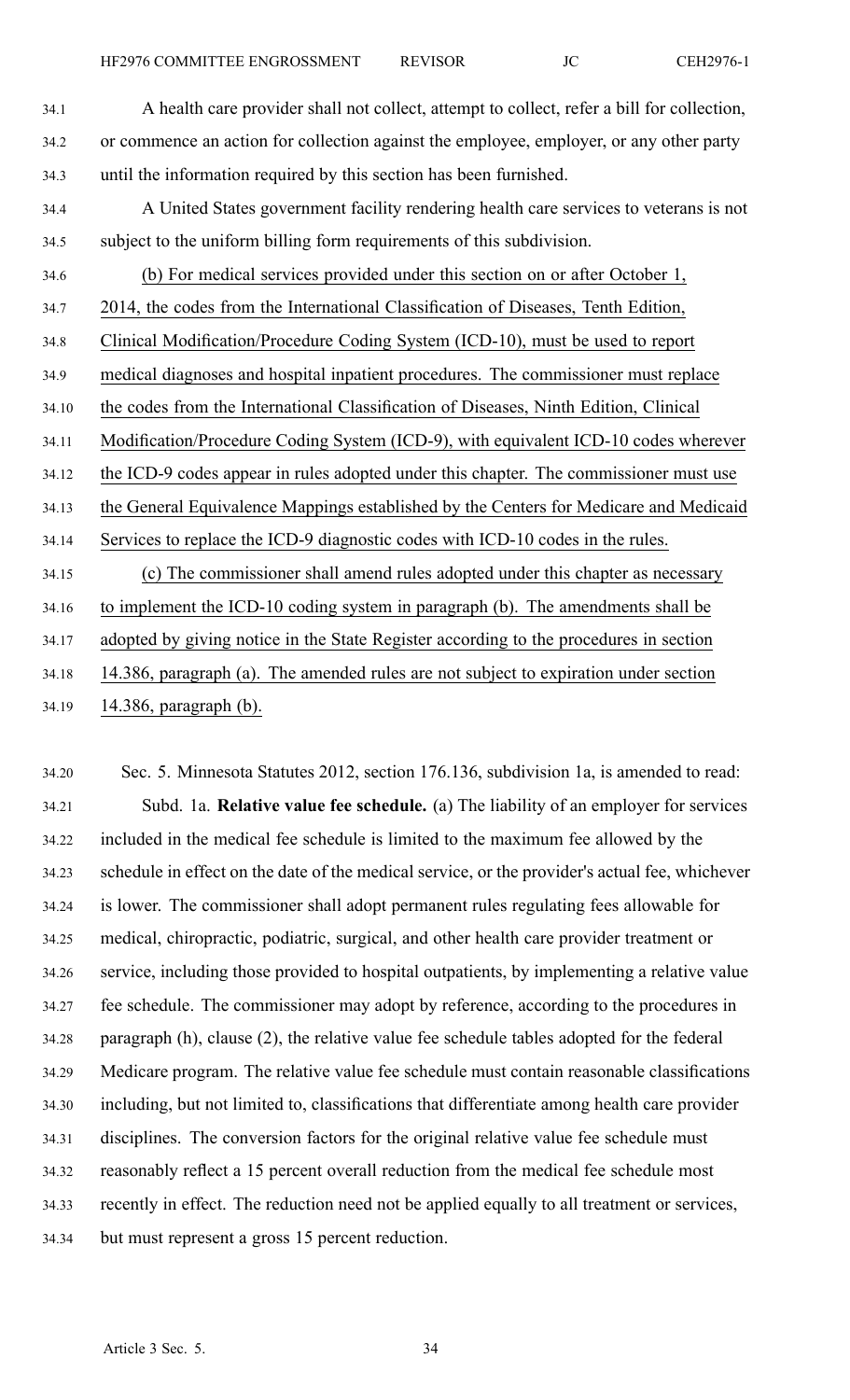| 35.1  | (b) Effective October 1, 2005, the commissioner shall remove all scaling factors                           |
|-------|------------------------------------------------------------------------------------------------------------|
| 35.2  | from the relative value units and establish four separate conversion factors according to                  |
| 35.3  | paragraphs (c) and (d) for each of the following parts of Minnesota Rules:                                 |
| 35.4  | (1) medical/surgical services in Minnesota Rules, part 5221.4030, as defined in part                       |
| 35.5  | 5221.0700, subpart 3, item C, subitem (2);                                                                 |
| 35.6  | (2) pathology and laboratory services in Minnesota Rules, part 5221.4040, as                               |
| 35.7  | defined in part $5221.0700$ , subpart 3, item C, subitem (3);                                              |
| 35.8  | (3) physical medicine and rehabilitation services in Minnesota Rules, part                                 |
| 35.9  | 5221.4050, as defined in part 5221.0700, subpart 3, item C, subitem (4); and                               |
| 35.10 | (4) chiropractic services in Minnesota Rules, part 5221.4060, as defined in part                           |
| 35.11 | 5221.0700, subpart 3, item C, subitem (5).                                                                 |
| 35.12 | (e) The four conversion factors established under paragraph (b) shall be calculated                        |
| 35.13 | so that there is no change in each maximum fee for each service under the current fee                      |
| 35.14 | sehedule, except as provided in paragraphs (d) and (e).                                                    |
| 35.15 | (d) By October 1, 2006, the conversion factor for chiropractic services described in                       |
| 35.16 | paragraph (b), clause (4), shall be increased to equal 72 percent of the conversion factor                 |
| 35.17 | for medical/surgical services described in paragraph (b), clause (1). Beginning October 1,                 |
| 35.18 | 2005, the increase in chiropractic conversion factor shall be phased in over two years by                  |
| 35.19 | approximately equal percentage point increases.                                                            |
| 35.20 | (e) When adjusting the conversion factors in accordance with paragraph $(g)$ on                            |
| 35.21 | October 1, 2005, and October 1, 2006, the commissioner may adjust by no less than zero,                    |
| 35.22 | all of the conversion factors as necessary to offset any overall increase in payments under                |
| 35.23 | the fee schedule resulting from the increase in the chiropractic conversion factor.                        |
| 35.24 | (f) The commissioner shall give notice of the relative value units and conversion                          |
| 35.25 | factors established under paragraphs $(b)$ , $(c)$ , and $(d)$ according to the procedures in section      |
| 35.26 | 14.386, paragraph (a). The relative value units and conversion factors established under                   |
| 35.27 | paragraphs $(b)$ , $(c)$ , and $(d)$ are not subject to expiration under section 14.386, paragraph $(b)$ . |
| 35.28 | $(g)$ (c) The conversion factors shall be adjusted as follows:                                             |
| 35.29 | (1) After permanent rules have been adopted to implement this section, the conversion                      |
| 35.30 | factors must be adjusted annually on October 1 by no more than the percentage change                       |
| 35.31 | computed under section 176.645, but without the annual cap provided by that section.                       |
| 35.32 | (2) Each time the workers' compensation relative value fee schedule tables are                             |
| 35.33 | updated under paragraph (h), the commissioner shall adjust the conversion factors so that,                 |
| 35.34 | for services in both fee schedules, there is no difference between the overall payment in each             |
| 35.35 | category of service listed in paragraph (b) under the new schedule and the overall payment                 |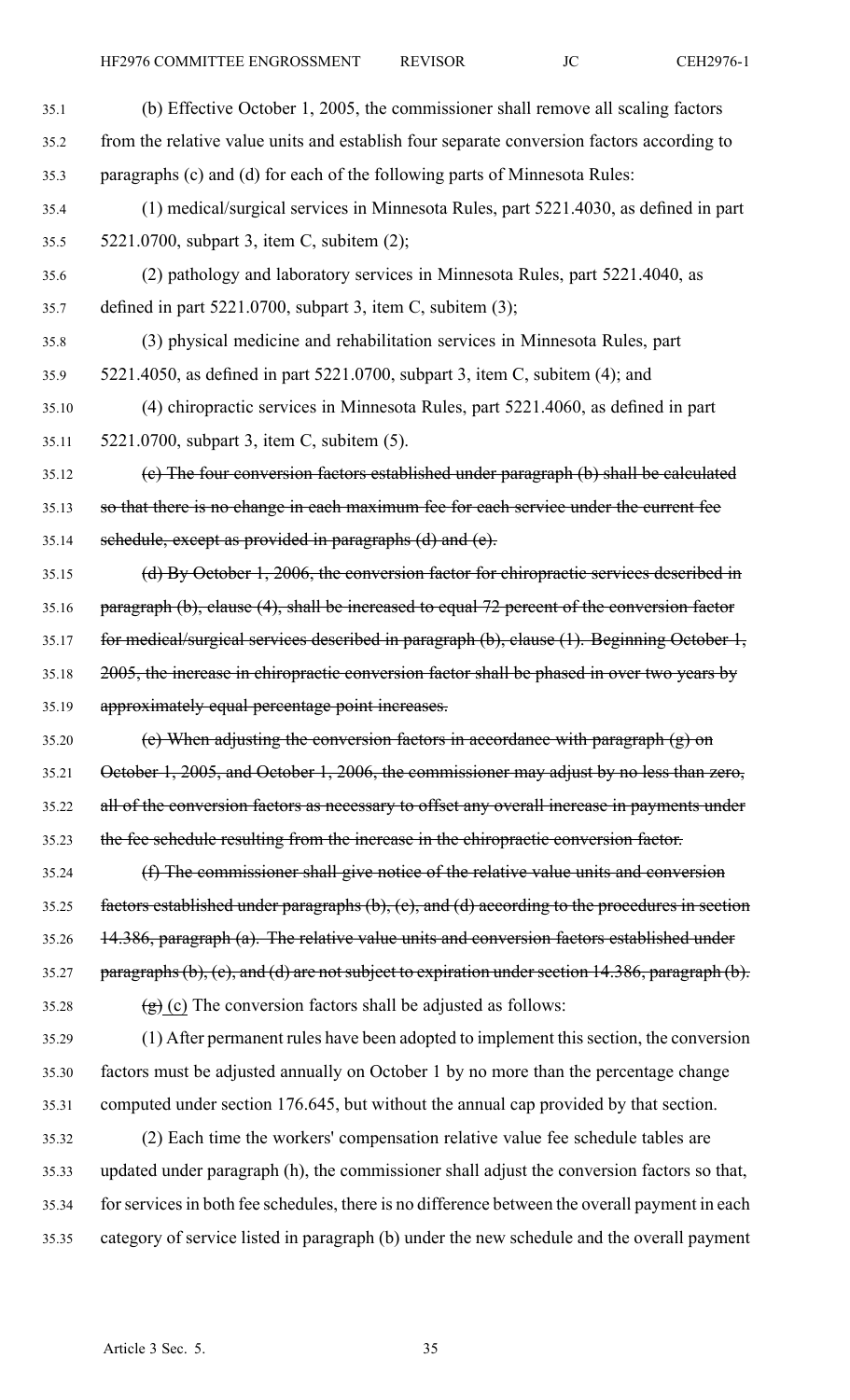36.1 for that category under the workers' compensation fee schedule most recently in effect. 36.2 This adjustment must be made before making any additional adjustment under clause (1).

- $36.3$  (h) (d) The commissioner shall give notice of the adjusted conversion factors and 36.4 updates to the relative value fee schedule as follows:
- 36.5 (1) The commissioner shall annually give notice in the State Register of the adjusted 36.6 conversion factors and any amendments to rules to implement Medicare relative value 36.7 tables incorporated by reference under this subdivision. The notices of the adjusted 36.8 conversion factors and amended rules to implement the relative value tables are subject 36.9 to the requirements of section 14.386, paragraph (a). The annual adjustments to the 36.10 conversion factors and the medical fee schedules adopted under this section, including all 36.11 previous fee schedules, are not subject to expiration under section 14.386, paragraph (b).
- 36.12 (2) The commissioner shall periodically, but at least once every three years, update 36.13 the workers' compensation relative value tables by incorporating by reference the relative 36.14 value tables in the national physician fee schedule relative value file established by the 36.15 Centers for Medicare and Medicaid Services. The commissioner shall publish the notices 36.16 of the incorporation by reference in the State Register at least 60 days before the tables 36.17 are to become effective for purposes of paymen<sup>t</sup> under this section. Each notice of 36.18 incorporation must state the date the incorporated tables will become effective and must 36.19 include information on how the Medicare relative value tables may be obtained. The 36.20 published notices of incorporation by reference and the incorporated tables are not rules 36.21 subject to section 14.386 or other provisions of chapter 14, but have the force and effect of 36.22 law as of the date specified in the notices.
- 36.23 Sec. 6. Minnesota Statutes 2012, section 176.231, subdivision 2, is amended to read: 36.24 Subd. 2. **Initial report, written report.** Where subdivision 1 requires an injury 36.25 to be reported within 48 hours, the employer may make an initial repor<sup>t</sup> by telephone, 36.26 telegraph, or personal notice, and file a written report of the injury within seven days from 36.27 its occurrence or within such time as the commissioner of labor and industry designates. 36.28 All written reports of injuries required by subdivision 1 shall include the date of injury. 36.29 The reports shall be on <sup>a</sup> form designed by the commissioner, with <sup>a</sup> clear copy suitable 36.30 for imaging to the commissioner, one copy to the insurer, and one copy to the employee. 36.31 The employer must give the employee the "Minnesota Workers' Compensation
- 36.32 System Employee Information Sheet" at the time the employee is given <sup>a</sup> copy of the 36.33 first repor<sup>t</sup> of injury.
- 36.34 If an insurer or self-insurer repeatedly fails to pay benefits within three days of the 36.35 due date, pursuan<sup>t</sup> to section 176.221, the insurer or self-insurer shall be ordered by the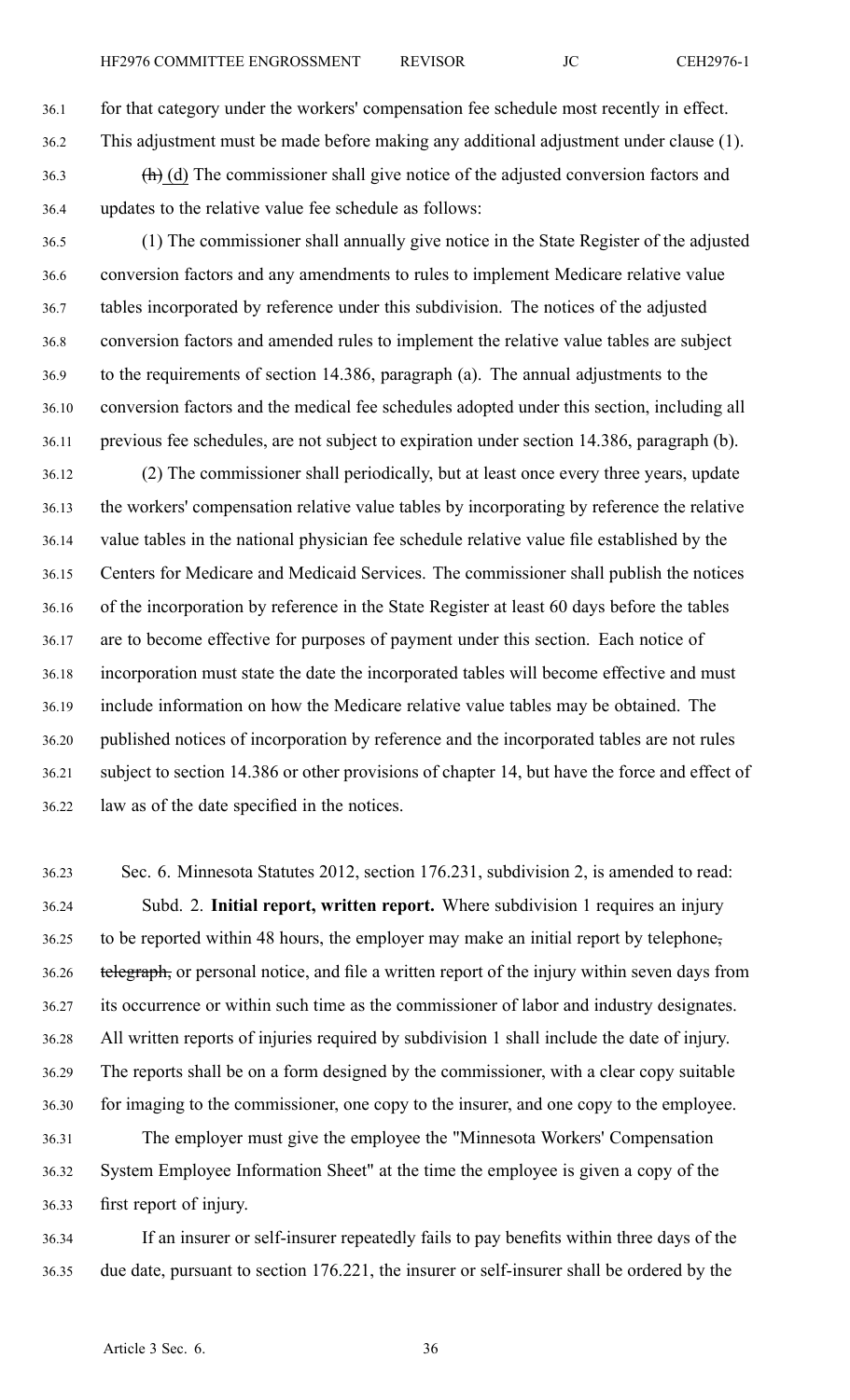37.1 commissioner to explain, in person, the failure to pay benefits due in <sup>a</sup> reasonable time. 37.2 If promp<sup>t</sup> payments are not thereafter made, the commissioner shall refer the insurer or 37.3 self-insurer to the commissioner of commerce for action pursuan<sup>t</sup> to section 176.225, 37.4 subdivision 4.

37.5 Sec. 7. Minnesota Statutes 2012, section 176.305, subdivision 1a, is amended to read: 37.6 Subd. 1a. **Settlement and pretrial conferences; summary decision.** The chief 37.7 administrative law judge shall promptly assign the petition to <sup>a</sup> compensation judge under 37.8 section 176.307, and shall schedule <sup>a</sup> settlement conference before <sup>a</sup> compensation judge, 37.9 to be held no later than 180 days after <sup>a</sup> claim petition was filed, or 45 days after <sup>a</sup> petition 37.10 to discontinue, objection to discontinuance, or reques<sup>t</sup> for formal hearing was filed.

37.11 All parties must appear at the settlement conference, either personally or by 37.12 representative, must be prepared to discuss settlement of all issues, and must be prepared 37.13 to discuss or presen<sup>t</sup> the information required by the joint rules of the division and the 37.14 office. If <sup>a</sup> representative appears on behalf of <sup>a</sup> party, the representative must have 37.15 authority to fully settle the matter. The parties shall serve and file <sup>a</sup> pretrial statement no 37.16 fewer than five days before the settlement conference.

37.17 If settlement is not reached, the chief administrative law judge shall schedule <sup>a</sup> 37.18 hearing to be held within 90 days from the scheduled settlement conference. However, 37.19 the hearing must be held earlier than 90 days from the scheduled settlement conference if 37.20 this chapter requires an expedited hearing to be held at an earlier date. The hearing must 37.21 be held before <sup>a</sup> compensation judge other than the compensation judge who conducted 37.22 the settlement conference. The compensation judge assigned to hold the hearing may 37.23 choose to conduct <sup>a</sup> pretrial conference to clarify the issues and evidence that will be 37.24 presented at the hearing.

37.25 Cancellations and continuations of proceedings are disfavored but may be granted 37.26 upon the showing of good cause under section 176.341, subdivision 4.

37.27 The compensation judge conducting the settlement conference may require the 37.28 parties to presen<sup>t</sup> copies of all documentary evidence not previously filed and <sup>a</sup> summary 37.29 of the evidence they will presen<sup>t</sup> at <sup>a</sup> formal hearing. If appropriate, <sup>a</sup> written summary 37.30 decision shall be issued within ten days after the conference stating the issues and <sup>a</sup> 37.31 determination of each issue. If <sup>a</sup> party fails to appear at the conference, all issues may 37.32 be determined contrary to the absent party's interest, provided the party in attendance 37.33 presents <sup>a</sup> prima facie case.

37.34 The summary decision is final unless <sup>a</sup> written reques<sup>t</sup> for <sup>a</sup> formal hearing is served 37.35 on all parties and filed with the commissioner within 30 days after the date of service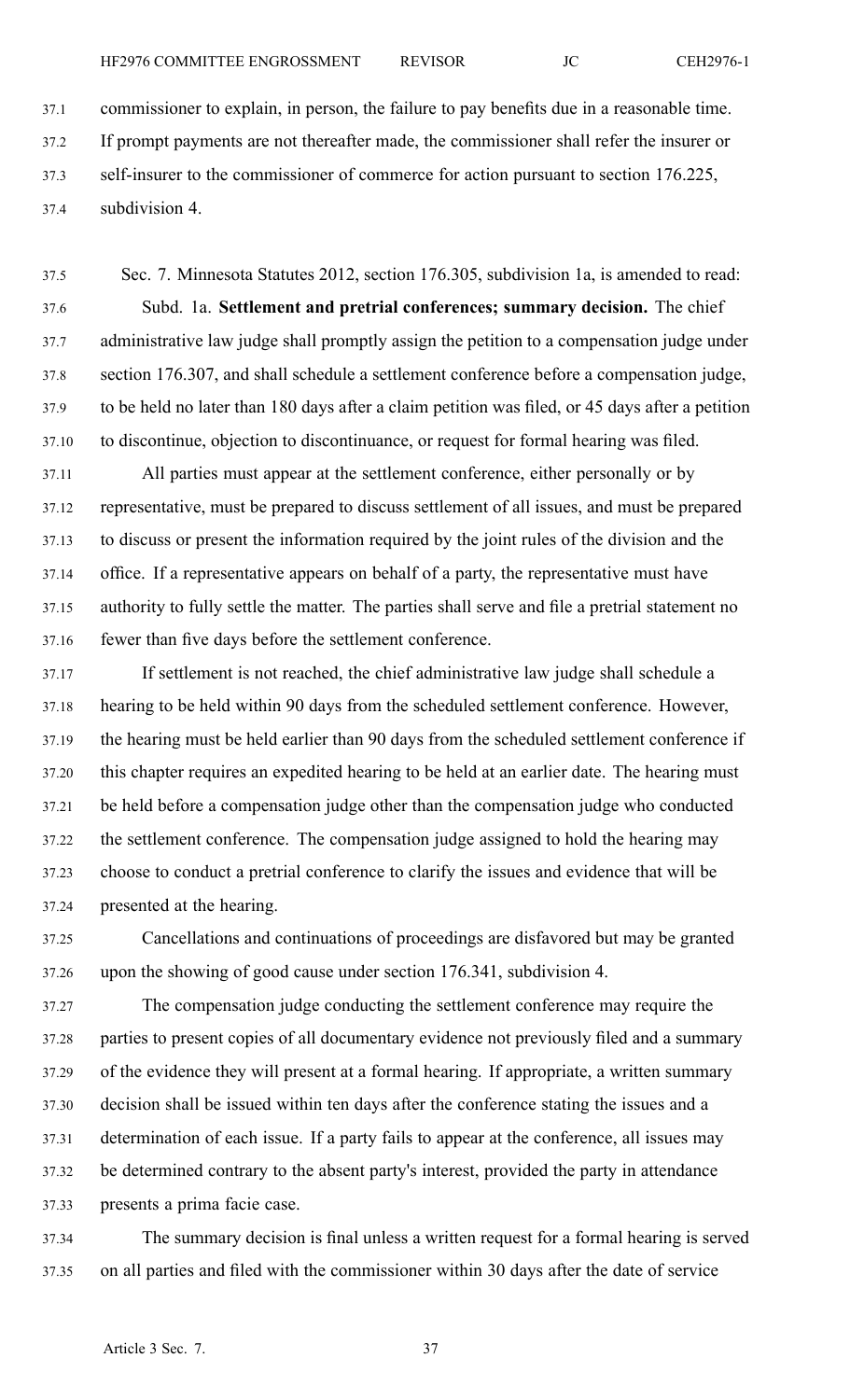38.1 and filing of the summary decision. Within ten days after receipt of the request, the 38.2 commissioner shall certify the matter to the office for a de novo hearing. In proceedings 38.3 under section 176.2615, the summary decision is final and not subject to appeal or de 38.4 novo proceedings.

| 38.5  | Sec. 8. REPEALER.                                                                 |
|-------|-----------------------------------------------------------------------------------|
| 38.6  | Minnesota Statutes 2012, sections 175.006, subdivision 1; 175.08; 175.14; 175.26; |
| 38.7  | 176.1311; 176.136, subdivision 3; 176.2615; and 176.641, are repealed.            |
| 38.8  | <b>ARTICLE 4</b>                                                                  |
| 38.9  | <b>MISCELLANEOUS</b>                                                              |
| 38.10 | Section 1. Minnesota Statutes 2012, section 469.084, is amended by adding a       |
| 38.11 | subdivision to read:                                                              |
| 38.12 | Subd. 1a. Meetings by telephone or other electronic means. The port authority     |
| 38.13 | may conduct meetings as provided by section 13D.015.                              |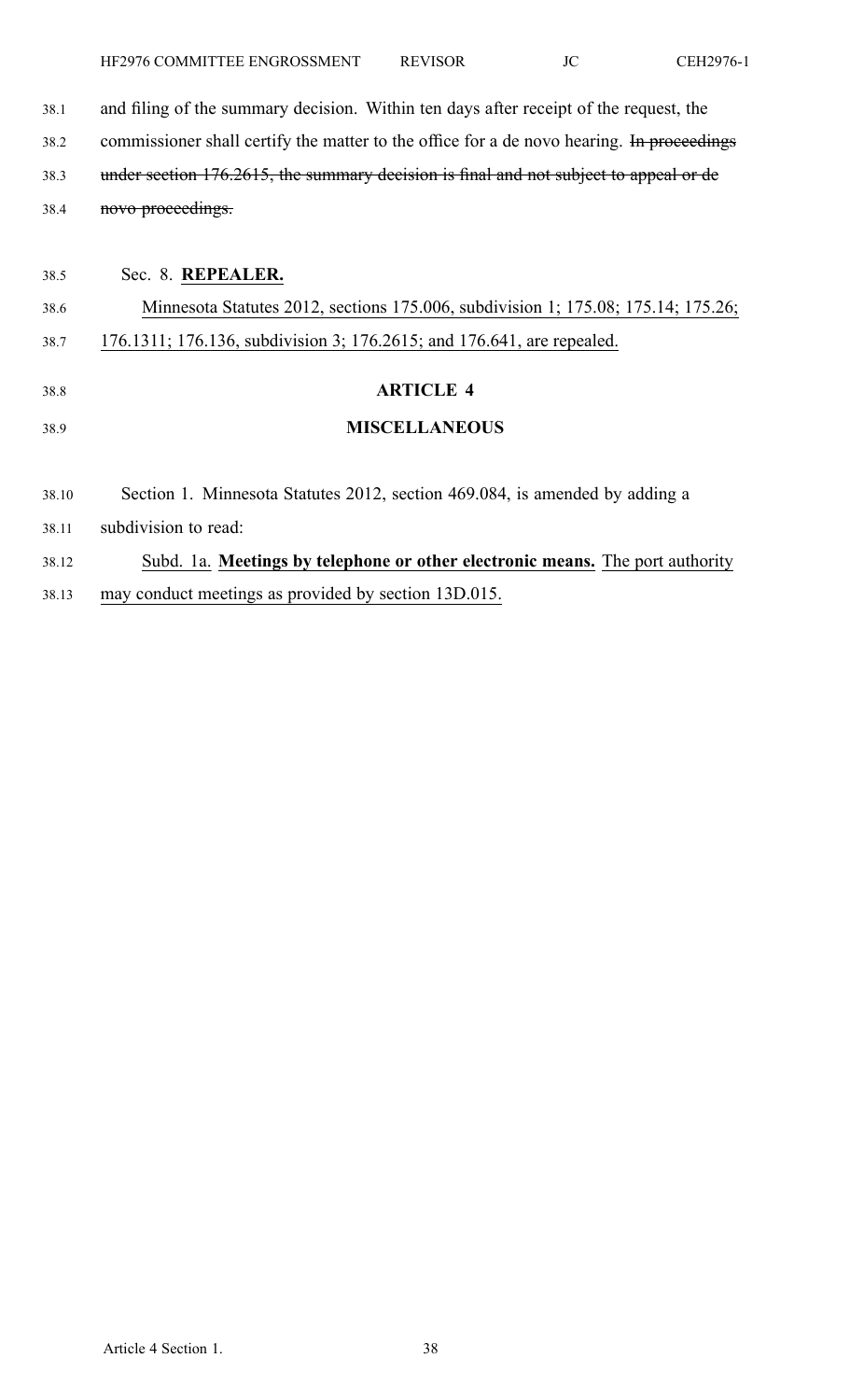## APPENDIX Article locations in CEH2976-1

| ECONOMIC DEVELOPMENT AND WORKFORCE |  |
|------------------------------------|--|
|                                    |  |
|                                    |  |
|                                    |  |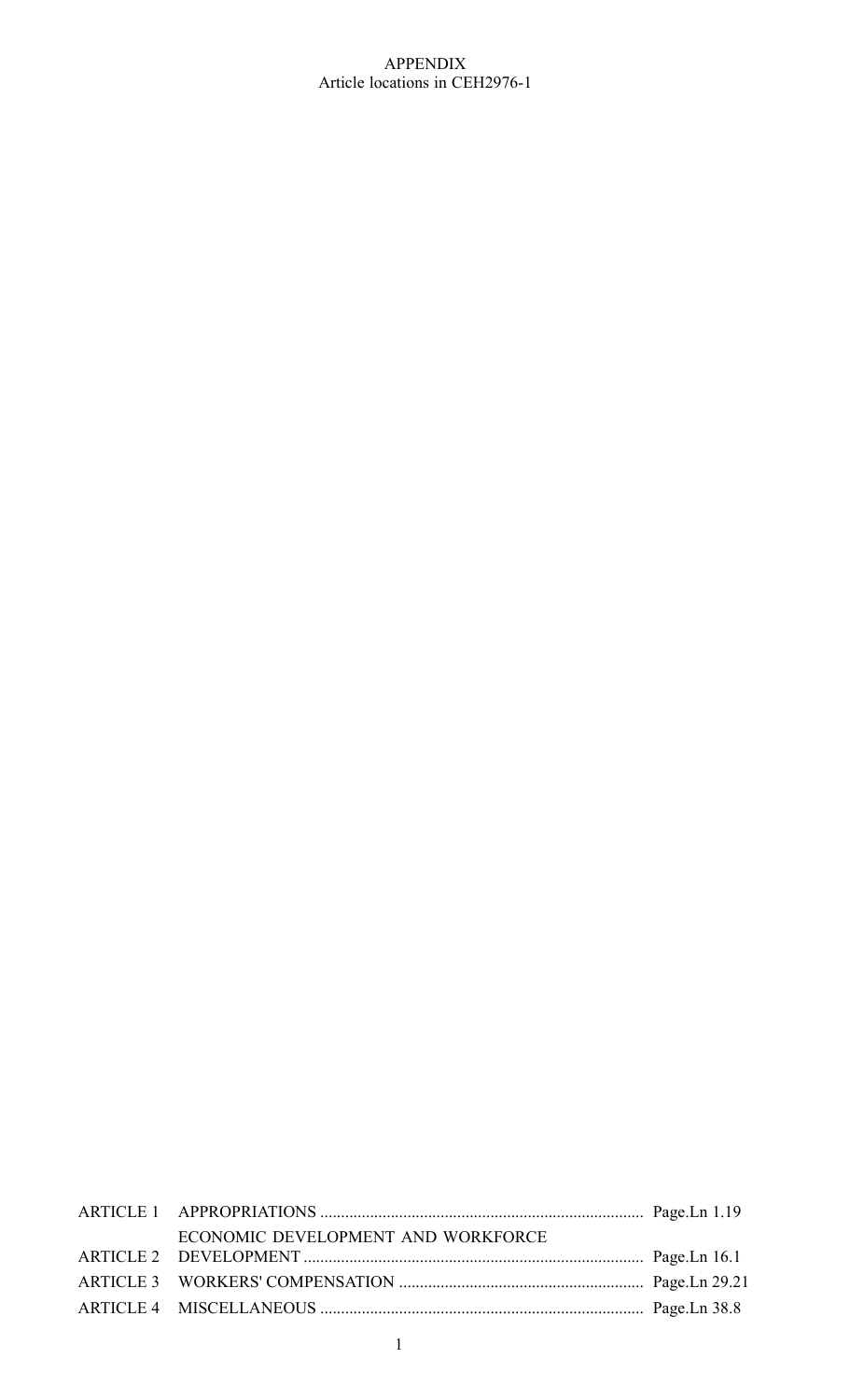#### APPENDIX Repealed Minnesota Statutes: CEH2976-1

## **116J.997 PROGRAM ACCOUNTABILITY REQUIREMENTS.**

Subdivision 1. **Accountability measurement.** By October 1, 2009, the commissioner of employment and economic development shall develop <sup>a</sup> uniform accountability repor<sup>t</sup> for economic development or workforce-related programs funded in whole or in par<sup>t</sup> by state or federal funds. The commissioner shall also develop <sup>a</sup> formula for measuring the return on investment for each program and <sup>a</sup> comparison of the return on investment of all programs funded in whole or in par<sup>t</sup> by state or federal funds. The requirements of this section apply to programs administered directly by the commissioner or administered by other employment organizations under <sup>a</sup> gran<sup>t</sup> made by the department. The repor<sup>t</sup> and formula required by this subdivision shall be submitted to the chairs and ranking minority members of the committees of the house of representatives and senate having jurisdiction over economic development and workforce policy and finance by October 15, 2009, for review and comment.

Subd. 2. **Report to the legislature.** By December 31 of each even-numbered year the commissioner must repor<sup>t</sup> to the chairs and the ranking minority members of the committees of the house of representatives and the senate having jurisdiction over economic development and workforce policy and finance the following information for each program subject to the requirements of subdivision 1:

(1) the target population;

(2) the number of jobs affected by the program, including the number of net new jobs created in the state and the average annual wage per job;

(3) the number of individuals leaving the unemployment compensation program as <sup>a</sup> result of the program;

(4) the number of individuals leaving the Minnesota Family Investment Program suppor<sup>t</sup> as <sup>a</sup> result of the program;

(5) the region of the state in which the program operated;

(6) the amount of state or federal funds allocated to the program;

(7) the return on investment as calculated by the formula developed by the commissioner;

and

(8) the dollar amount and percentage of the total gran<sup>t</sup> used for administrative expenses.

Subd. 3. **Report to the commissioner.** A recipient of <sup>a</sup> gran<sup>t</sup> made by or through the department must repor<sup>t</sup> to the commissioner by September 1 of each even-numbered year on each of the items in subdivision 2 for each program it administers. The repor<sup>t</sup> must be in <sup>a</sup> format prescribed by the commissioner.

Beginning November 1, 2009, the commissioner shall provide notice to gran<sup>t</sup> applicants and recipients regarding the data collection and reporting requirements under this subdivision and must provide technical assistance to applicants and recipients to assist in complying with the requirements of this subdivision.

Subd. 4. **Biennial budget request.** The information collected and reported under subdivisions 2 and 3 shall be included in budgets submitted to the legislature under section 16A.11.

#### **175.006 DIVISION OF WORKERS' COMPENSATION.**

Subdivision 1. **Creation and organization.** The Division of Workers' Compensation, generally administering the workers' compensation law, is created within the Department of Labor and Industry.

#### **175.08 OFFICE.**

The Department of Labor and Industry shall maintain its main office within the Minneapolis-Saint Paul metropolitan area and be provided by the commissioner of administration with suitable rooms and necessary furniture. It may hold sessions at any other place in the state when it is convenient.

#### **175.14 TRAVELING EXPENSES.**

The commissioner and the officers, assistants, and employees of the department shall be paid out of the state treasury their actual and necessary expenses while traveling on the business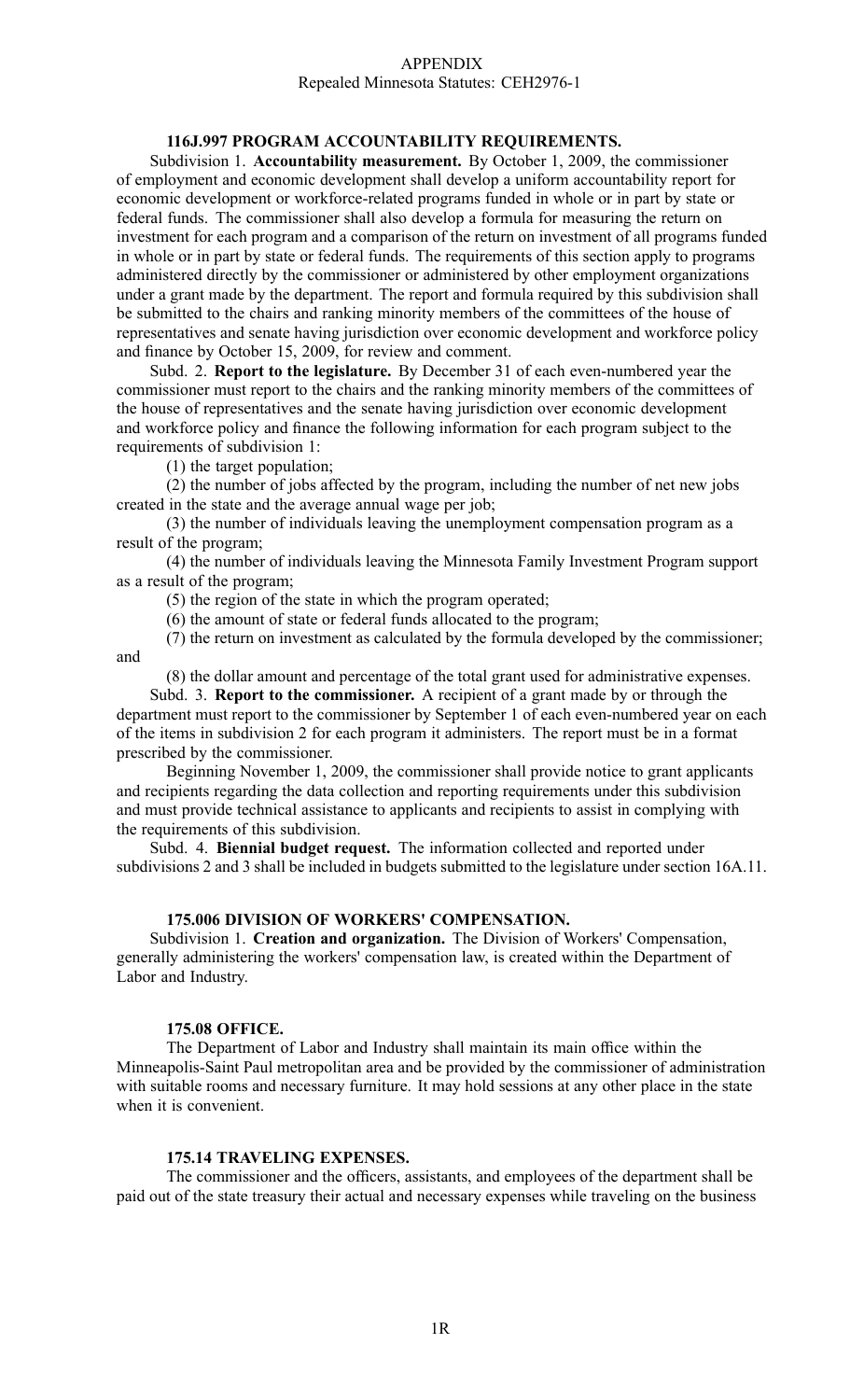#### APPENDIX

#### Repealed Minnesota Statutes: CEH2976-1

of the department. Vouchers for such expenses shall be itemized and sworn to by the persons incurring the expense, and be subject to the approval of the commissioner of labor and industry.

## **175.26 VIOLATION OF LOCAL ORDINANCES.**

When the Department of Labor and Industry learns of <sup>a</sup> violation of <sup>a</sup> local ordinance for the protection of employees it shall give written notice thereof to the proper municipal authorities and take any steps permissible under the ordinances for its enforcement.

## **176.1311 SECOND INJURY FUND DATA.**

No person shall, directly or indirectly, provide the names of persons who have registered <sup>a</sup> preexisting physical impairment under Minnesota Statutes 1990, section 176.131, to an employer with the intent of assisting the employer to discriminate against those persons who have so registered with respec<sup>t</sup> to hiring or other terms and conditions of employment.

A violation of this section is <sup>a</sup> gross misdemeanor.

#### **176.136 MEDICAL FEE REVIEW.**

Subd. 3. **Report.** The commissioner shall contract with <sup>a</sup> review organization as defined in section 145.61 for the purposes listed in section 145.61, subdivision 5, and repor<sup>t</sup> to the legislature on January 15 of every odd-numbered year, regarding the delivery of medical and health care services, including rehabilitation services, under the workers' compensation laws of this state.

The commissioner shall also conduct <sup>a</sup> study of the qualifications and background of rehabilitation consultants and vendors providing services under section 176.102 for the purpose of determining whether there are adequate professional standards provided, including safeguards to protect against conflicts of interest.

#### **176.2615 SMALL CLAIMS COURT.**

Subdivision 1. **Purpose.** There is established in the Department of Labor and Industry <sup>a</sup> small claims court, to be presided over by compensation judges for the purpose of settling small claims.

Subd. 2. **Eligibility.** The claim is eligible for determination in the small claims court if all parties agree to submit to its jurisdiction and:

(1) the claim is for rehabilitation benefits only under section 176.102 or medical benefits only under section 176.135; or

(2) the claim in its total amount does not equal more than \$5,000; or

(3) where the claim is for apportionment or for contribution or reimbursement, no counterclaim in excess of \$5,000 is asserted.

Subd. 3. **Testimony; exhibits.** At the hearing <sup>a</sup> compensation judge shall hear the testimony of the parties and consider any exhibits offered by them and may also hear any witnesses introduced by either party.

Subd. 4. **Appearance of parties.** A party may appear on the party's own behalf without an attorney, or may retain and be represented by <sup>a</sup> duly admitted attorney who may participate in the hearing to the extent and in the manner that the compensation judge considers helpful. Attorney fees awarded under this subdivision are included in the overall limit allowed under section 176.081, subdivision 1.

Subd. 5. **Evidence admissible.** At the hearing the compensation judge shall receive evidence admissible under the rules of evidence. In addition, in the interest of justice and summary determination of issues before the court, the compensation judge may receive, in the judge's discretion, evidence not otherwise admissible. The compensation judge, on the judge's own motion, may receive into evidence any documents which have been filed with the department.

Subd. 6. **Settlement.** A compensation judge may attempt to conciliate the parties. If the parties agree on <sup>a</sup> settlement, the judge shall issue an order in accordance with that settlement.

Subd. 7. **Determination.** If the parties do not agree to <sup>a</sup> settlement, the compensation judge shall summarily hear and determine the issues and issue an order in accordance with section 176.305, subdivision 1a, excep<sup>t</sup> that there is no appeal or reques<sup>t</sup> for <sup>a</sup> formal de novo hearing from the order. Any determination by <sup>a</sup> compensation judge shall be res judicata in subsequent proceeding concerning issues determined under this section.